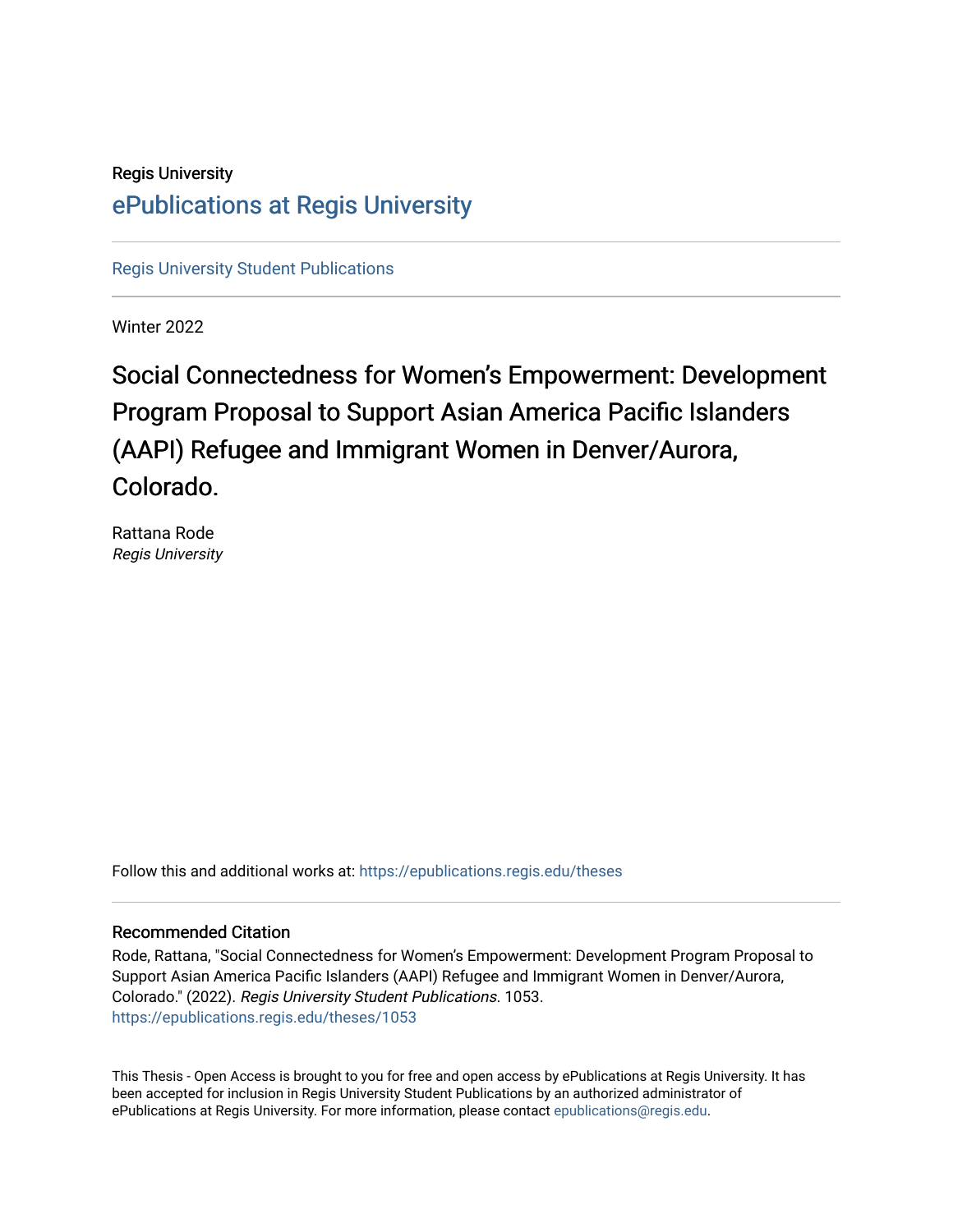

# **Regis University Regis College Master of Development Practice**

Advisor/Final Project Faculty Approval Form

Master's Candidate: **Rattana Rode**

Capstone Title: **Social Connectedness for Women's Empowerment: Development Program Proposal to Support AAPI Refugees and Immigrants in Denver, Colorado.**

Presented in the MDP Community Forum on: **May 18th, 2022**

I approve this capstone as partial fulfillment of the requirements for the Master of Development Practice.

\_\_\_\_\_\_\_\_\_\_\_\_\_\_\_\_\_\_\_\_\_\_\_\_\_\_\_\_\_\_\_\_\_\_\_\_\_\_\_\_\_\_\_\_\_\_\_\_\_\_\_\_\_\_\_\_\_\_\_\_\_\_\_\_\_\_

\_\_\_\_\_\_\_\_\_\_\_\_\_\_\_\_\_\_\_\_\_\_\_\_\_\_\_\_\_\_\_\_\_\_\_\_\_\_\_\_\_\_\_\_\_\_\_\_\_\_\_\_\_\_\_\_\_\_\_\_\_\_\_\_\_\_

 $2\lambda\lambda$ thaly

*Advisor Signature* 

Name: **Emily Van Houweling** 

Date: **6/14/22**

shill

*Faculty Reader Signature* 

Name: **Nina Miller**

Date: **6/14/22**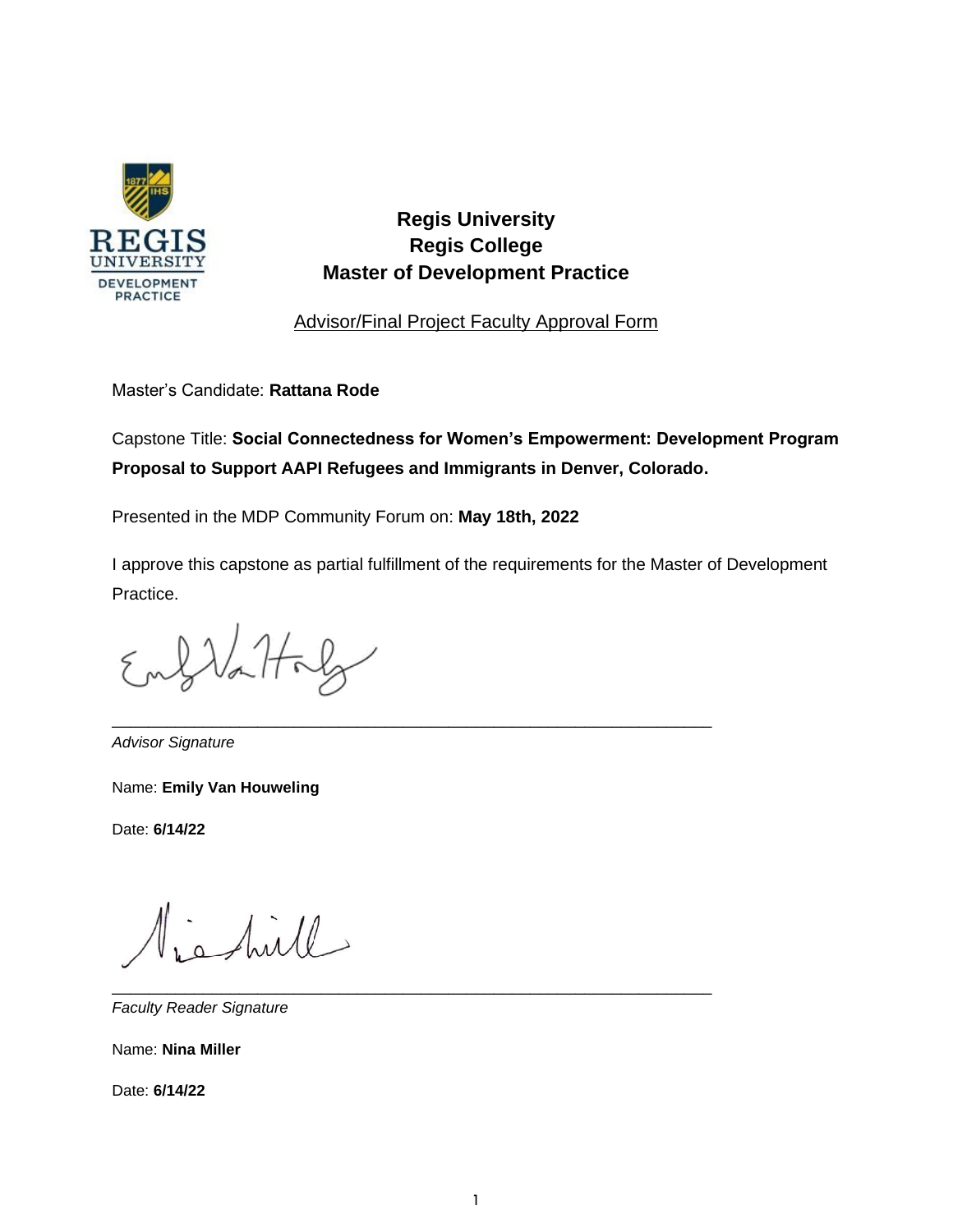Social Connectedness for Women's Empowerment: Development Program Proposal to Support Asian America Pacific Islanders (AAPI) Refugee and Immigrant Women in Denver/Aurora, Colorado.

Regis University Master of Development Practice

Rattana Rode

June  $5^{\text{th}}$ , 2022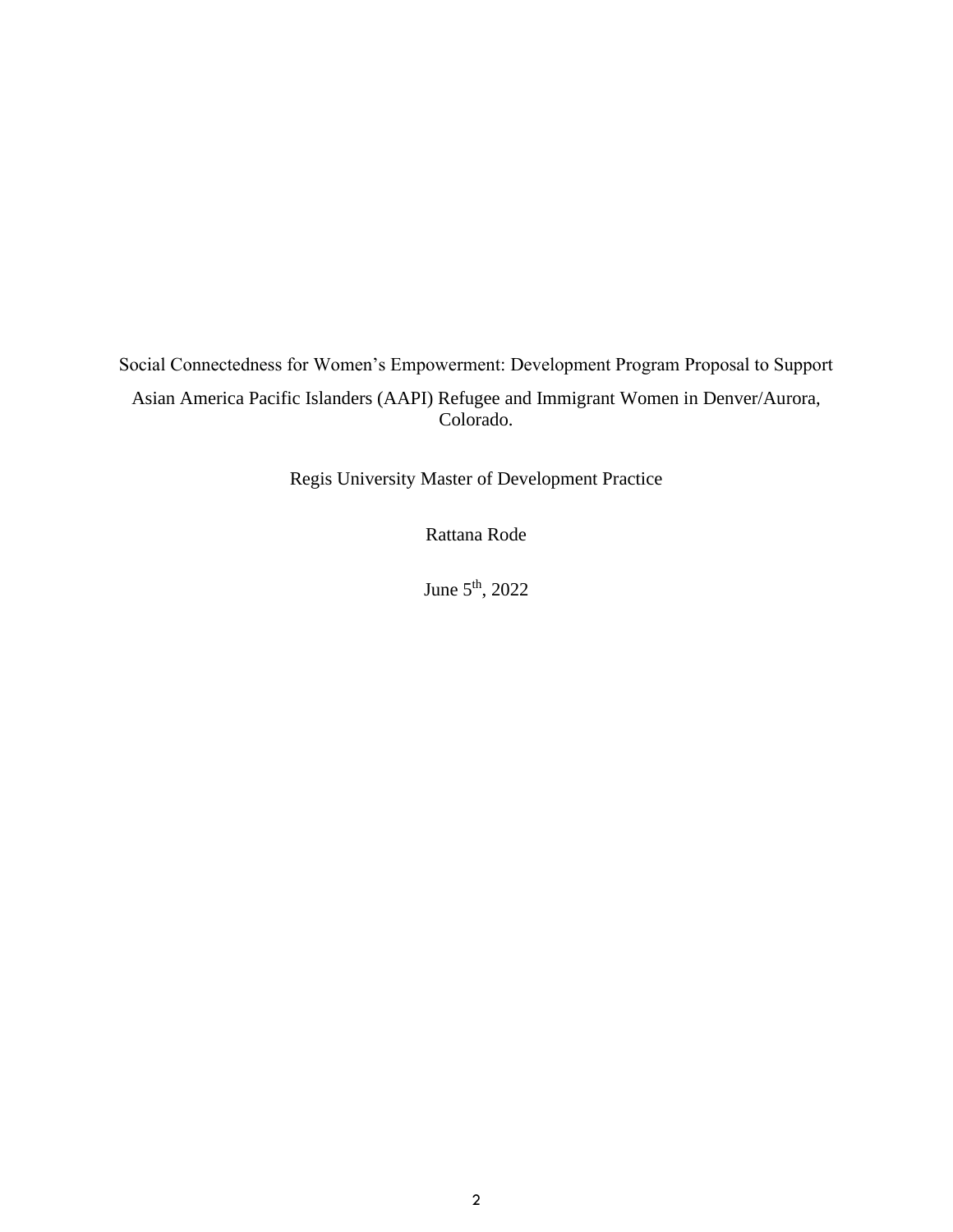# **Acknowledgements**

I would like to thank my primary capstone advisor, Professor Emily Van Houweling, who provided me with exceptional support, guidance, and advice. I would also like to show my appreciation to Professor Nina Miller for her insightful feedback and support.

I would like to extend my gratitude to my key informant interviewees, who wished to remain anonymous, for their profound and valuable perspectives and knowledge.

My completion of this program proposal could not have been accomplished without support from my family members. I would like to thank my parents who always believed in me, and my parents-in-law for their support, encouragement, and assistance throughout this journey.

Most importantly, I wish to thank my loving and supportive husband, Barton, for his continuous support and understanding when undertaking my research and writing my project, and my two wonderful children, Briscoe and Elizabeth, for inspiration and love.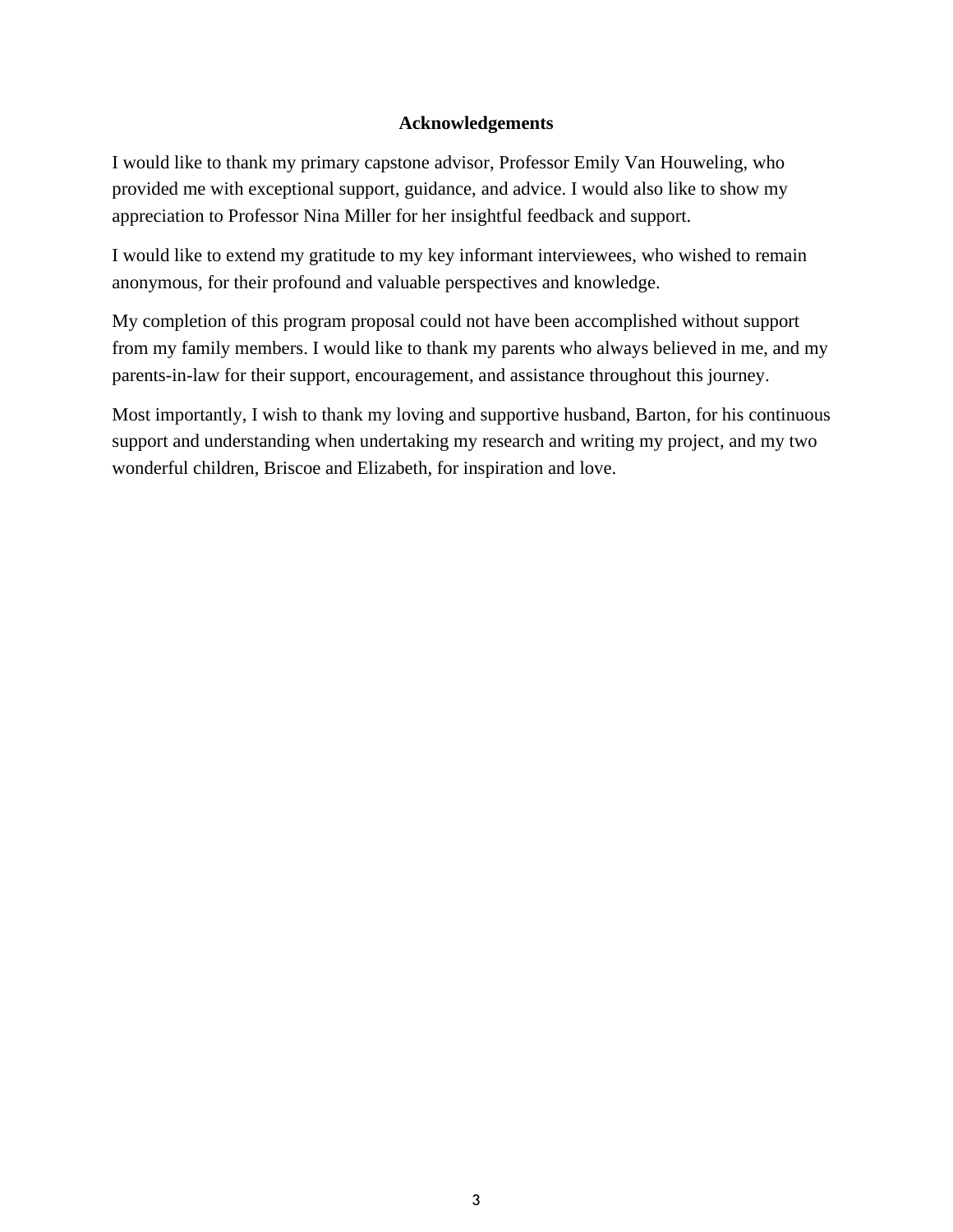#### **Personal Statement**

I was drawn to developing a support program for women who are refugees and immigrants because of my experience of being an immigrant myself. I came to the U.S. from Cambodia when I was 17 years old. With my limited English I encountered some challenges that many newcomers to the U.S. have experienced. My language barrier not only placed me at a disadvantage in socialization with people around my age, but also created dependence on my stepfather to get me to wherever I needed to be. I still remember the feeling of exhaustion and hunger the day that I got lost for an hour trying to walk home from an ESL class because my stepfather could not pick me up after I was done with the class. The language barrier was a cycle of challenge for me. First, it limited my opportunity to make friends. Second, because I had no friends, I did not have the opportunity to practice using my English. I did not have to force myself to fully communicate in English until I left my parent's home to attended college when I was 23 years old.

Cultural differences were also a roadblock to my adaptation. Growing up in a country where women are held to certain expectations and restrictions, the first five years of my life in the U.S. were not easy. When I moved away to college, I broke the first expectation which is that women are not supposed to travel alone and live far from family. Growing up in a society where obedience and being a passive listener is expected in the classroom, I failed to participate fully in my classes. Despite these challenges, my acculturation process was less stressful compared to other immigrant women. My stepfather, who was a law professor, provided an established support in the new country for me. He helped me navigate complicated systems such as getting my driver license, applying for schools, opening a bank account, and access to health care. More importantly he handled all my legal documents and processes in order for me to obtain U.S. citizenship. Besides the assistance that I received from my stepfather, being a young woman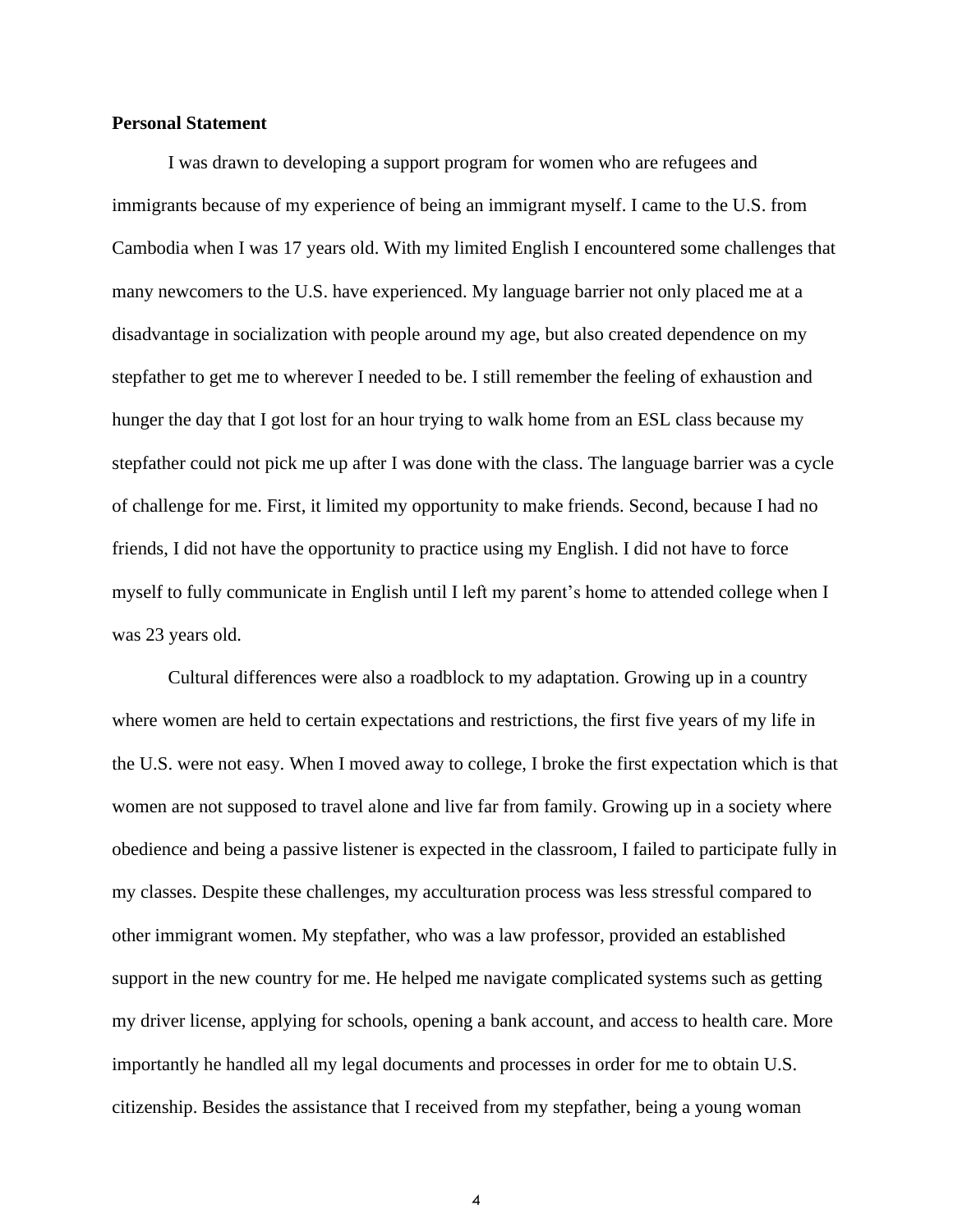supported by my family made it less complicated for me to assimilate. I did not have to think about childcare and earning money to provide food and housing.

Because of these challenging experiences that I encountered as an immigrant woman, I hope to make adapting to a new country less stressful for new arrivals. I hope to provide new arrivals the support and resources from the community that they are living in to accommodate them in their acculturation process. I would love to give newcomers or recently migrated women space of their own to build their social network and support. By connecting them with other fellow immigrants and refugees they can share experiences and learn coping strategies to integrate into a new country. Social support will help them increase a sense of belonging, increase self-confidence and well-being, and become more aware of available support services. If the program includes host-community volunteers it will give them a chance to practice and learn English at their own pace. Also, it will give them a chance to learn about the social and cultural norms of the host country.

#### **Executive Summary**

In the field of women's empowerment and development, many different approaches such as economic empowerment, gender equality, educational and political empowerment have been used. Many of these approaches have been considered effective interventions. As a hub for many refugees and immigrants, resettlement agencies and NGOs in the U.S. have tried to use similar approaches to empower and speed the integration process for immigrants and refugees. Diverse interventions have been incorporated into the resettlement services for refugees while additional support services have been adopted to support immigrants. Those services tend to focus on selfsufficiency, prioritizing wage labor, and using rapid information sessions. However, they may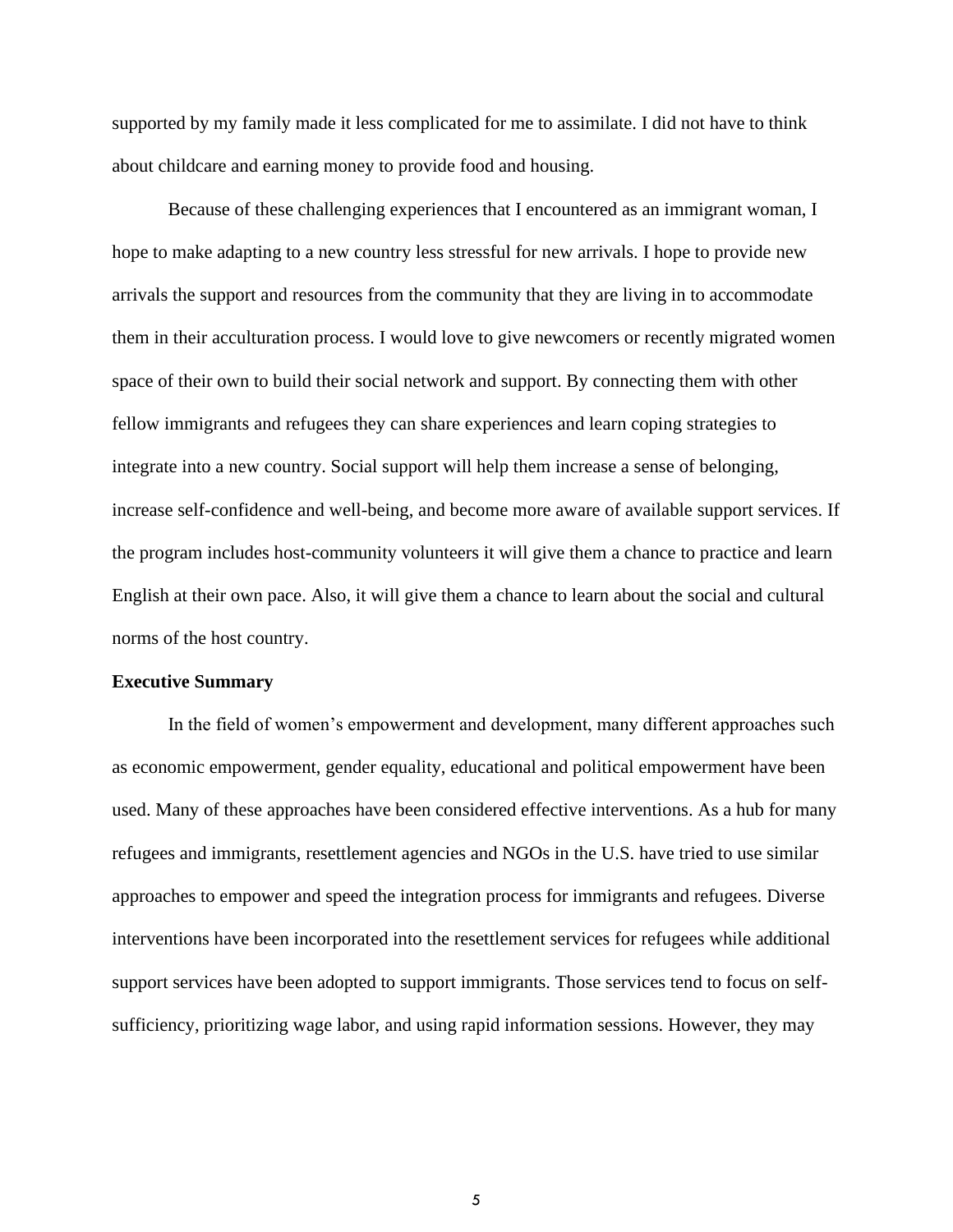neglect marginalized groups within the immigrant and refugee population, such as the elderly, women with children, and those who cannot work outside the home.

This paper studies and proposes methods of empowering newly-arrived Asian American and Pacific Islander (AAPI) refugee and immigrant women throughout the integration process by increasing social connectedness. I propose a combination of mentorship model with social activities and mini educational workshops to provide necessary support service for these marginalized groups. The program I developed will focus mainly on newly-arrived female refugees and immigrants and those who are identified as homebound. The mentorship model focuses on matching a small group of mentees to mentors who are long-termed residents in the local community. The mentorship model can assist with attaining knowledge of the new culture/community and giving the target population the opportunity to make friendships. Social activities for the full cohort of mentors and the mentees will promote social interaction, build a strong support network, and provide a safe environment for them to process their emotions and share experiences. Mini educational workshops will facilitate knowledge, build skills, and promote awareness of basic information and existing resources that are available in the community that they live in. In developing this program, I have not ignored the importance of recognizing ongoing challenges these groups have been facing, such as affordable housing, transportation, and access to health care. My proposed interventions are not meant to address these challenges directly. However, I hope these interventions will assist in providing a framework towards women's empowerment using social capital principles to address the gap of services that these marginalized groups face.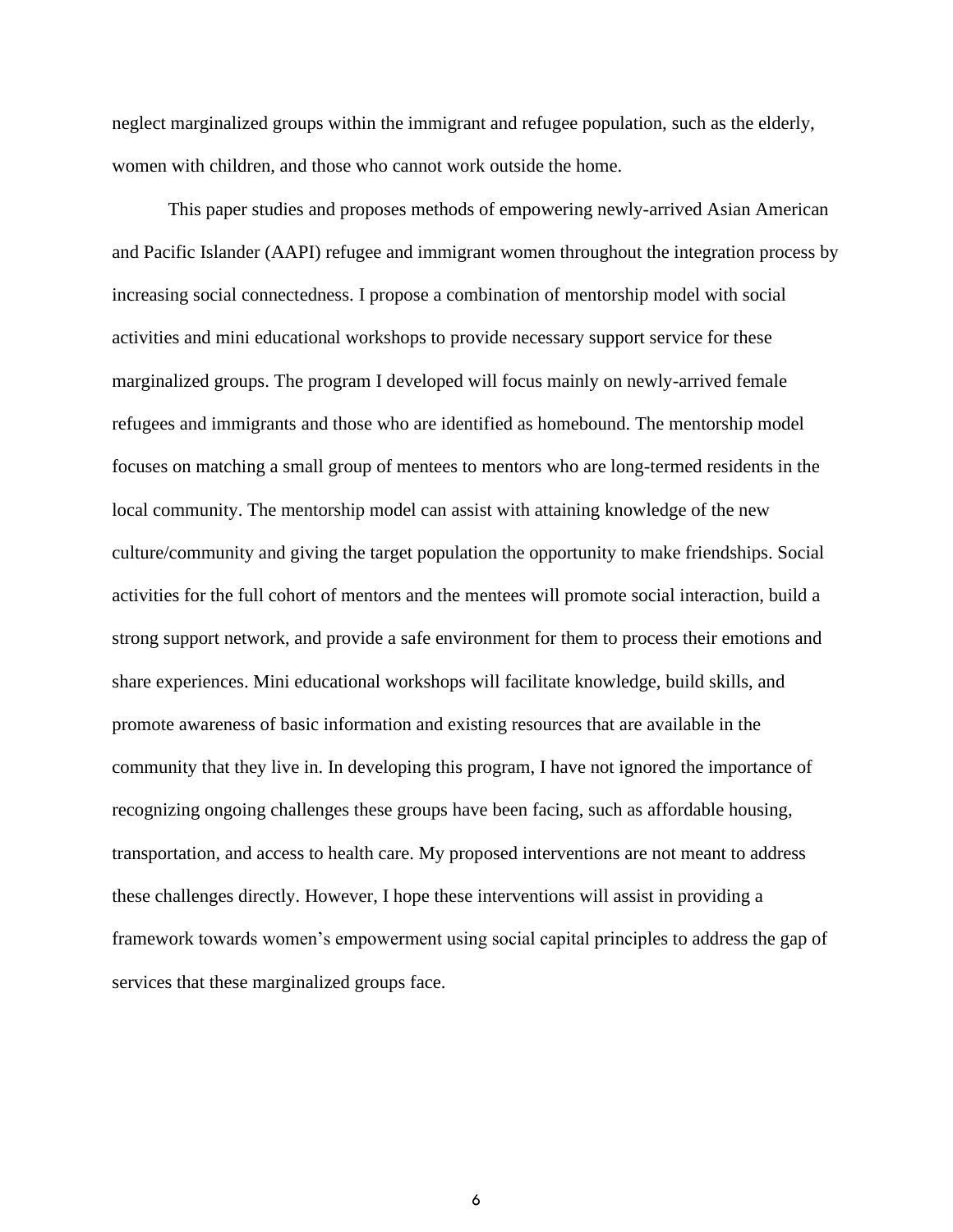# **Literature Review** *Introduction*

This literature review intends to focus on women's empowerment for Southeast Asian refugees and immigrants. Refugees and immigrants face similar challenges in term of acculturation. However, their migration stories are different. The 1951 Refugee Convention defined refugees as someone who is unable or unwilling to return to their country of origin because of a well-founded fear of persecution due to their race, religion, nationality, membership of a particular social group, or political opinion. (United Nations High Commissioner for Refugees, n.d.). On the other hand, immigrants willingly leave their countries for family, financial opportunities, and many other reasons. Given the lack of research on women's empowerment for the AAPI refugees and immigrants, this literature review will look at studies and research concerning women's empowerment across refugee and immigrant populations. I will explore this topic across four different themes in the literature: background of Southeast Asian refugees and immigrants, post-immigration challenges, definitions of empowerment, and interventions/programs utilized to address women's empowerment.

#### *Background*

According to the 2010 census, Asian Americans comprised 14.7 million (4.8 percent) of the total U.S. population (Var et al., 2013). In 1965, when changes in immigration legislation took place, the first wave of immigrants from Asia comprised Chinese, Korean, Japanese, and Asian Indians (Yang, 1999). The second wave, which was the result of Vietnam War in 1975, was made up of lower socioeconomic status group that included refugees from Southeast Asian countries such as Vietnam, Cambodia, and Laos (O'Hare, 1992). According to Southeast Asia Resource Action Center (2011), more than one million Southeast Asians refugees had resettled in the U.S. before 2010. The recent political turmoil in Burma has shifted the refugee population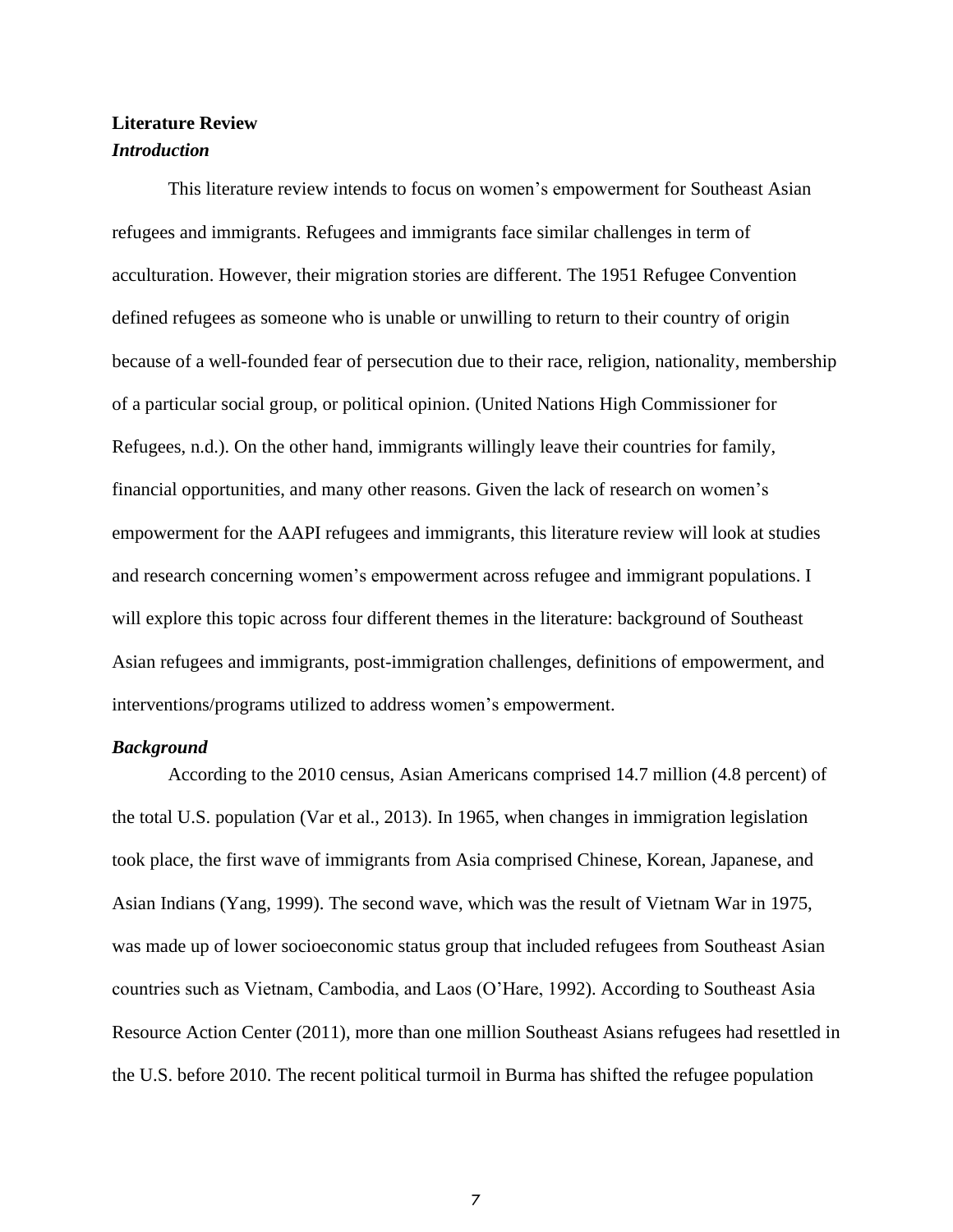from those three countries to ethnic groups from Burma such as the Karen, the Kareni, and the Chin. Between 2002 and 2013, about 121,100 refugees from Burma arrived in the U.S. (Kim  $\&$ Kim, 2017). Since 2010, the top three main states that accepted refugees from Asian countries are Texas, California, and New York (Waddell, 2021). Similarly, the three main states that comprises 48 percent of immigrants from Asia, include California (30 percent), New York (9 percent), and Texas (8 percent) (Hanna & Batalova, 2021).

While immigrants and refugees have some similarities, they are generally distinguished by whether they are forced to leave their home country. Political, economic, social, and religious discrimination are the primary causes that force refugees to leave their home countries. Frequently, many refugees who settle in a foreign country arrive having survived traumatic experiences. They have fled from war and violence as well as suffered from torture and human rights violations (Lamba, 2003). Also, they experienced the loss of family members and friends, homes and possessions (Bond, 2010). Many refugees lived in refugee camps awaiting a resettlement in a new country, and this process can take many years (Johnson & Thomson, 2008). Research reveals that refugees are commonly poorer, have lower levels of education and experience more psychiatric illness compared to other immigrants (Frisbie, et al., 2001). Refugees resettle in the U.S. through the Office of Refugee Resettlement (ORR), which is responsible for providing monetary and medical assistance to refugees for eight months after their arrival (Steimel, 2017).

Immigrants are identified as people who make a conscious decision to leave their home country for a new country with the intention of settling there (International Rescue Committee, 2018). Some immigrants may have existing family already resettled in the U.S. who can provide support post-migration, unlike refugees who may not have had a choice, and usually lack any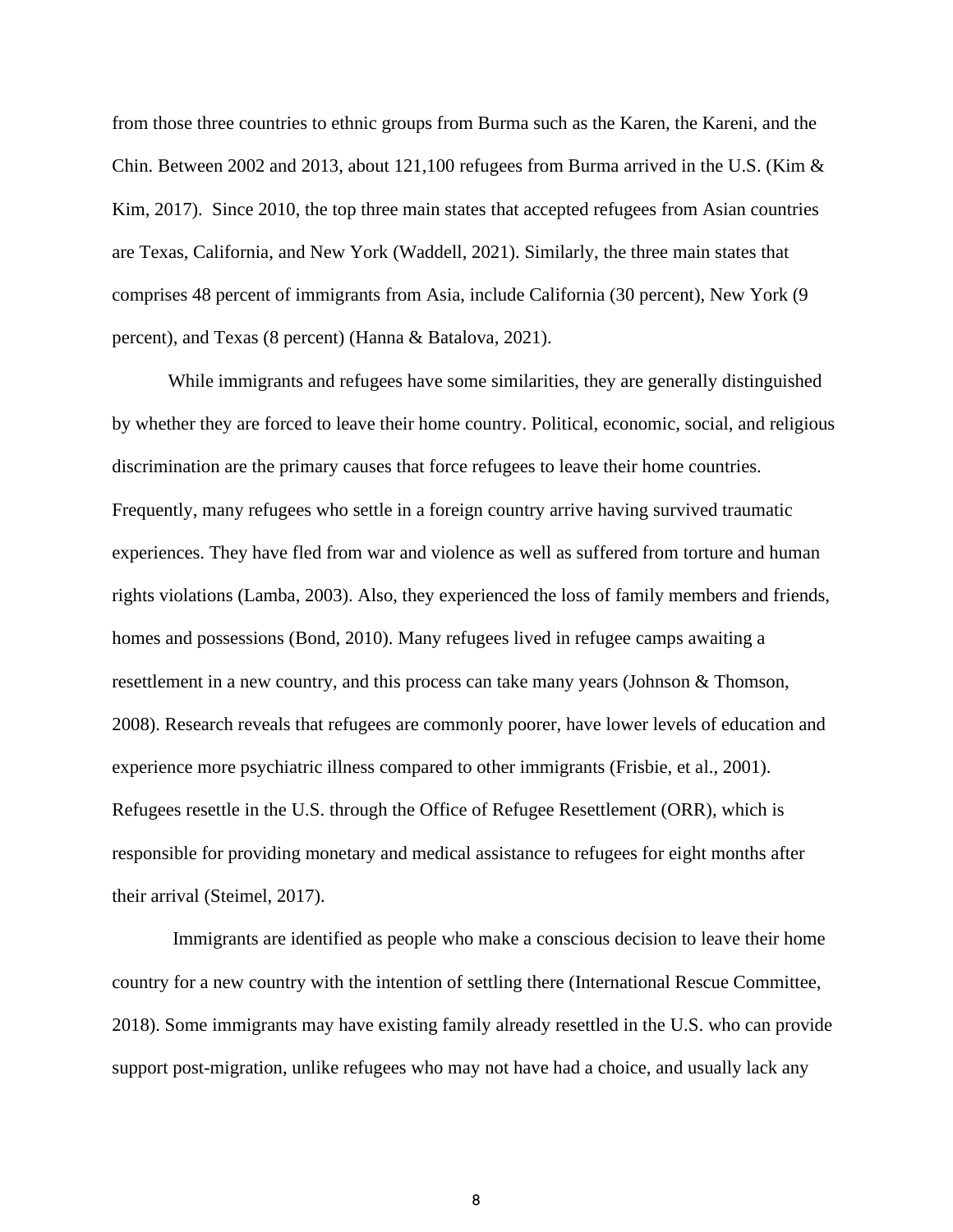kind of resettlement support from families or friends. Also, according to Berry, Kim, Minde, and Mok, because acculturation is voluntary for immigrants, they may experience less difficulty than refugees (as cited in Var et al., 2013). Generally, immigrants choose to leave home to explore employment opportunities, education, and better quality of life. Because immigrants are not forcefully displaced, they are free to return home whenever they choose (International Rescue Committee, 2018).

#### *Post-Immigration Challenges*

During their resettlement into a new country, refugees and immigrants face a series of post-migration stresses. Both populations must learn how to build and establish new networks in their new home countries while learning a new language and adapting to a new culture. Many may face social exclusion from society and community because of their status and may face discrimination due to their race, language, and/or religion (Hynie et al., 2011). According to Albrecht et al. (2021), immigrant and refugee women encounter similar but greater integration challenges than their male counterparts.

#### *Unrealistic Expectations*

In a case study conducted through a program called Women of Care Project, unrealistic expectations, lack of language skills, and coping with cultural differences were listed as challenges faced by immigrant women (Msengi et al., 2015). Unrealistic expectations were described as lifestyle perceived by immigrant women through Hollywood movies and books where women were being portrayed as successful, glamorous, and independent. It can lead women to pursue a better life based on fanciful aspirations (Msengi et al., 2015). It can turn into a stumbling block for women to adapt to the reality of the new culture, but also impacts on their peaceful marriage when their spouse's expectations are with their original culture, but their own aspirations are for more independence.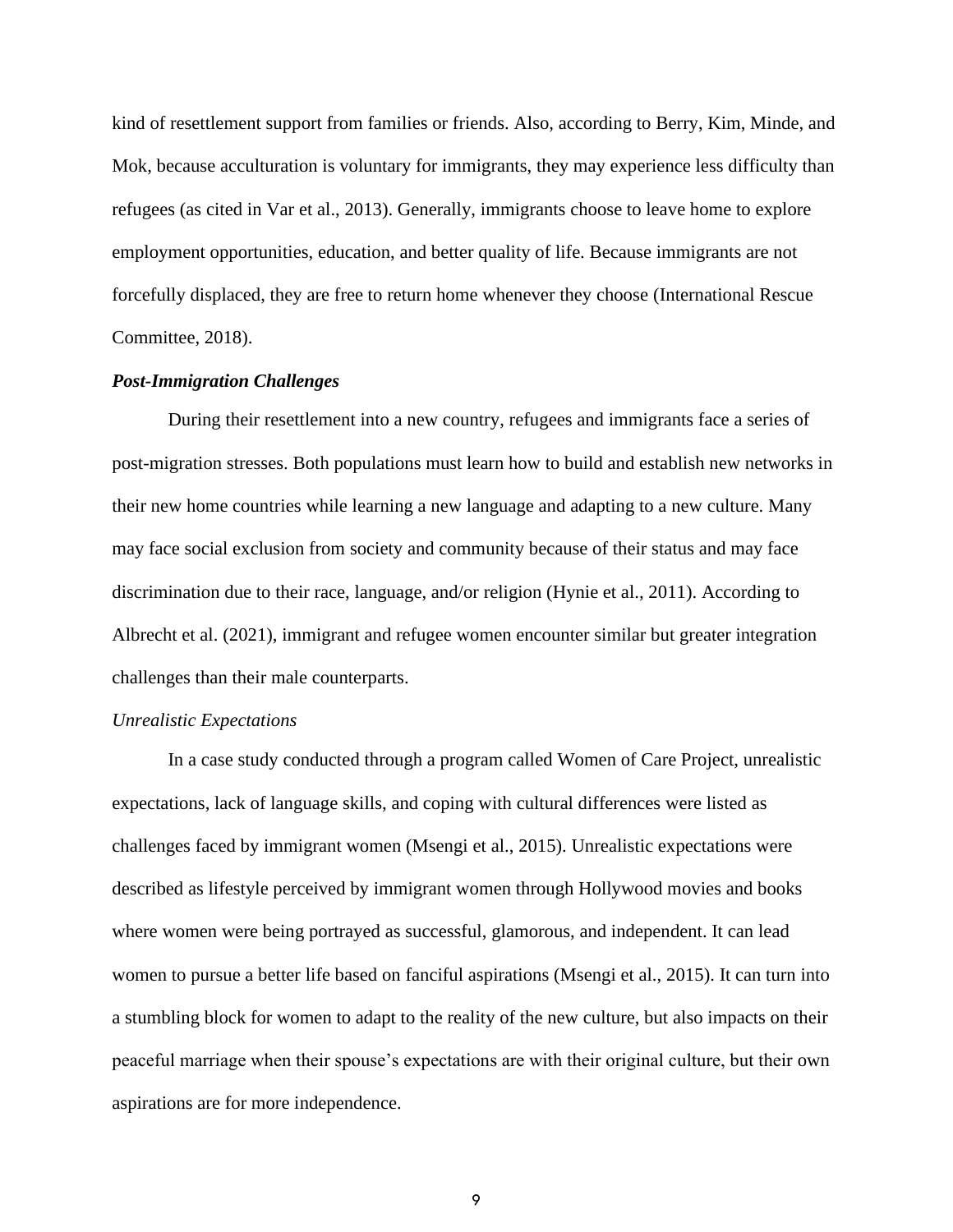Different studies have uncovered negative impacts of post-migration on marital conflicts and communication issues among refugee couples. According to Khawaja and Milner (2012) resistance to the new culture while holding on to their original authoritarian and patriarchal role was used as an acculturation strategy by male refugees. As suggested in their finding, Naidoo and Davis (1988) asserted that key source of marital conflict among Canadian South Asian women was a consequence of the expectations that the wife perform motherhood and household duties on top of their employment. Refugees couples from other parts of the world had similar dynamics. For instance, in a study conducted on Ethiopian refugee couples in Canada, husbands were unwilling to take on certain tasks because they felt the tasks belonged to women (Hyman et al., 2008).

A similar study on South Sudanese refugee couples in Australia came to a similar conclusion. Men were found to refrain from assisting women with the household and child rearing because it was contrary to South Sudanese's traditional roles (Khawaja & Milner, 2012). Hyman et al. (2004) found in their study that Ethiopian female refugees sought employment post-migration because it gave them autonomy and a sense of independence. While women perceived this opportunity as a positive thing, their male counterpart perceived it as 'special rights' that were given by the Canadian government that women took advantage of (Hyman et al., 2004). In the same study, the authors found that many women no longer felt obligated to stay in an unsatisfactory relationship as a result of increased independence (Hyman et al., 2004). Women's new role as a household financial contributor created communication issues among refugee families. As participants from a study put it, spouses did not listen and understand each other anymore (McCleary, 2017). This was due to the different work schedules and places that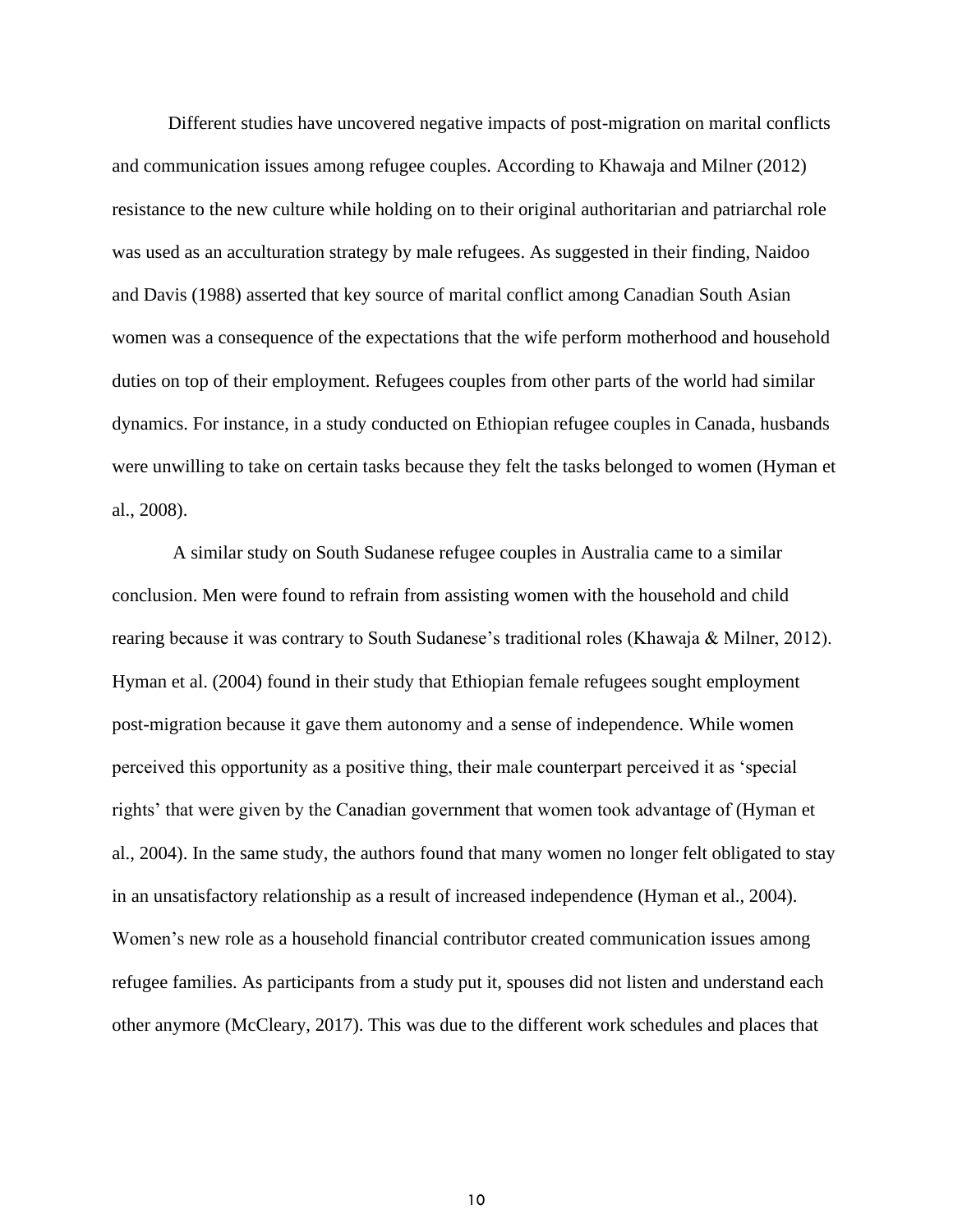contribute to couples spending less time together. Therefore, the values of mutual respect, care, and support were lost among spouses.

#### *Language Deficiencies*

Language deficiencies hinder immigrant women from interacting with native English speakers, engaging in civic life, integrating into their new community, and accessing resources. While both male and female refugees and immigrants can face the same challenges of social exclusion, women are more likely to be isolated than their male counterparts. According to the Canadian Research Institute for the Advancement of Women, women are less likely to speak the new language and be working outside the home than men (Morris & Sinott, 2003). This decreases their opportunities to build new social relationship and networks. Batalova and Fix (2010) and Hyman and Dussault (1996) suggested that immigrant women are more likely than men to deal with the harsh reality of trying to survive without a working knowledge of the host language. Language deficiencies create barriers on women who search for employment that is safe to pursue or from securing a well-paying job (Ma & Yeh, 2010). The same challenge also can lead to the lack of knowledge of critical resources such as health care, housing, and welfare services (Hynie et al., 2011). Because of limited language, immigrant women are faced with numerous stressors originating from lack of employment opportunities and social isolation. *Cultural Differences* 

Raising children in a new and different culture is a distinctive challenge for refugee and immigrant women who are in motherhood roles. Whereas American parents actively engage in children's schooling and allow children a certain degree of autonomy, it is not always the case for many refugee and immigrant parents. Many refugee and immigrant parents find it hard to be accustomed to these new perspectives of children rearing, mainly because they are not equipped with language competency to help and participate in their children's schooling (Msengi et al.,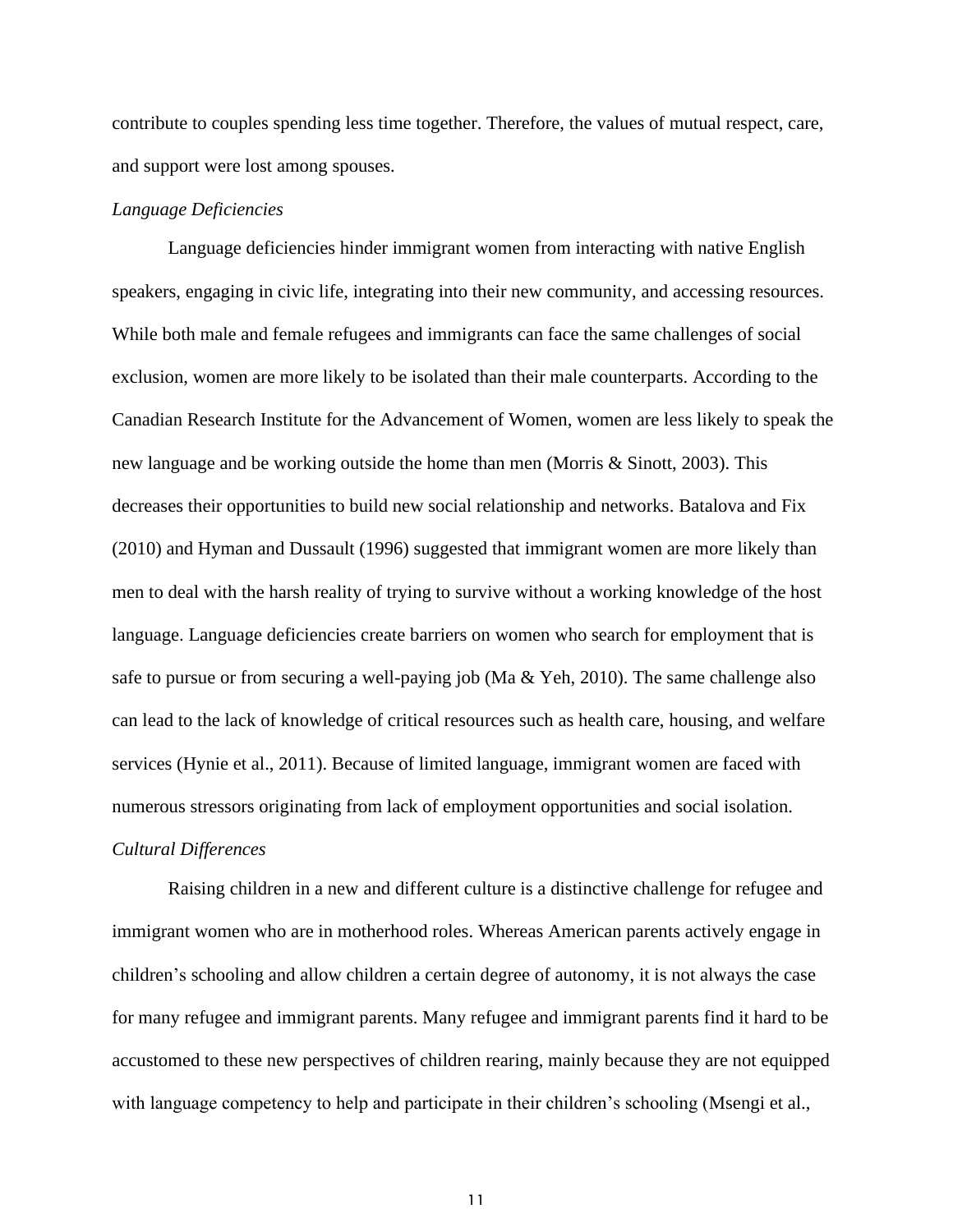2015). Also, many parents come from cultures where the beliefs of what makes a good child are opposite of those in many Western countries. For example, back in their home countries fewer restrictions are placed on refugee parents regarding child supervision and care. Children are allowed to play without direct supervision at younger ages as contrast to the practice in the U.S. (McCleary, 2017). Moreover, adjusting to a new culture can affect the power dynamic of the family. For instance, children of refugees and immigrants who are generally equipped with more English skills take the role of translators for their parents who have limited English. Once this role is reversed, the refugee and immigrant parents may experience stress and a sense of loss of control and power (Khamphakdy-Brown et al., 2006).

#### *Empowerment Definition*

Noticeably, when discussing empowerment for populations of refugees and immigrants, one needs to keep in mind how empowerment is being communicated and understood crossculturally. Empowerment is often a goal of immigrant and refugee acculturation programs, yet this is a contested concept. According to Kabeer (1990), empowerment is perceived as individualistic, meaning achieving individual capabilities and free exercise of personal choice. On the other hand, Budgeon (2015) and Kurtis et al. (2016) stressed the collectivistic aspects of empowerment through collective behavior and adherence to cultural norms that emphasize collective growth. Additionally, empowerment can be perceived differently between program implementers and beneficiaries. In a research study conducted by Steimel (2017), 'empowerment' was described and understood differently between the staff of the resettlement organizations and the refugee clients. Organizational staff members emphasized 'empowerment' for their clients as self-sufficiency which they defined as a type of self-determination in which refugees could determine their own goals and make their own mistakes with organizational support. Meanwhile, organizational refugee clients described 'empowerment' in economic,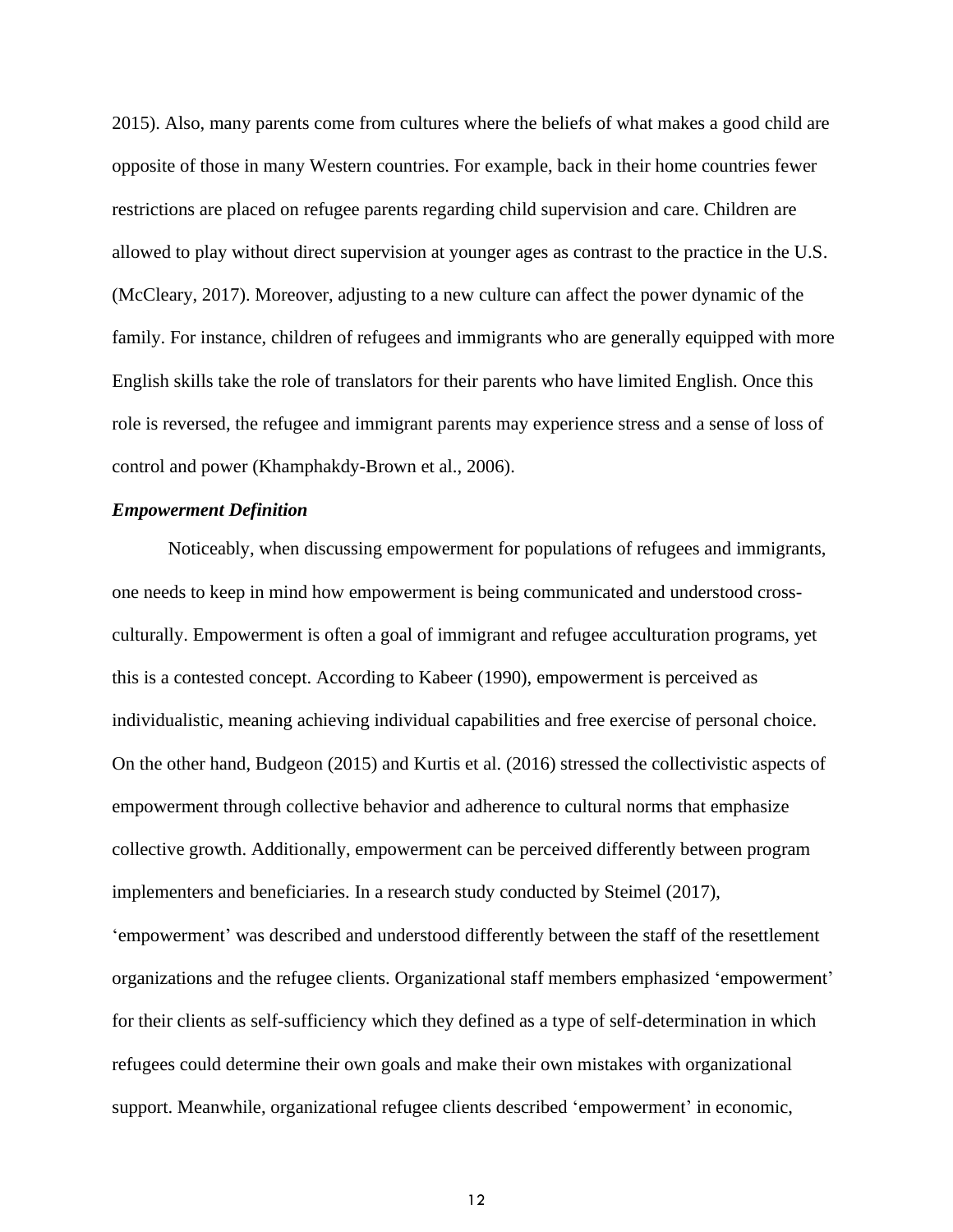educational, personal, and family terms (Steimel, 2017). Defining the term of 'women's empowerment has its own challenges. The concepts of 'women's empowerment' will be explored in the following section with a focus on empowerment's connection to refugee and immigrant women.

#### *Women's Empowerment*

There are different definitions of women's empowerment that have been theorized by scholars and researchers from their own perspectives. The term is not only difficult to define, but also represents a broad concept. The history of term empowerment began with radical feminism in the 1970s and was then taken up in the world of international development as explained by Calvès (2009) in the following quote:

The history of the word "empowerment" in the field of development is rooted in a philosophical vision that gives priority to the viewpoints of the oppressed and in a radical critique of the vertical development model in the 1970s. Today, this same concept has become perfectly integrated with the rhetoric of the most influential institutions in international development. The feminists of the Global South, and the radical activists who popularized the term in the 1980s, define empowerment as a multifaceted process of transformation from the bottom up. For them, it is a process that permits women and the poor to gain awareness, individually or collectively, of the dynamics of dominance that marginalize them, and to build up capacities to radically transform inequitable economic, social, and political structures. (Calvès 2009, p. XIII).

In particular, this definition of empowerment as a multifaceted process of transformation from the bottom up, is perfect for working with groups of refugee and immigrant women.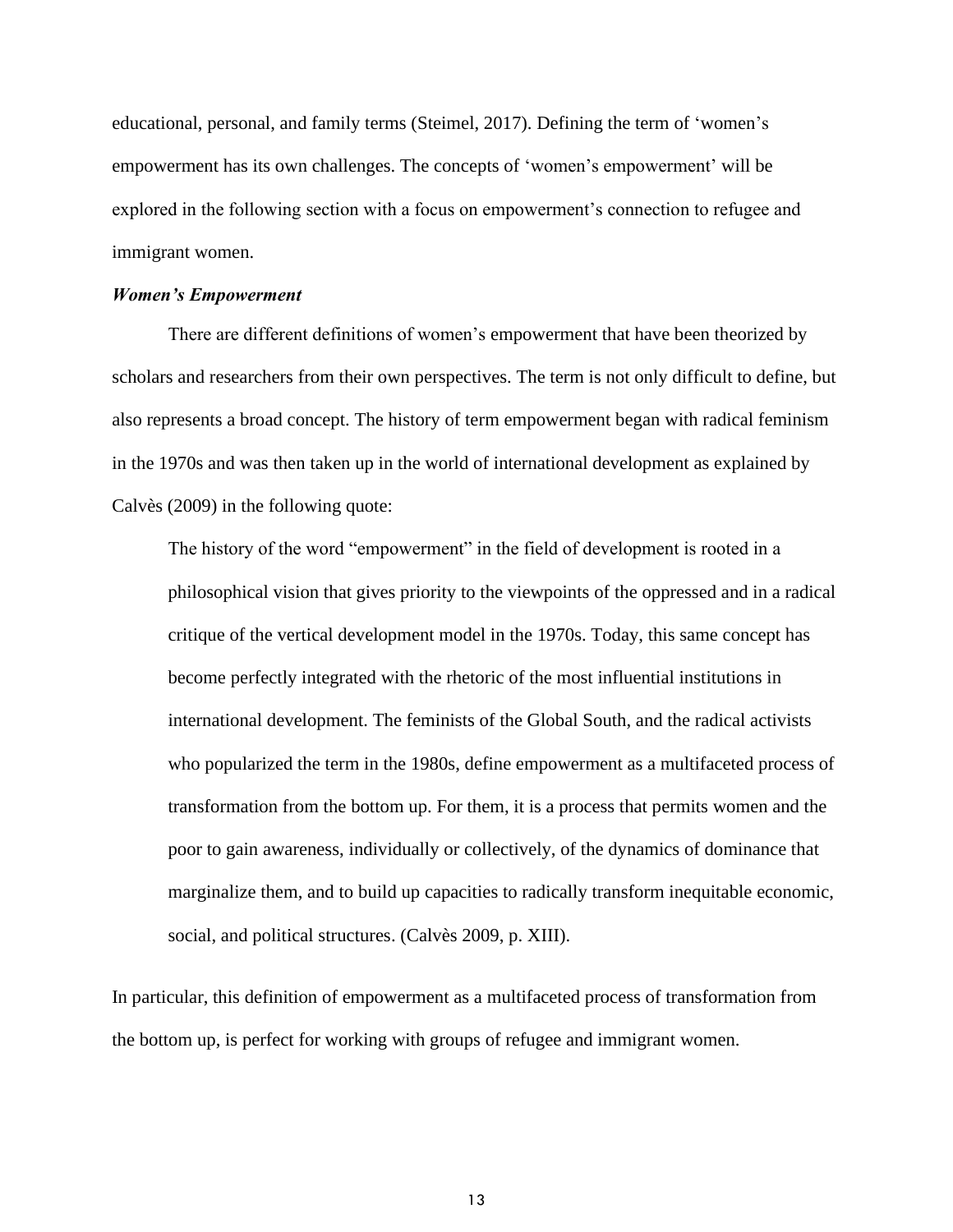It is essential to consider different aspects of women's empowerment. The terms can have different meanings in relation to socio-culture, economic, and political contexts (Mandal, 2013). According to Kabeer (1999) women's empowerment is a process through which women acquire the ability to make strategic life choices in a context where this ability is previously denied to them. In the field of psychology, empowerment (as cited in Huis et al., 2017) is defined as a process that enables people to act on and improve issues that are important for their individual lives, their communities, and their society. In their research concerning how microfinance services help increase women's empowerment, Huis et al. (2017) viewed women's empowerment in three different dimensions: personal, relational (in relation to spouse, family, and community), and societal (in relation to the larger social context).

A distinction must be drawn between women's empowerment in the global North, prioritizing political action, and equality in all aspects of life, and women's empowerment in the global South (Luttrell, 2009). Writing on women's empowerment in the global South is especially important for immigrants and refugees whose lived experience of empowerment and disempowerment in the countries they are fleeing contrasts with new definitions of empowerment in their new homes. Gender equality has been inserted into empowerment in developing countries where the social structure is patriarchal and male-dominated and in which women traditionally have fewer rights (Krause, 2013).

Andrea Cornwall, who is a political anthropologist that specializes in anthropology of gender and sexuality, citizen participation and participatory research, has written several articles on women's empowerment (SOAS University of London, n.d.). According to Cornwall (2016) writings on women's empowerment in 1990s offered three essential insights: (1) they proposed a version of empowerment that is fundamentally about changing power relations; (2) they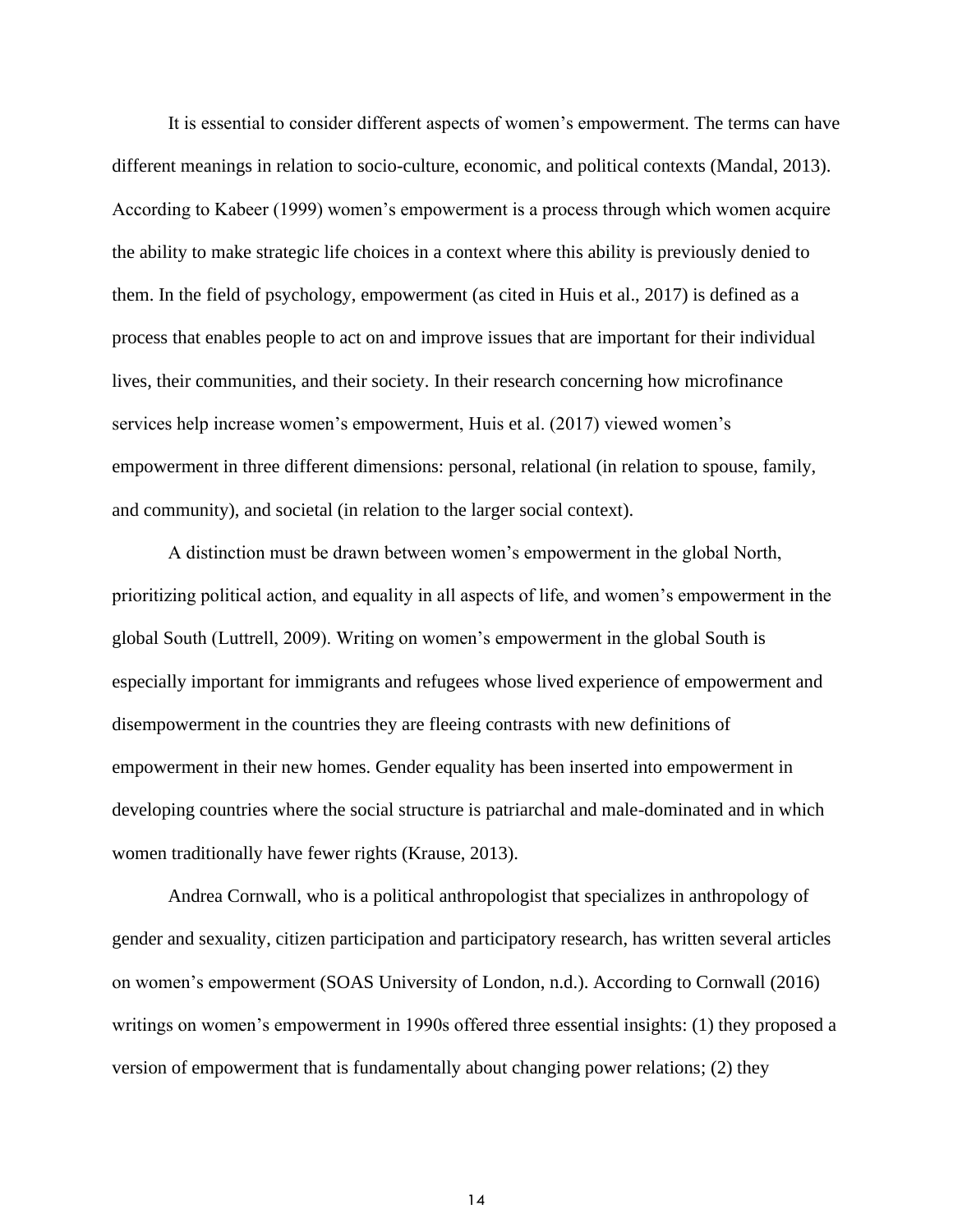suggested a view in which empowerment is relational; (3) they view empowerment as a process—not a fixed state—which makes it difficult to measure outcomes. Women's empowerment has evolved as an unfolding process of change in consciousness and collective in power in those writings (Cornwall, 2016). Cornwall (2016) further argues that emphasis on assets and structural opportunities as pointed out in earlier studies is not enough. The author suggests two crucial processes that consist of shifts in consciousness and engagement with culturally embedded normative beliefs, understandings and ideas about gender, power and change (Cornwall, 2016). The two processes involve negating normative beliefs and expectations that restrict women into subordination and dependency. It also includes women coming together to share experiences that provide solidarity and help shifting the process in which they view themselves and their entitlements, both as individuals and as people who share something in common (Cornwall, 2016).

Social empowerment is listed as one of approaches for women's empowerment in Mandal's writing. It is defined as an enabling force that strengthens women's social relation and their position in social structure and where social discriminations based on disability, race, ethnicity, religion, or gender is addressed (Mandal, 2013). For the purpose of this project, women's empowerment will be based on social empowerment principles that consider empowerment as a collective, active, multidimensional process which enables women to realize their full identify and powers in all spheres of life (Sahay, 1998).

#### *Interventions/Programs Used to Address Women's empowerment*

Women's empowerment can be achieved through a vast array of methods. According to Mandal (2013), it can be done through the means of:

Acquiring assets and properties – economic, social, physical, and intellectual; by attaining education – conventional, vocational, scientific, legal, technical, astrological,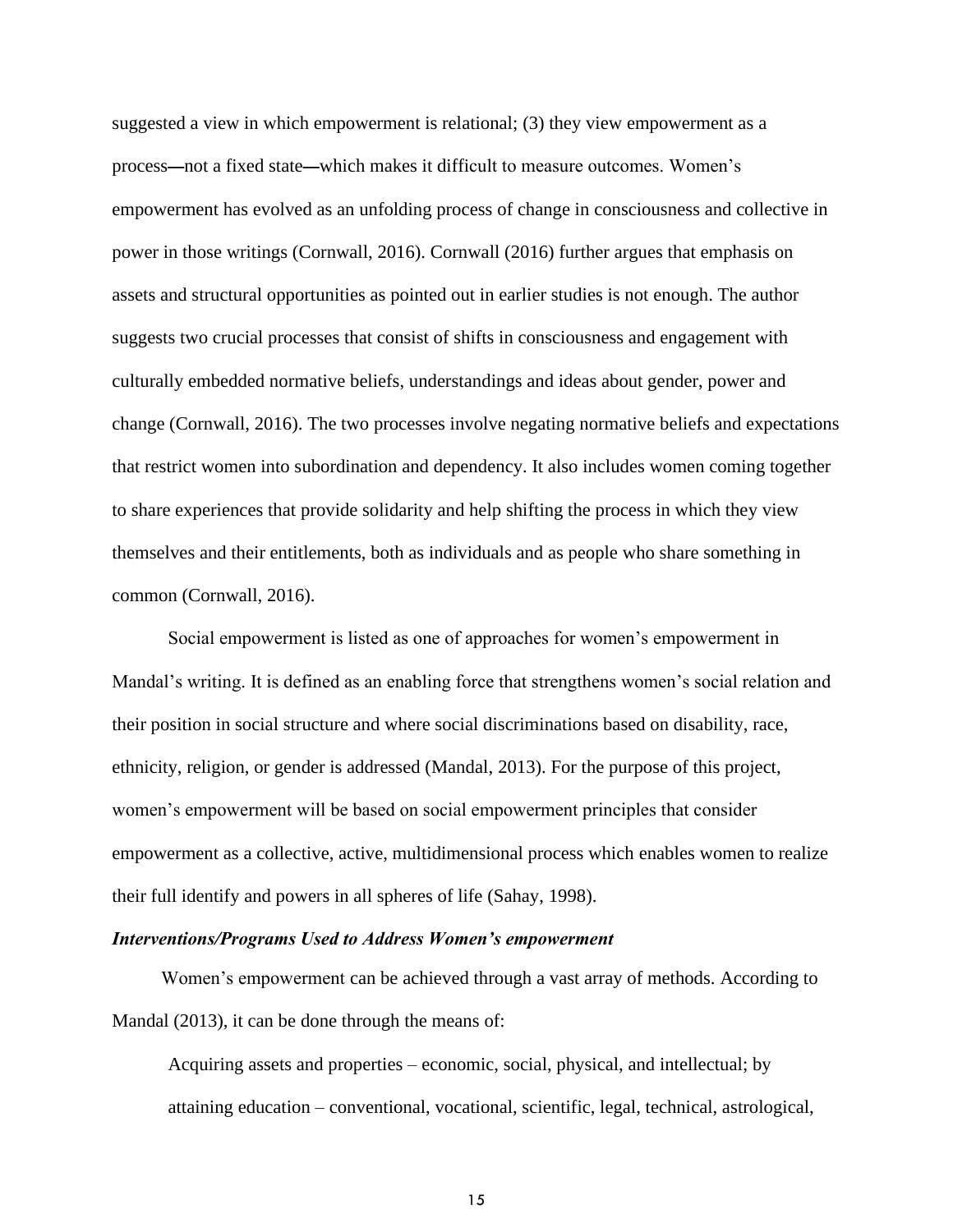and astronomical; by holding white-collar jobs as well as increasing entrepreneurial qualities; enhancing personality and exposure of mass-media and by holding various high posts in national, state, or local level institutions. (Mandal, 2013, p. 24).

In recent years, policies, social programs, and services have been developed and provided by state agencies and non-profit organizations to address women's empowerment. Interventions that focus on housing, employment, legal status, language, health, and education have been well known and implemented to try to address women's needs and promote successful integration for immigrants and refugees into new countries. While gaining employment and obtaining desired education is the most efficient way for successful social economic integration, it does not necessarily mean it is obtainable for all. Groups of people such as immigrant and refugee women who are unskilled, illiterate, or elderly who are unable to find work or lack resources to attain education are at risk for social isolation. Furthermore, immigrants and refugees might not have a positive experience with the education system or be able to pay for post-secondary studies. For the population focused on in this literature review, interventions for women's empowerment will be looked at through programs developed and implemented by non-profit organizations to strengthen women's position in the areas of finance, education, and non-work initiatives. Program interventions such as economic and educational empowerment have been utilized to assist refugee and immigrants to gain skills and knowledge. Non-work initiatives, such as peer support groups, community gardens, and mentoring, are interventions that have recently been introduced to address support for underserved populations. We will explore these three sectors under economic empowerment, leadership/educational empowerment, and social support for women's empowerment because they will provide insights into what successful empowerment programs look like for this particular group of immigrants and refugees.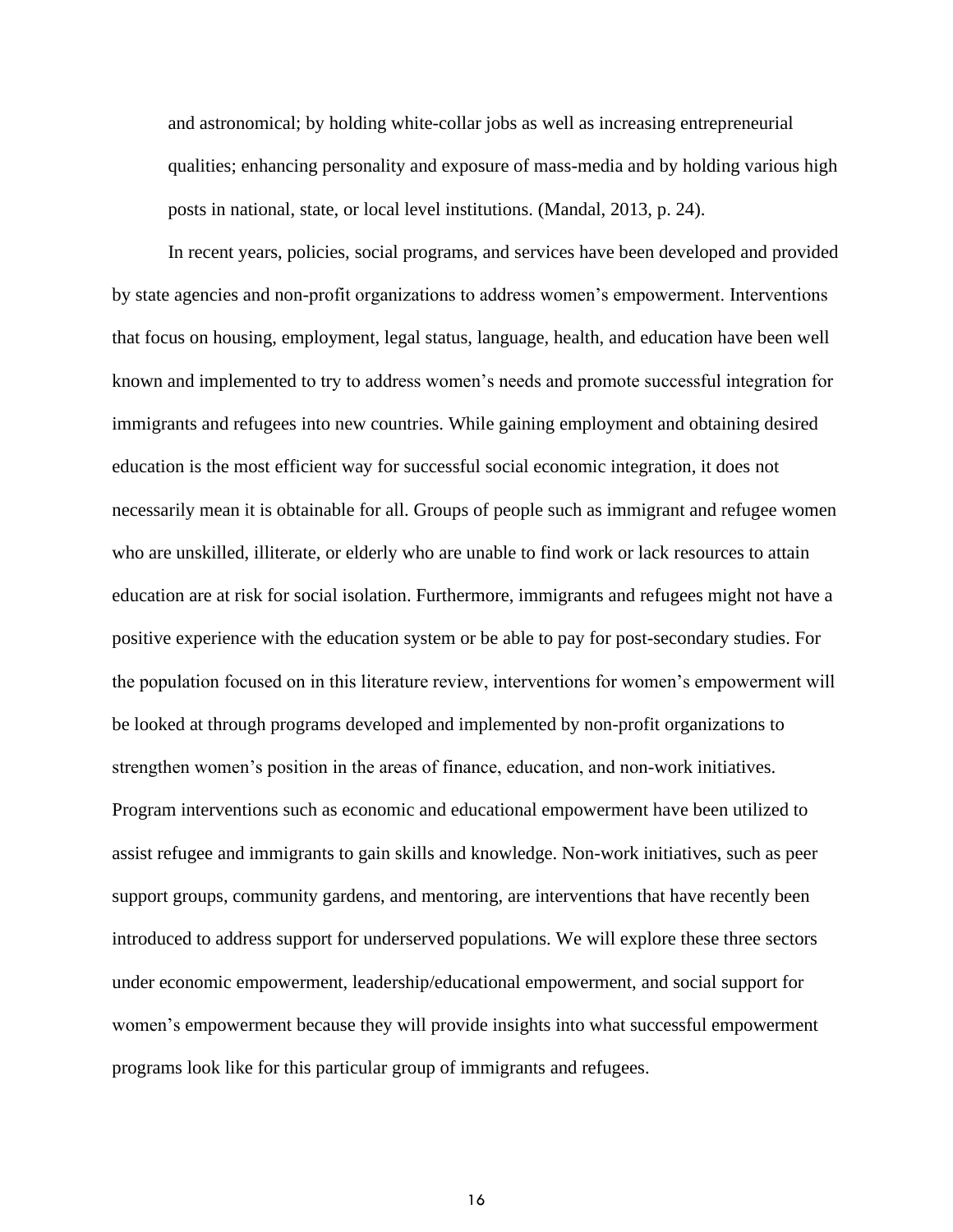#### *Economic empowerment*

Economic empowerment focuses on providing people the appropriate skills, capabilities, resources, and access to secure and sustainable incomes and livelihoods (Luttrell, 2009). In recent years, one of the ways that the concept of women's empowerment is being pursued in developing countries by non-governmental organizations (NGOs) is through microcredit lending. Microcredit has been used strategically to empower women by giving them access to loans that have low interest rates and without the requirement to prove collateral. This approach takes into consideration the recognition that rural women earn their livelihood from different economic activities besides waged labor (Copelton, 2007). This sort of program is generally provided to women who do not wish to seek employment, but rather use their personal skills to have their own businesses. Similar approaches have also been used to promote women's empowerment for particular population groups residing in the U.S. Organizations like the Refugee Women's Network. Under their economic empower program, the organization provide services to refugee and immigrant women through work readiness training, financial literacy, technical assistance, and networking opportunities and events (Refugee Women's Network., n.d.).

#### *Leadership/Educational Empowerment*

Another individualist approach to women's empowerment is an attempt to promote leadership for professional women and women in higher education. Education is often perceived as essential means of empowering women with knowledge, skills, and self-confidence to participate fully in the development process. For example, the Wise Organization offers programs such as academic support and life and leadership skills training to refugee and immigrant young girls. Under its *Girls Getting Ahead in Leadership* program, academic mentorship is introduced to 6<sup>th</sup>-12<sup>th</sup> graders while *We Lead* program offers support to young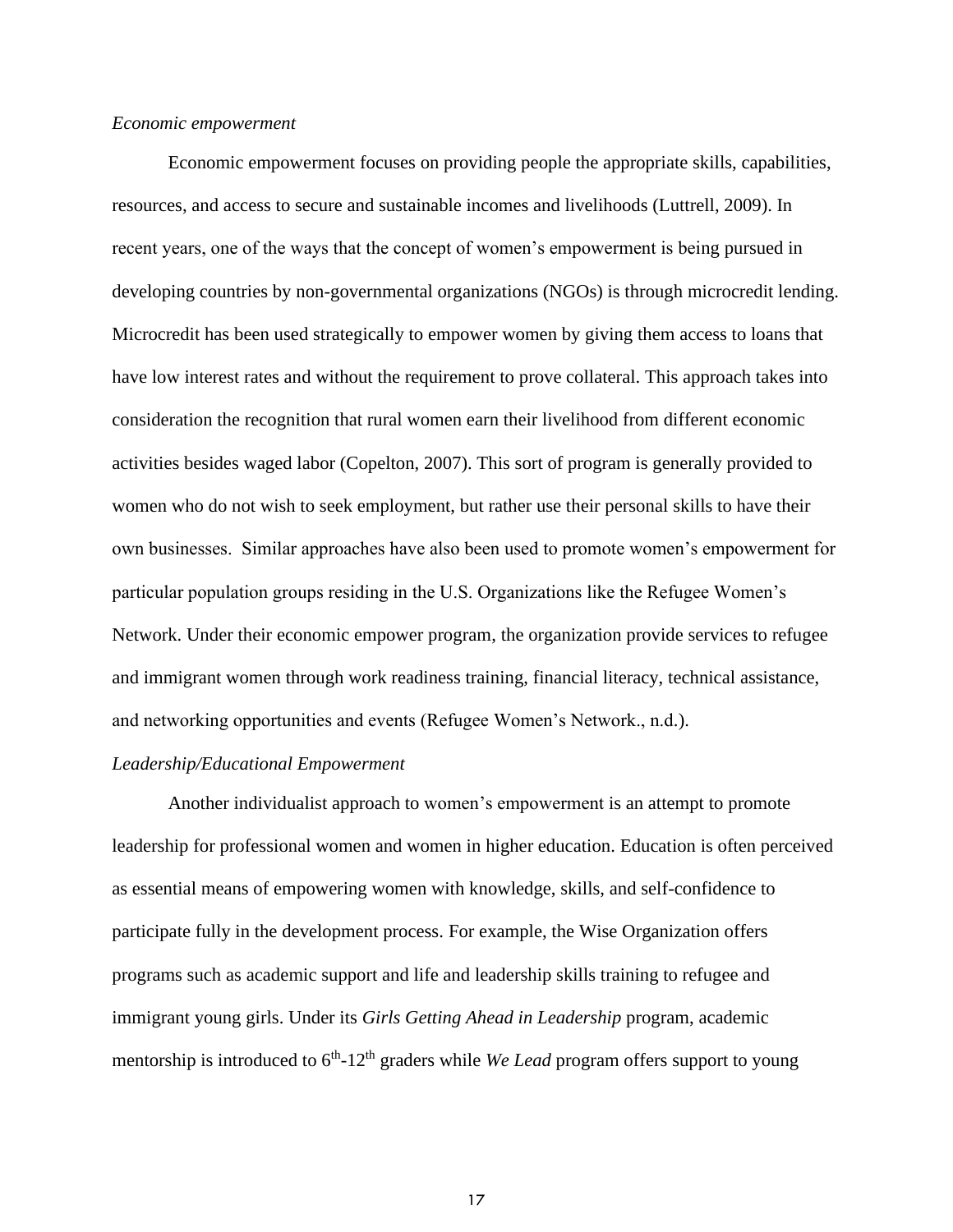refugee and immigrant women to succeed in college and post-secondary programs (Women's Initiative for Self Empowerment, n.d.).

#### *Social Support for Women's Empowerment*

Despite existing supported programs to assist newcomers in the area of language, skills, and cultural norms, certain vulnerable populations are inevitably left out. This group consists of isolated immigrant women with childcare responsibilities, refugees dealing with trauma and mental health issues as well as newcomers who are unskilled, illiterate, or elderly (Banulescu-Bogdan, 2020). This is a group of people who might not be able to seek employment or do not wish to obtain higher education. The Refugee Integration Survey and Evaluation (RISE) study on refugee integration identified strong progress in ten different areas of refugee integration as refugees spent more time in the U.S. (Colorado Refugee Services Program, 2016). However, the same study also found that integration was lowest for stay-at-home mothers and older men and women, specifically those who did not work (CRSP). Moreover, findings from the same study showed that organizations that acts as hubs for refugees and immigrants to socialize did not seem to have generated friendships with those not from their own ethnic groups (CRSP).

In recent research, the topic of social support has been brought up as a part of holistic approach to reduce exclusion and to empower this population. Social support, as defined by Finfgel-Connett (2005), is instrumental support that consists of tangible assistance such as childcare, food or money and emotional support incudes listening behavior, encouragement, distraction, and other means of easing distress. Cohen (2004) added that social support can be informational support which refers to the providing of the advice and information necessary for resolving problems or difficulties. Kazemipur (2006) asserted that immigrant women gravitate toward social support groups as a result of emotional, social, cultural, education, and economic adjustments. Msengi et al. (2015) echoed this perspective by adding that a support group, as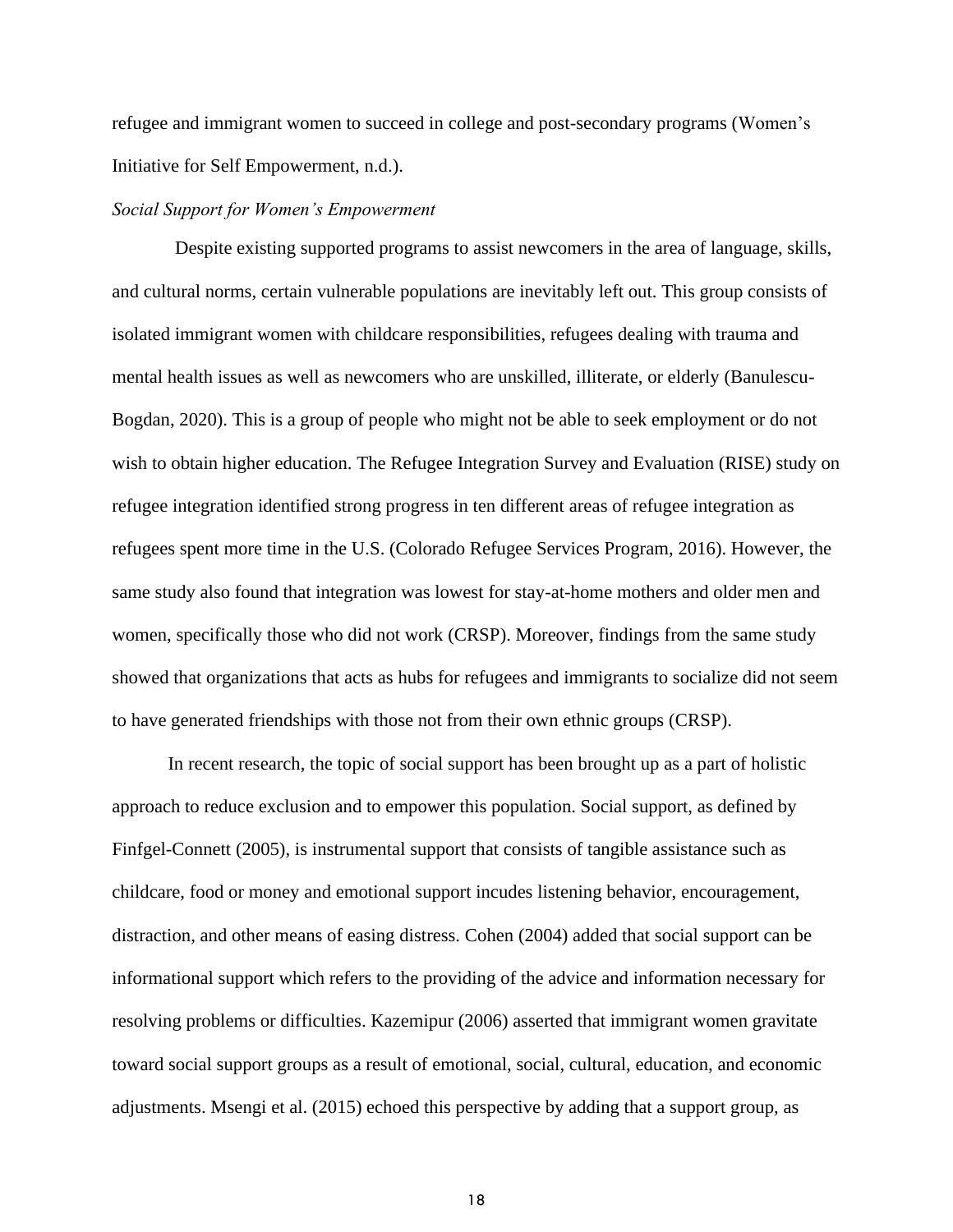opposed to many individual friendships, can helps its members generate increased numbers of solutions and ideas which provide women with a variety of choices for dealing with their problems. As suggested in a report from Migration Policy institute, non-work initiative programs can boost social ties and can be a promising practice that target refugee and vulnerable groups who are faced with social isolation (Banulescu-Bogdan, 2020). The initiative includes activities as diverse as sports, arts, and community gardening, to mentorship and peer-to-peer programs.

Employment and education can improve self-esteem, build confidence, improve mental health, and foster important social interactions that boost integration outcomes. However, in their absence, it is vital to create alternative ways for socially isolated populations, who never find traditional employment or have no capacity to seek higher education, to participate meaningfully in their host communities and successfully establish roots in their new home. Social interconnectedness has been proven in various studies across the globe as an important factor for reducing social isolation, to improve access to health care and information, as well as improving self-confidence and mental health outcomes (Simich et al, 2005 & Orrnert, 2020). It also provides a safe space and opportunities for women who are not active in the labor market or attending schools to discuss and share common experience and create a support network and trust (Banulescu-Bogdan, 2020). Thus, in this literature review social support will be used as an alternative way to address service gaps for socially isolated immigrant and refugee women.

#### *Social Support Interventions*

Different studies have been conducted on the social support interventions as a tool to increase immigrant and refugee women's general sense of well-being, reduce social exclusion, and overcome barriers of integration and acculturation. In this section, the success and challenges of social support interventions will be examined through various studies across the globe.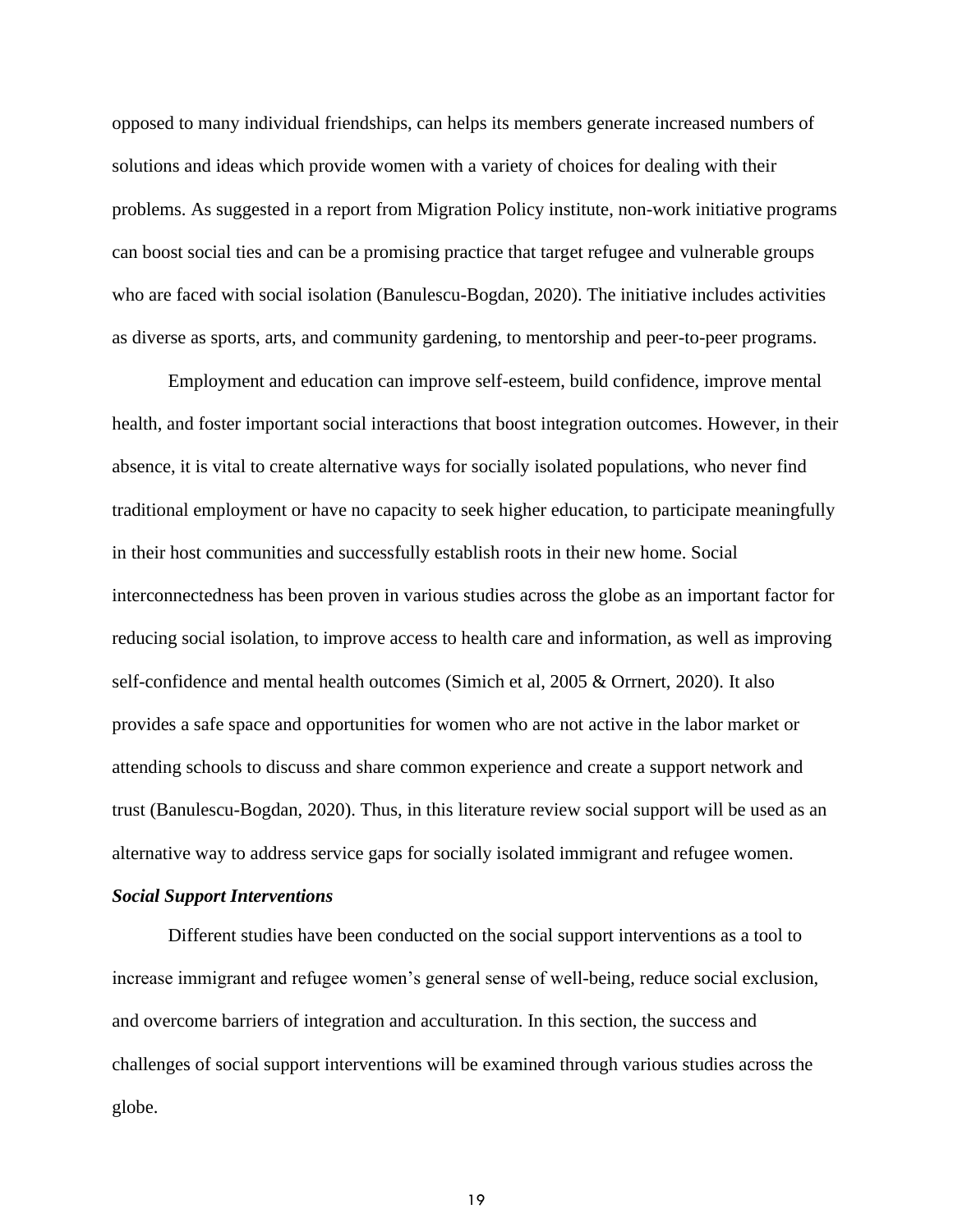#### *Mentoring Program*

A pilot program called "The Women of Care Program" was conducted with groups of refugee and immigrant women who were new to a community located in the Midwest region of the U.S. (Msengi et al., 2015). It was a year-long program in which newly arrived women were matched with native born volunteers who act as a conversational partner/friend while participating in collective group activities to showcase their culture and traditions. Participants in the program reported several benefits that they received from being a part of this support group. The support group gave them opportunities to share and learn in culturally sensitive and relevant ways to cope with their feelings of stress and depression (Msengi et al., 2015). As a result, the program helped them improve their mental and emotional wellness as well as a general sense of well-being for themselves, their children, and extended family members (Msengi et al., 2015). Also, the support group provided a space for them to connect with those with similar experiences which helped to alleviate pain and difficulties related to acculturation process (Msengi et al., 2015). A similar study called Women on the Move was conducted in Australia focused on providing personal and settlement mentoring to refugee women. Participants in the study reported an increase in their confidence and independence as a result of the support that they received (Bond, 2010). The benefits also applied to mentor participants who reported better understanding of the refugee experience, issues, and their needs and of another culture as well as practicing their communication skills, and increased their empathy and compassion (Bond, 2010).

Nevertheless, the studies addressed several challenges of the programs. Matching refugees with mentors and match retention was one of the most challenging steps in this pilot program (Bond, 2010). Some matches were not successful, and those happened when mentors and participants had different expectations. For example, mentees demanded more support than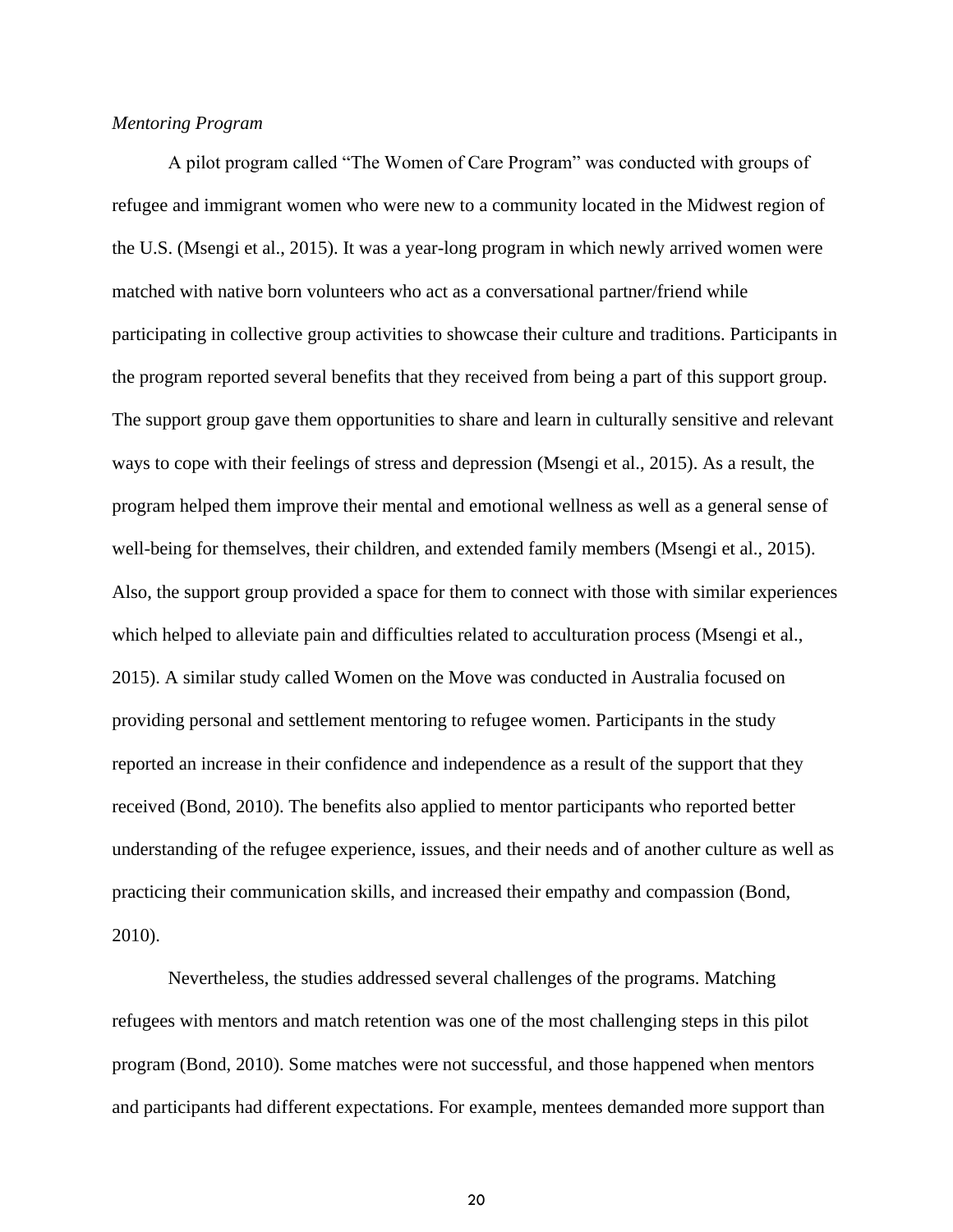the mentors were able to provide. Frequent contact and short notice for extra assistance were some of the examples (Bond, 2010). Different priorities perceived by both parties led to difficulty in coordinating schedules for home visits and social activities. Cultural expectations on the role and place of the women were other challenges noted. Furthermore, not all mentees' families approved of the program, and mentors were sometimes faced with unwelcome attitude when conducting home visits (Bond, 2010).

#### *Digital and Social Media to Build Social Capital*

Various studies on the role of Information and Communication Technology (ICT) found that it helped addressing isolation by assisting in language learning, making information available in immigrants' native language, and helping them connect to the cultural practice of both host and home communities (Orrnert, 2020). Walker, Koh, Wollersheim, and Liamputtongs (2014) conducted a study on how a mobile phone-assisted health promotion program can support social connectedness among refugee women in Australia. The study revealed that free-phone calls and peer support training strengthened personal relationships. The study also found that the program provided emotional, informational, and practical assistance; as a result, it helped decrease acculturative stress at both individual and societal levels (Walker et al., 2014).

A similar study has been done with Syrian refugees in Germany regarding the role of online communication in promoting social connectedness. The study found that the usage of ICT had a positive impact on refugees' social inclusion. It allowed communication between friends and family that made refugees feel emotionally supported, and empowered refugees to communicate through the use of translation app (Almohamed & Zhang, 2017). Yet, access to ICT, IT literacy and skills, and the ability to pay for the services are considerations that need to be taken account of for this type of program (Orrnert, 2020).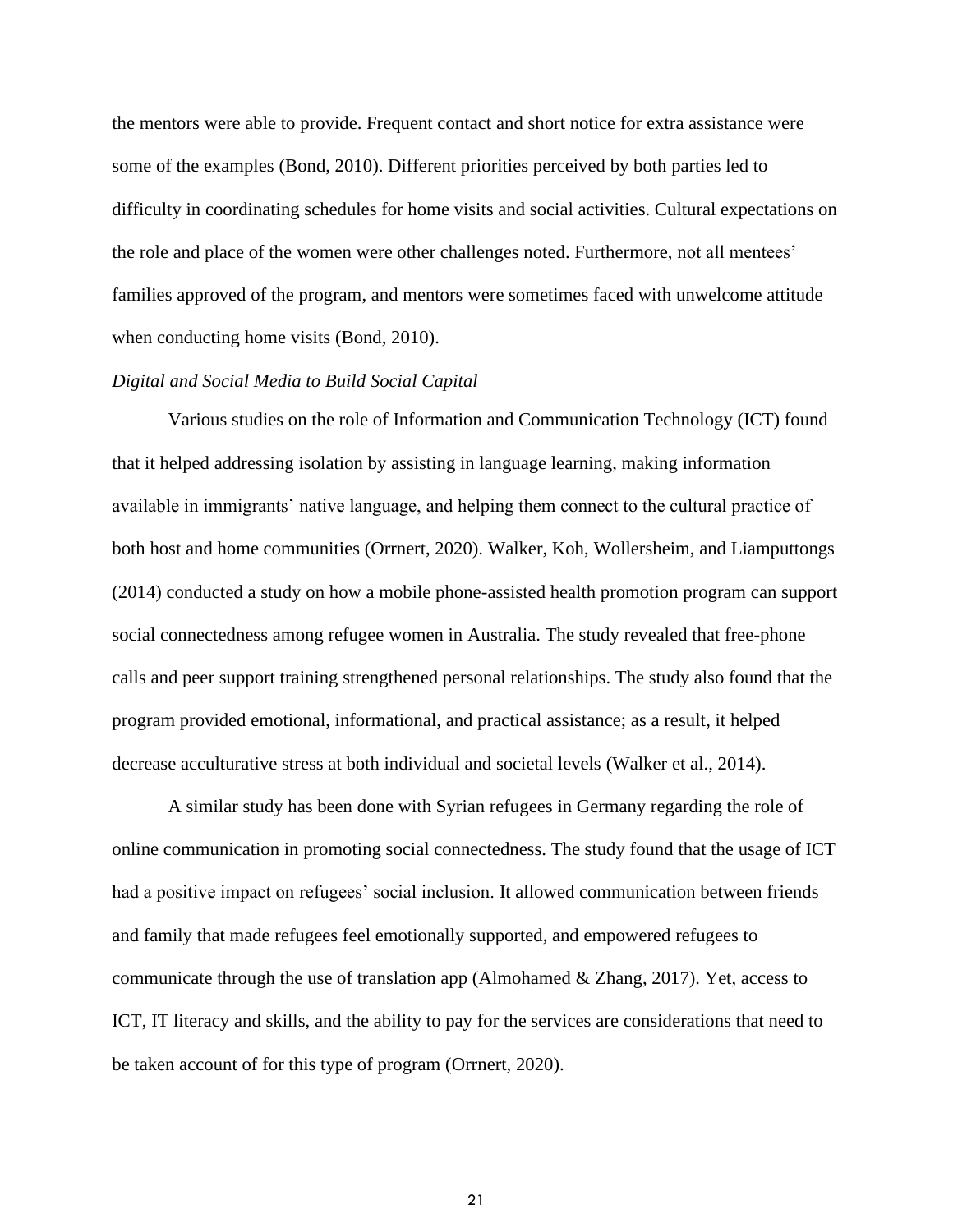#### *Peer Support Program*

According to Im and Rosenberg (2016), peer-based interventions can promote participant involvement, create bonds between peer facilitators and participants, and empower collective and support social inclusion. Badali, Grande, and Mardikian (2017) examined a peer support program called the Promise of Partnership, offered to Arabic-speaking refugees in Ontario, Canada. Weekly discussions over a 12- week period, conducted by a native Arabic speaker to encourage active listening and sharing lived experience. The study of this program found that peer support helped refugees overcome isolation while gaining knowledge of norms and social skills necessary to integrate in the host community as well as build hope and self-confidence (Baldali et al., 2017). Nevertheless, the study consisted of mixed gender participants and hopefully took into consideration gender roles and social norms for both men and women. Most women's empowerment programs make it inclusive to women so that their ideas and needs are considered and respected. Also, it provides women a safe environment to share and express their opinions regardless of cultural norms.

#### *Community Gardens*

Community gardens have long been used to bring together people in the neighborhood and establish social ties. Garden projects can give refugees and immigrants an opportunity to grow their own food while developing a sense of community (Orrnert, 2020). Moreover, they provide refugees and immigrants from rural areas a space to express their agricultural skills and experiences. Research has shown that community gardens can boost both physical and emotional health (Banulescu-Bogdan, 2020). The benefits of community garden were discussed in Hartwig and Mason (2016) for their ability to support social connections and build social networks. In their search on the effects of community gardens on the wellbeing of vulnerable groups such as refugees, Malmberg Dyg, Christensen and Petersen (2019) concluded that that participation may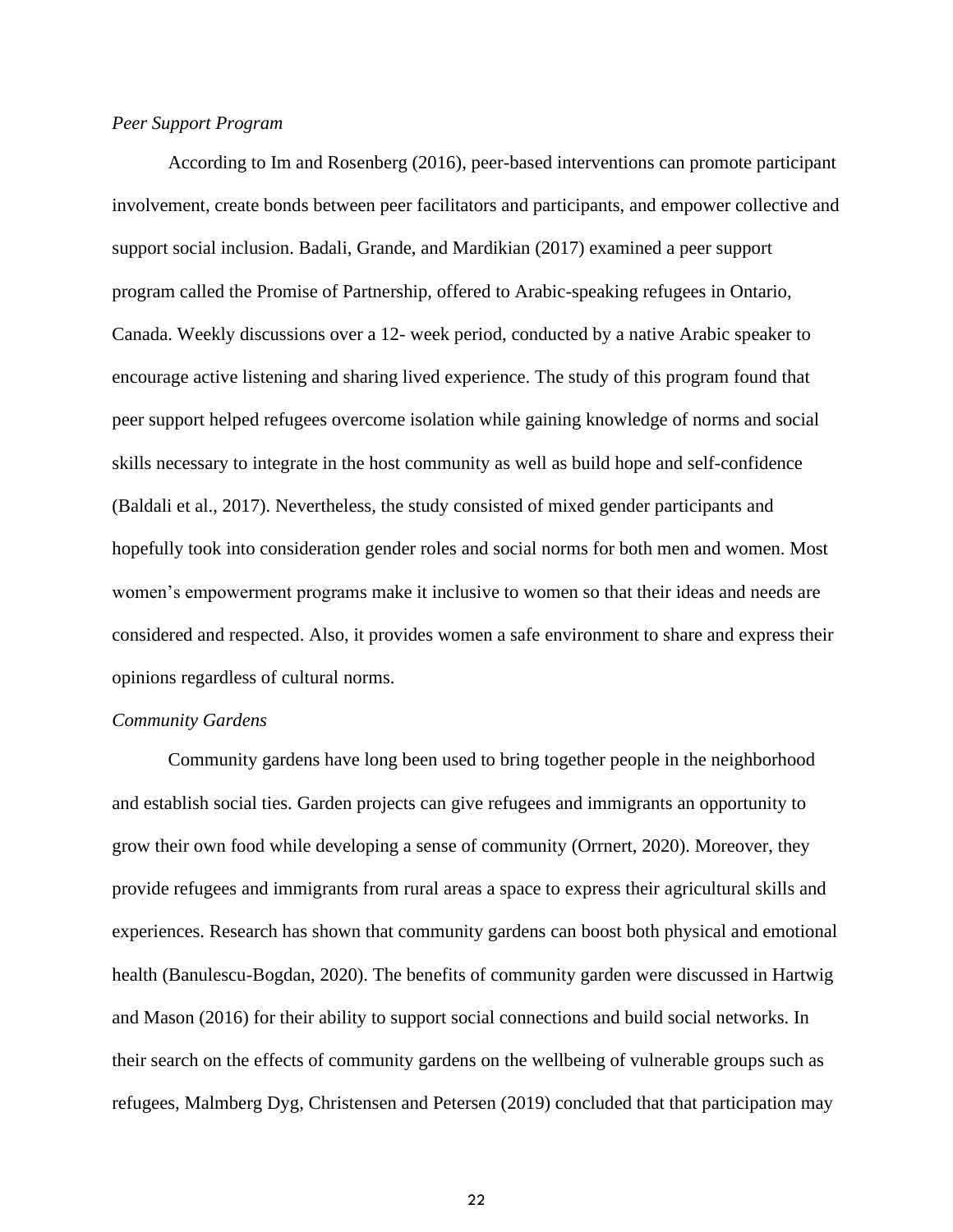have a positive impact on both physical health and wellbeing. The positive impacts at an individual level include self-esteem, independence, and personal control. The impact at the social level consists of relationships, social connections, as well developing a community around the neighborhood. A research project conducted on refugee gardening projects, primarily serving Karen and Bhutanese refugees hosted by churches in Minnesota showed physical and emotional benefits as well as a strengthened sense of identity (Hartwig and Mason, 2016). The same study also noted that mental and emotional benefits were particularly significant for female participants.

#### **Conclusion**

Women's empowerment is crucial in a country's development, both for developing and developed countries. However, women's empowerment is a complex concept that has multiple dimensions. It is comprised of many aspects of life that include social status, financial situations, family relations, emotional, and physical health. Different programs and services such as job and language training, youth mentorship for young scholars, and legal assistance have been developed and carried out by state agencies and non-profit organization to address the issues of acculturation and integration. In the U.S., integrating socially isolated populations such as refugee and migrant women has often been neglected.

Although refugees and immigrants of both genders face similar challenges after their migration, immigrant and refugee women have been known to face double barriers. The double barriers include unrealistic expectations, lack of language skills, tension with their spouse in adapting to new norms for women/mothers and coping with cultural differences. While it is important to address the economic and educational issues of women's empowerment, it is also crucial to consider additional challenges that women face post-migration. Research has unveiled the negative impacts of post-migration such as social isolation, increased stress, and risks of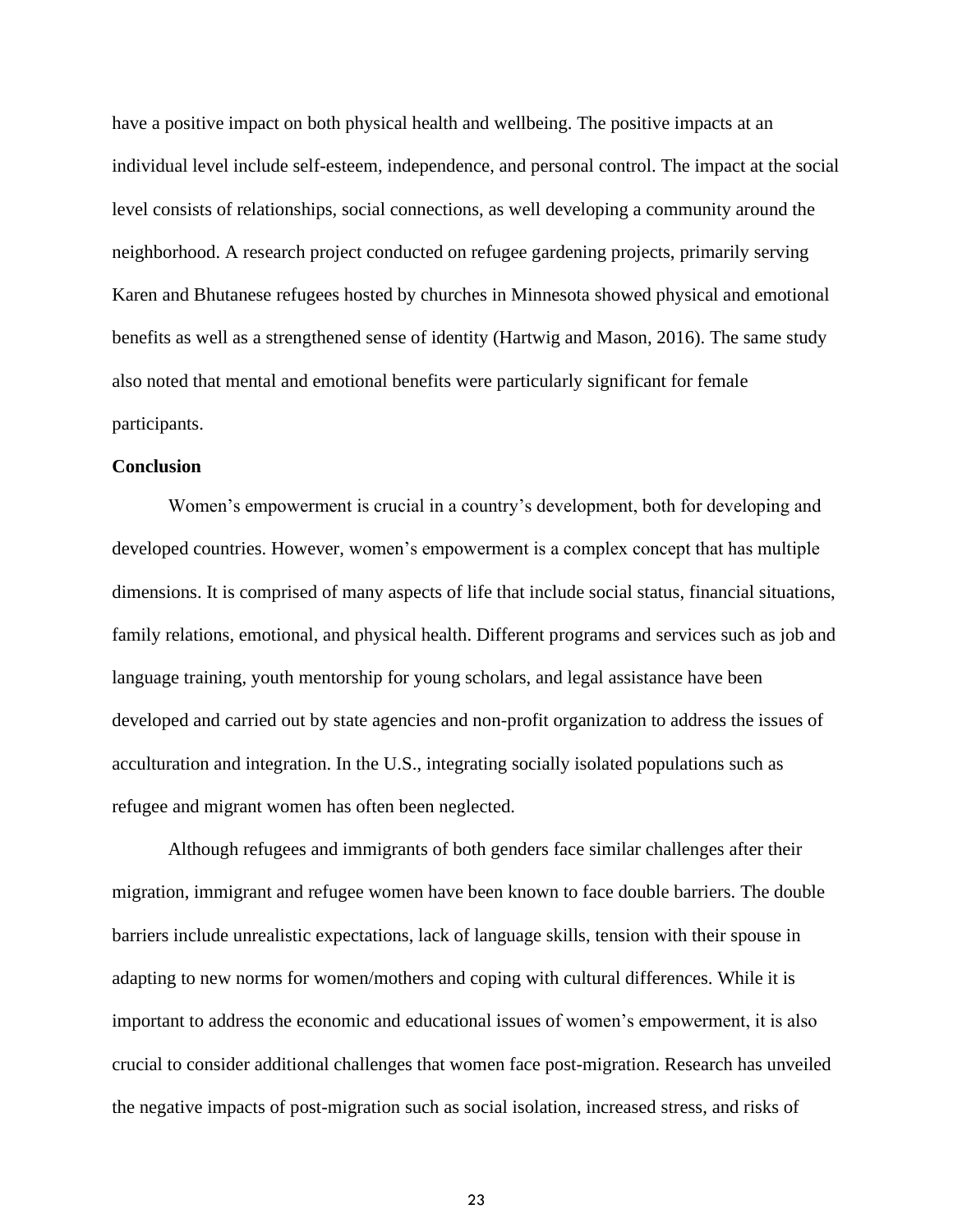mental health issues. While social networks are clearly recognized as important by different scholars, little progress has occurred in developing opportunities for the development of social capital (Goodson and Pillimore, 2008). Even though social capital can be developed from clusters of refugees and immigrants who live in the same neighborhoods or apartment buildings, the interactions do not always guarantee fruitful friendships that can build emotional support or information sharing of available resources. Furthermore, the existing programs tend to exclude the most vulnerable groups such as elderly and women with children.

Although the literature on women's empowerment for female AAPI refugees and immigrants within the U.S. is lacking, I will use research on women's empowerment together with research on Asian immigrants and refugees to develop a social connectedness project with activities that can assist AAPI women who are immigrants and refugees to the United States with feeling empowered in their new surroundings. The program will address post-immigration challenges by developing a social support for women's empowerment through interventions combining the mentoring model and collective activities such as listening and answering sessions provided by guest speakers, cultural orientation, and field trips.

### **Community and Contexts**

This pilot is being developed for AAPI female refugees and immigrants in Denver/Aurora, Colorado. Currently, the U.S. has accepted more resettled refugees than any other country in the world. In Colorado alone, the State accepted 2,367 refugees in 2010 and has accepted on average 1,420 annually since 1980. Between 1980-2019, approximately 63,541 refugees and asylees resettled in Colorado (Office of Immigrant & Refugee Affairs, 2019). As of 2018, there are 549,181 immigrants (262,992 women) which comprises 10 percent of the Colorado population (American Immigration Council, 2020). According to the 2016 American Community Survey,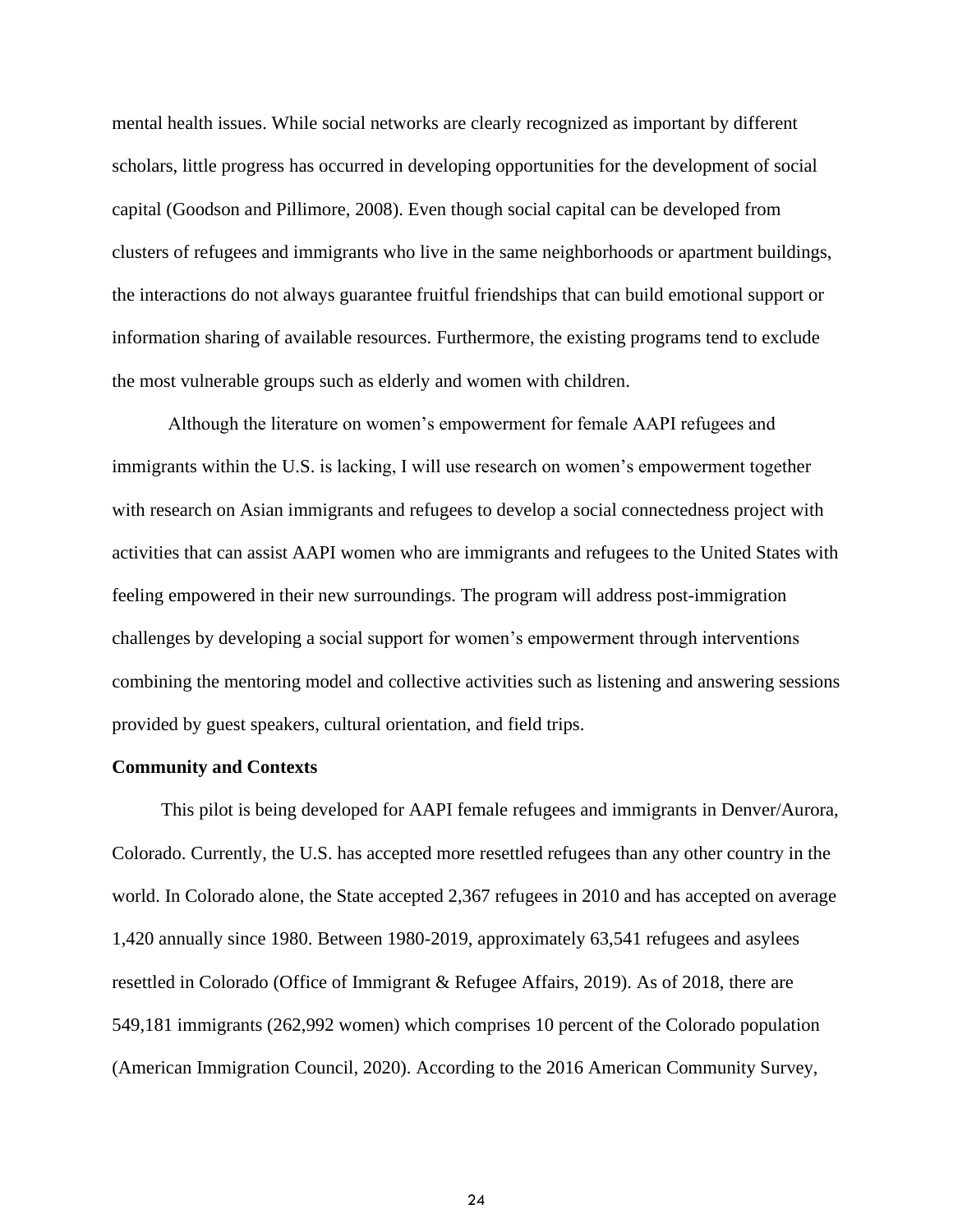there are 231,392 Asian American Pacific Islander (AAPI) individuals in Colorado, 52% of whom are immigrants or refugees (American Fact Finder, 2017). In Aurora, people originating from Vietnam, Korea, India, and the Philippines comprised a quarter of the immigrant and refugee population. In Aurora, 55% of individuals who speak Asian and/or Pacific Islander languages at home have limited English proficiency (LEP), and 18.1% are living below the poverty level (City of Aurora, 2016). Barriers of culture, language, and marginalization can further prevent these individuals from accessing the services they need to lead abundant and healthy lives.

The state of Colorado has several programs and agencies that support both target populations. For instance, the Denver Office of Immigrant & Refugee Affairs (DOIRA) has worked to promote greater awareness and integration of immigrant and refugee residents in Denver. The DOIRA has formed partnerships with various nonprofits, community-based organizations, residents, and government agencies to create and carry out policies, practices and programs that influence the various paths of immigrant integration. Programs developed under this partnership include Integration Sponsorship Program, My City Academy, Community Engagement, and Language Access Program. In 2021, the DOIRA granted 28 organizations a total of \$25,500 supporting them in carrying out events and activities that brought together newcomers and host community (Denver Office of Immigrant & Refugee Affairs, 2021). Although the amount awarded was about \$1,000 per organization, the grant allowed some organizations to conduct meaningful activities for people in the community. For example, Denver Housing Authority Sun Valley, who was one of the 2020 grantees, used the money to create cookbooks, conducted a photovoice project, and a mural project (DOIRA, n.d.). The cookbooks showcased a variety of recipes from different cultures together with stories of where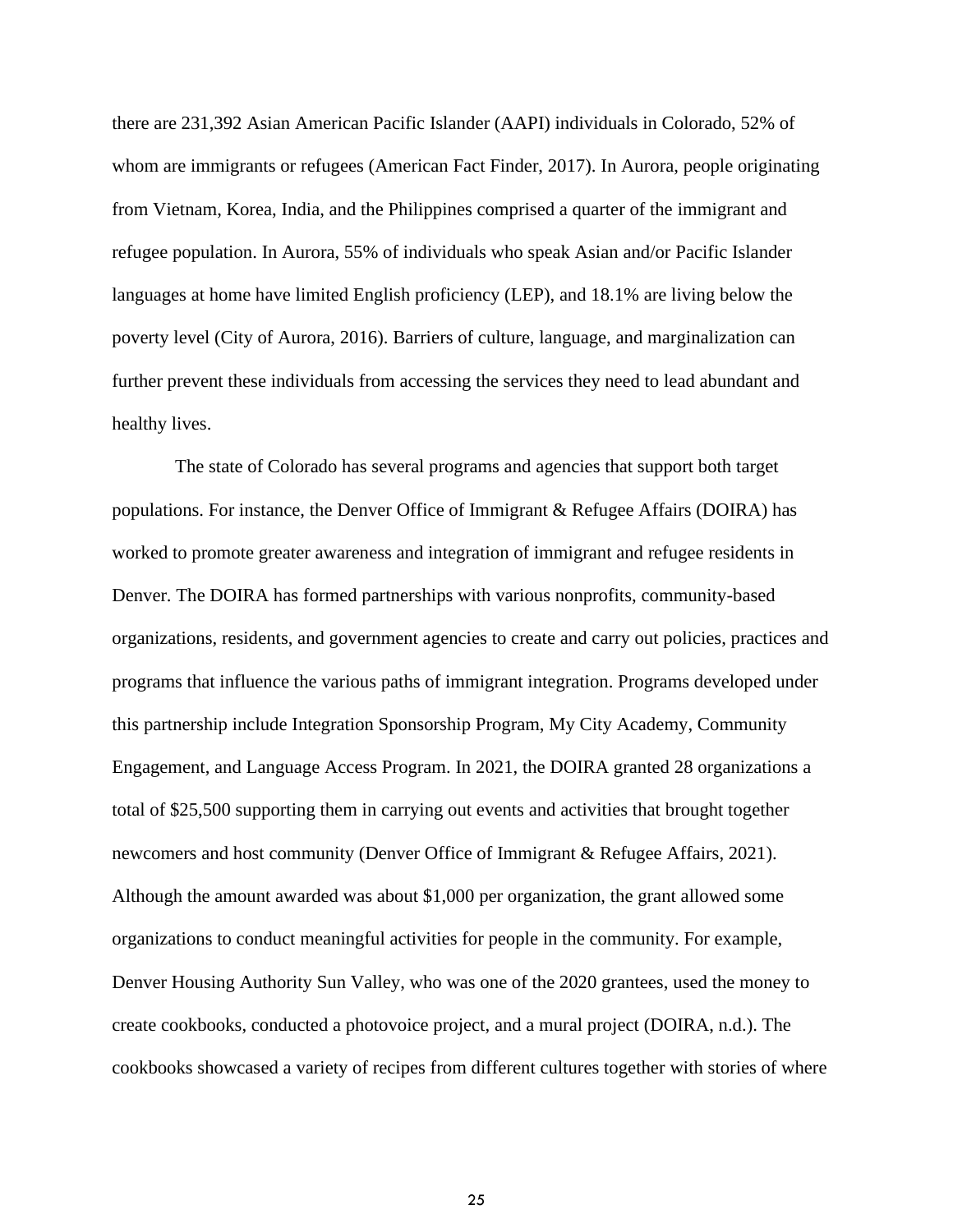they came from and what the recipes meant to each participant. The cookbook project allowed an opportunity to promote diversity and social cohesion. While these grants supported various community-based activities, few of them were women focused. Moreover, the City of Aurora's Office of International and Immigrant Affairs (OIIA) have dedicated their resources to promote successful integration of immigrants and refugees into Aurora's civic, economic, and cultural life. It has been a co-sponsor for ethnic festivals, sports tournaments and the annual Global Fest that attracts 10,000 people a year (City of Aurora's Office of International and Immigrant Affairs, n.d.). The OIIA also provide support to the Village Exchange Center who acts as a onestop shop for immigrants and refugees seeking the information and assistance they need to help them integrate into their community. Recently, the OIIA adopted its 10-year integration plan that places priority on the integration of its international residents.

Currently, there are four well known resettlement agencies in the Denver who provide resettlement assistance and services to refugees in the Denver/Aurora and surrounding areas: the International Rescue Committee (IRC), the Lutheran Family Services Rocky Mountains (LFSRM), the African Community Center (ACC), and the Jewish Family Services (JFS). These agencies assist refugees in obtaining public benefits, housing, food, clothing, pocket money, transportation, employment, school enrollment, medical screening, and medical enrollment within the first six months of their arrival. In addition, there are numerous non-profit organizations that provide additional services such as classes for English as a Second Language, legal aid, housing, vocational training, and job readiness, to newly arrived and long-term refugees and immigrants. A few examples of these organizations are: Asian Pacific Development Center, Project Worthmore, [Emily Griffith Technical College, Spring Institute for Intercultural](about:blank)  [Learning,](about:blank) and Rocky Mountain Immigrant Advocacy Network, etc.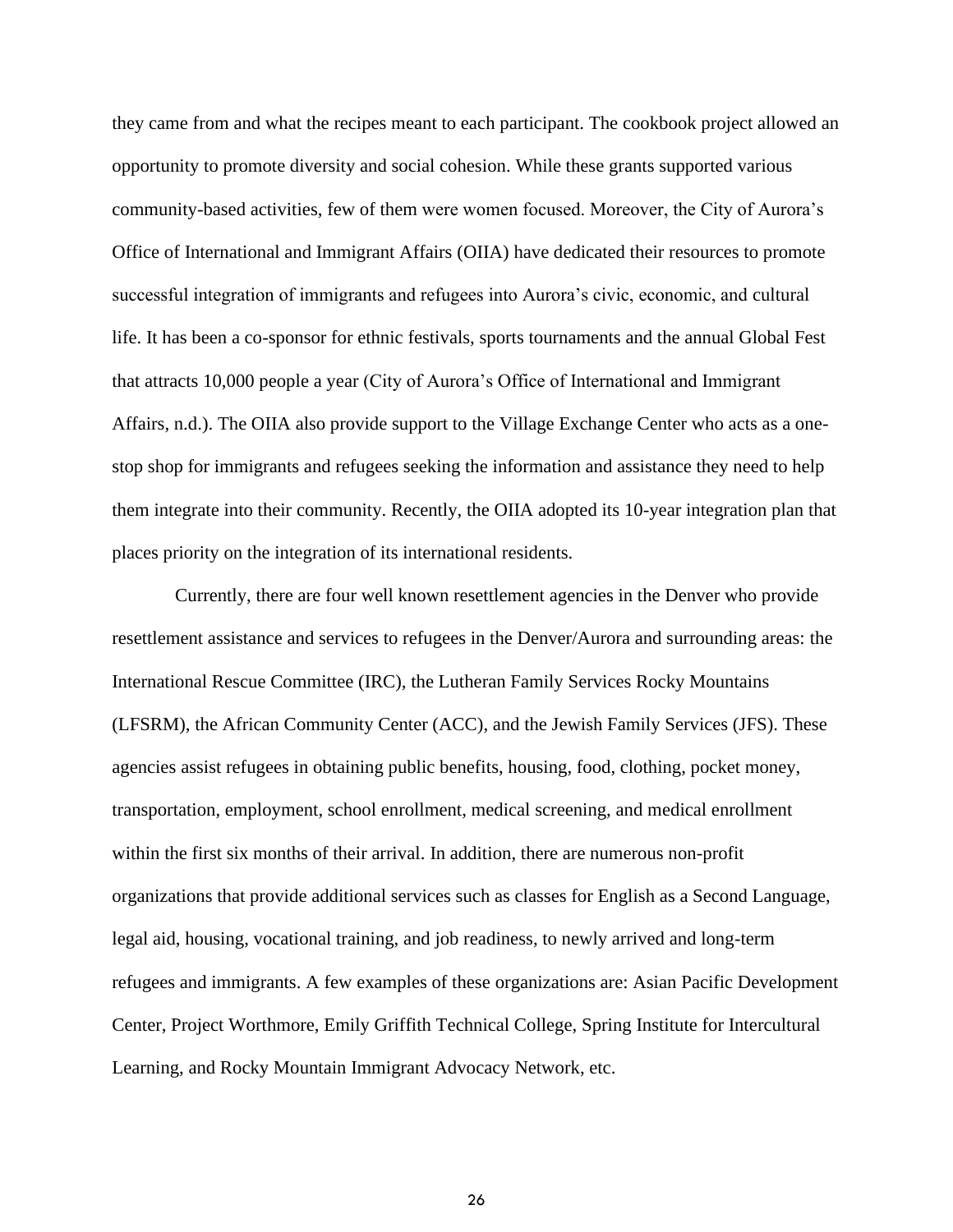The following programs were identified through research and interviews. "We Can Do It!" is one of the programs developed by the IRC in 2018 that has a goal to create a safe environment for women to connect with others. Since the creation of the program, 55 women from 12 different countries have been served (Horvath & Kikoen, 2021). The program activities include arts and crafts (painting, candle making, dancing etc.) as well as outdoor activities like hiking, biking, snowshoeing, and ice skating. ACC has developed a Women's Empowerment Program that combines sewing classes, job training, and lessons on topics such as childcare and women's health. "We Made This," a 12-week sewing class provided to female refugees who are ACC's clients, is advertised as employment skills training program. However, learning from the interview that I conducted, the program also includes social activities such as field trips for the program participants. For the coming year, the program is going to emphasize socialization opportunities for its participants rather than viewing it as a job training program. The ACC also introduced a women's health program that includes topics such as domestic violence and how to use checks from public food assistance programs to support Arab women who were not involved in other services. These women's empowerment programs empower women by reducing social isolation, increasing social skills, and giving these women tools and knowledge to function more successfully in Denver.

Lastly, similar to the two programs described above, the LFSRM has offered a program called Pamoja Early Childhood Education Workforce Program. The program uses a cohort model to coach women in early childhood education. The classes are provided in four different languages: Swahili, Arabic, Farsi, and Karen. The Pamoja program is a unique program because it has used different combinations of techniques to make sure the program is run successfully. Those techniques include the use of interpreters, its collaboration with Spring Institute to provide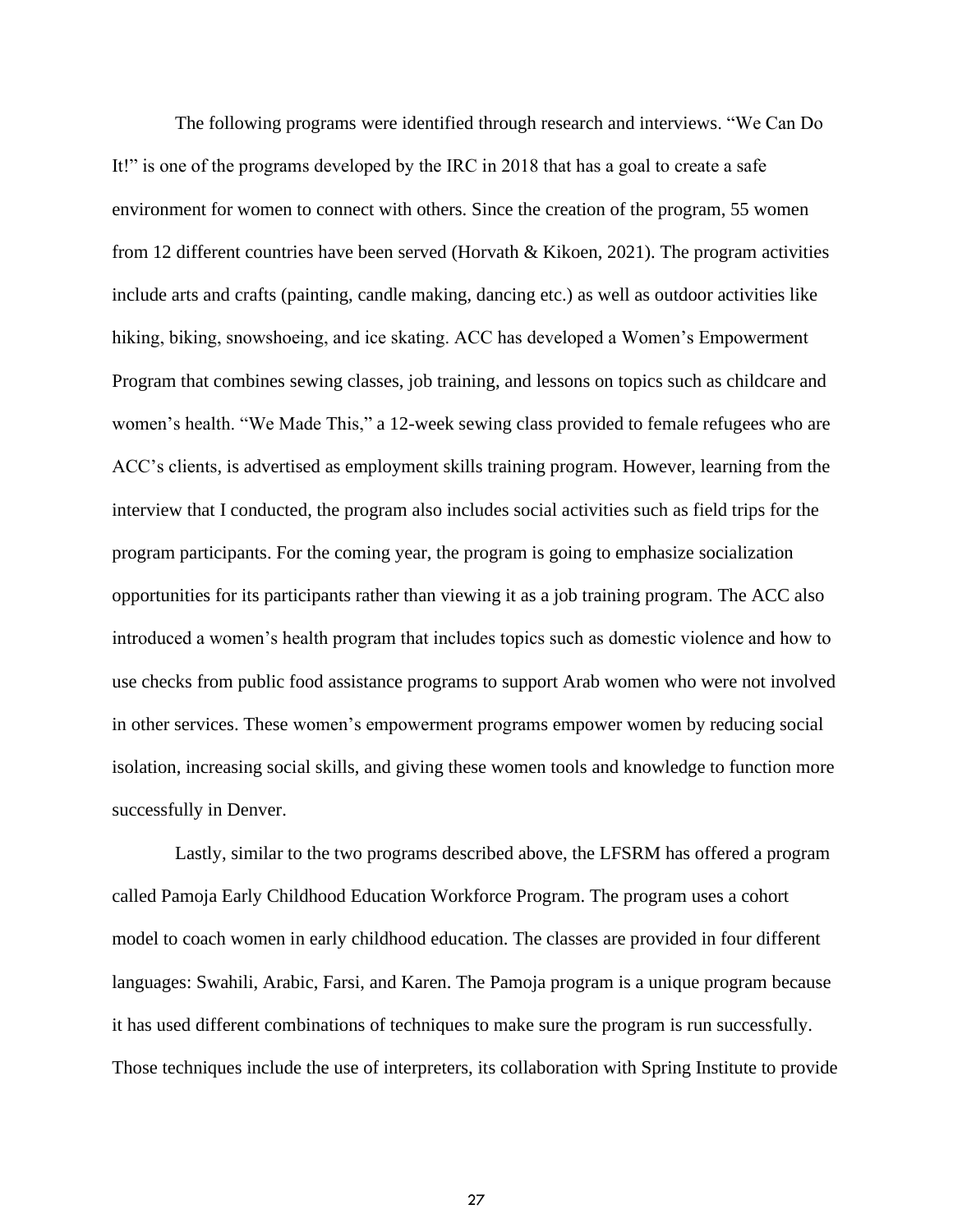one intensive English class, and one-on-one mentors to its participants to make sure they have proper support to finish their certificate. Nevertheless, the program faces many challenges, such as having women dropping out from the program because of English proficiency.

There are different existing organizations and agencies that work to provide support and services to refugees and immigrants. However, most of their programs focus on self-sufficiency and work-related initiatives. Mentorship programs that are designed to help with assimilation and build a sense of belonging in the community tend to focus on family. Also, those programs also tend to be restricted mainly to female refugees or groups who are already enrolled with or members of the program providers. Closure to the public limits the opportunities for those who would like to participate but are not members or current clients of the organizations. Moreover, existing information for programs that are designed to assist female refugees and immigrants are not easy to identify. The IRC women's program, We Can Do It, is an example of a women's empowerment program that uses different mediums to prevent social isolation, to process traumatic experience, and to cultivate a holistic wellbeing. What we can learn from the program is how simple group activities can promote social cohesion, promote women's well-being, and a sense of belonging. The program did not require a lot of resources, and women had a fun time, felt safe and comfortable to participate.

The partner of this pilot program is Asian Pacific Development Center (APDC) which is a registered  $501(c)(3)$  nonprofit corporation based in Aurora, Colorado, providing integrated services to refugees and immigrants in Aurora and surrounding areas. APDC was established in 1980 when a large number of refugees began to resettle in Colorado after the Vietnam War. A group of Asian American Pacific Islander (AAPI) leaders comprising social workers, attorneys, psychologists, and psychiatrists became concerned about these newcomers and their high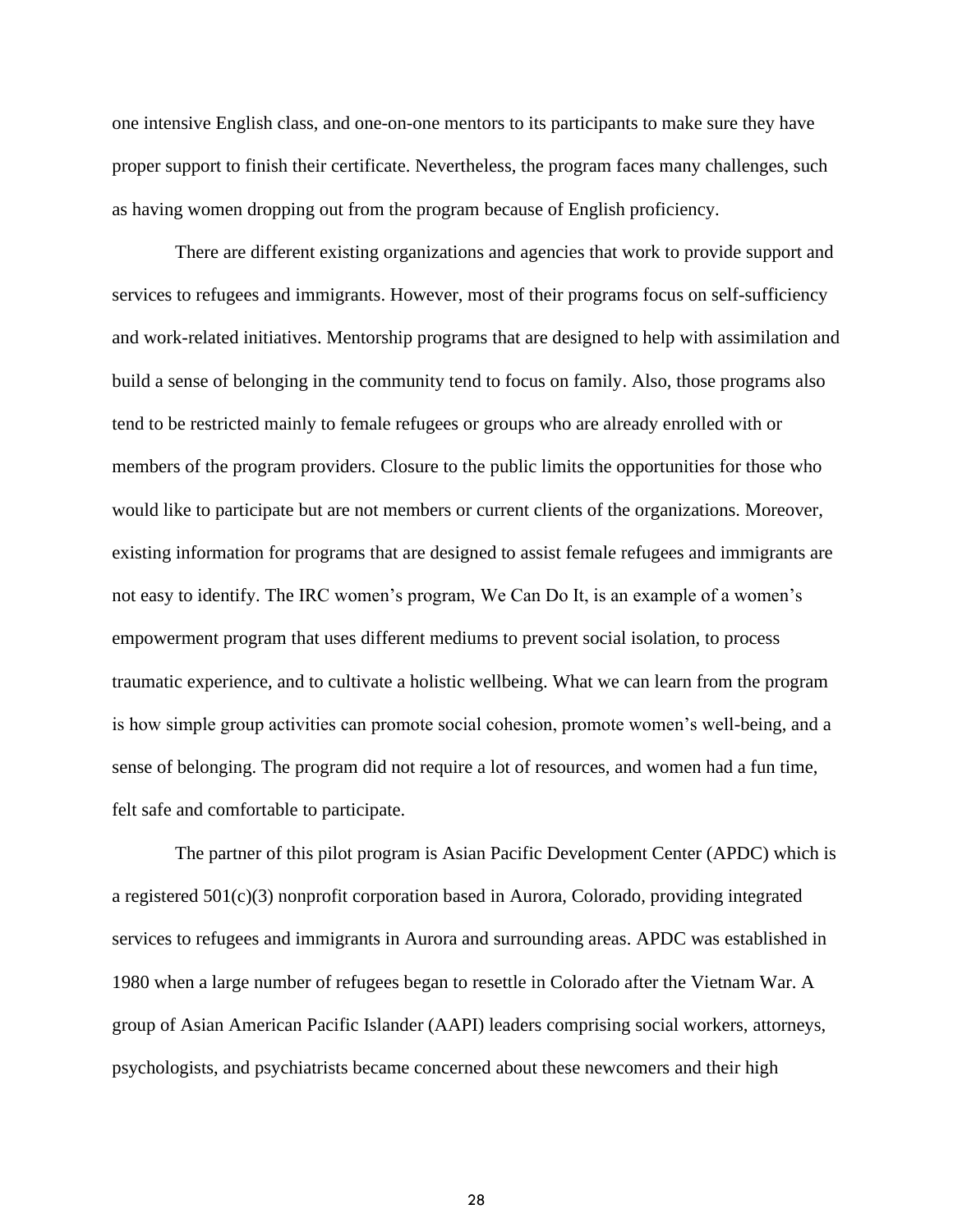prevalence of mental health issues, such as post-traumatic stress disorder (PTSD) and depression. To address this need and concern, the group formed APDC and opened a mental health clinic. The clinic recruited and trained AAPI community members to provide culturally and linguistically responsive assistance to the newcomers. Its current mission is powered by its rich heritage of AANHPI advocacy and exists today to serve and support all immigrant and refugee communities with a whole health, community-based engagement approach through health, education, and advocacy. Through its 40 years evolvement, ADPC has expanded its services and assistance to more than just AAPI refugees and immigrants. Currently, the organization is comprised of five different departments providing the following direct services:

- Behavioral Health
- Adult Education
- Colorado Language Connection (interpretation and translation services)
- Victim Assistance
- Youth Leadership Academy

These integrated services aim to improve the whole health concept. For example, internal referrals are made between departments to make sure that community members receive sufficient assistance. The organization also has worked with partner organizations to host different community events/activities. ADPC in collaboration with Denver Urban Gardens turned a plot of land located behind the APDC into a community garden. Before the COVID-19 outbreak, the community garden was a successful project in bringing diverse groups together. Students and clients who were the participants of the community garden were seen exchanging/sharing/selling the produce that they grew in their garden plots. The Adult Education department hosts an annual talent show where different cultures and traditions were shown and shared. It also collaborated with Youth Leadership Academy department to host outdoor events/field trips to strengthen parents and children's relationships. Teej festival was put together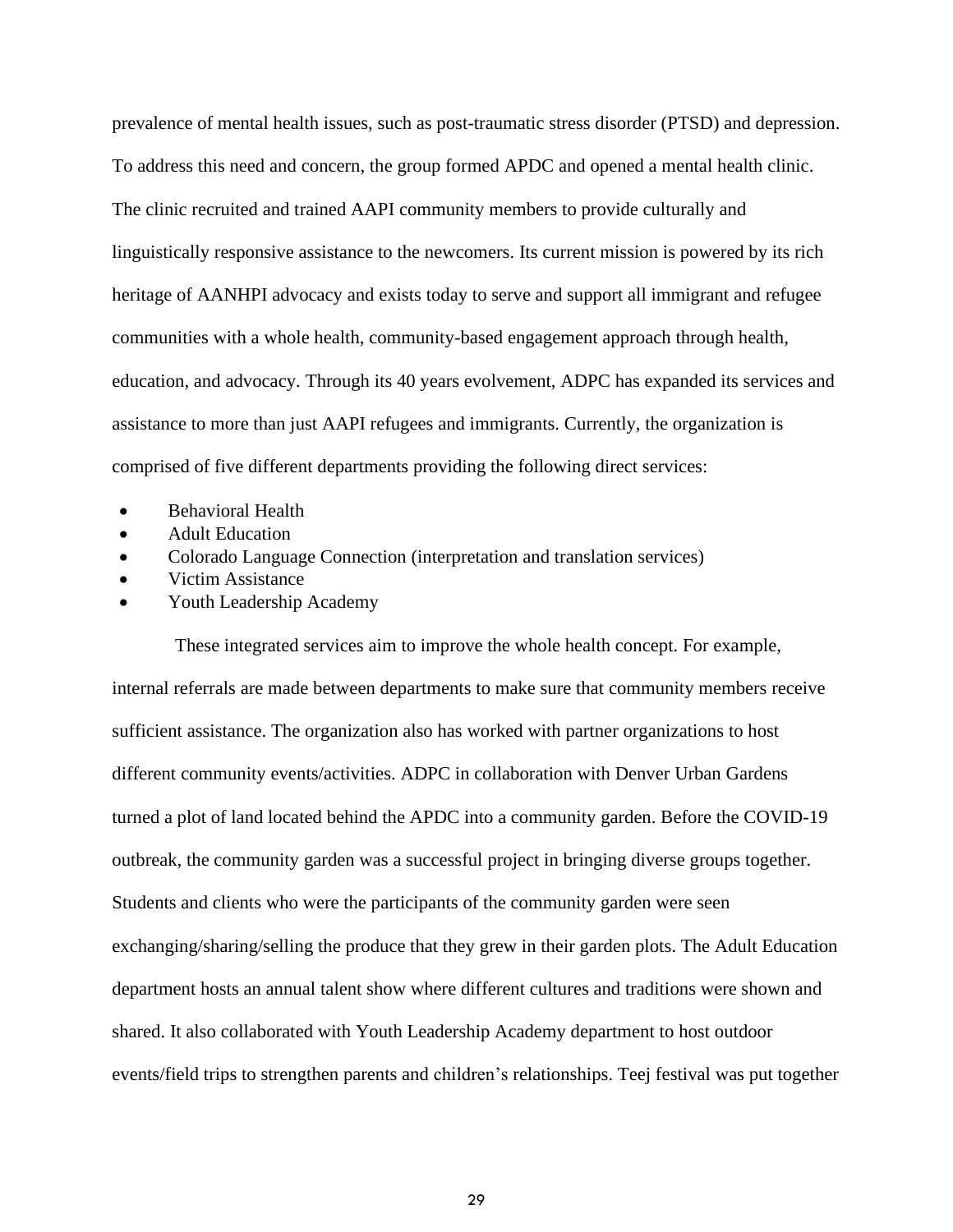by the Behavioral Clinic every year for female clients and community members. At times, there is a lack of communication between departments that prevent internal collaboration; more collaboration would be more beneficial for clients. The name of the organization itself sometimes has drawn confusion about its identity and services provided to the community. Despite its name, APDC serves all immigrants and refugees and for many years has been serving over 50 different nationalities.

| Type of stakeholder                            | Name of Person/org. and short<br>description                                                                                                                                                                                                  | Relationship to project                                                                                                                                                                                     | Incentive, motivation,<br>risks                                                                                                                                                                                                                                                                                            | How to engage                                                                                                                                                                                                                                                      |
|------------------------------------------------|-----------------------------------------------------------------------------------------------------------------------------------------------------------------------------------------------------------------------------------------------|-------------------------------------------------------------------------------------------------------------------------------------------------------------------------------------------------------------|----------------------------------------------------------------------------------------------------------------------------------------------------------------------------------------------------------------------------------------------------------------------------------------------------------------------------|--------------------------------------------------------------------------------------------------------------------------------------------------------------------------------------------------------------------------------------------------------------------|
| NGOs (Resettlement Agencies)                   | • ECDC/African Community<br>Center<br>• International Rescue<br>Committee<br>• Lutheran Family Services<br>Rocky Mountains<br>· Jewish Family Services<br>Manage resettlement and<br>provide support to refugees<br>from different countries. | Learn from their support<br>services for refugees.<br>Potential partners for<br>program referrals and<br>assistant in recruiting<br>program participants and<br>volunteers.                                 | To support successful<br>integration for refugees<br>in the community they<br>live in.<br>May not have resources<br>or time to engage with<br>new programs.<br>May see new programs<br>as aligned with their<br>mission and a way to<br>fill existing service gaps<br>or view them as a<br>threat/competitor for<br>funds. | Engage early to<br>explain what the<br>program is about,<br>the benefits, and get<br>feedback.<br>Collaborate from<br>early stages, establish<br>rapport, build trust,<br>and coordination of<br>services and<br>information sharing<br>around the client<br>base. |
| <b>NGOs</b>                                    | • Foundation for Sustainable<br>Urban Communities (Be Well<br>Program)<br>• Denver Sister Cities<br>International<br>• Global Bhutanese<br>Community Colorado<br>· Spirit of Cambodia                                                         | Learn about their specific<br>program/events, ones that<br>strengthen cultural and<br>social network, as well as<br>how they work with the<br>population they serve.<br>Could also be potential<br>funders. | Interest in sharing the<br>success of their<br>program/organizations.<br>May not be interested<br>in women's<br>empowerment.<br>May see new programs<br>as aligned with their<br>mission and helping<br>them to fill<br>programming gaps or<br>view them as a<br>threat/competition.                                       | Inform and seek<br>feedback. Apply for<br>funding if applicable.                                                                                                                                                                                                   |
| NGOs (Immigrants and<br>refugees focused NGOs) | Asian Pacific Development<br>Center, Emily Griffith, Spring                                                                                                                                                                                   | Learn from their existing<br>programs, populations that                                                                                                                                                     | Interest in proving<br>more opportunities to<br>immigrants and                                                                                                                                                                                                                                                             | Engage early to<br>explain what the<br>program is about,                                                                                                                                                                                                           |

# **Stakeholder Analysis**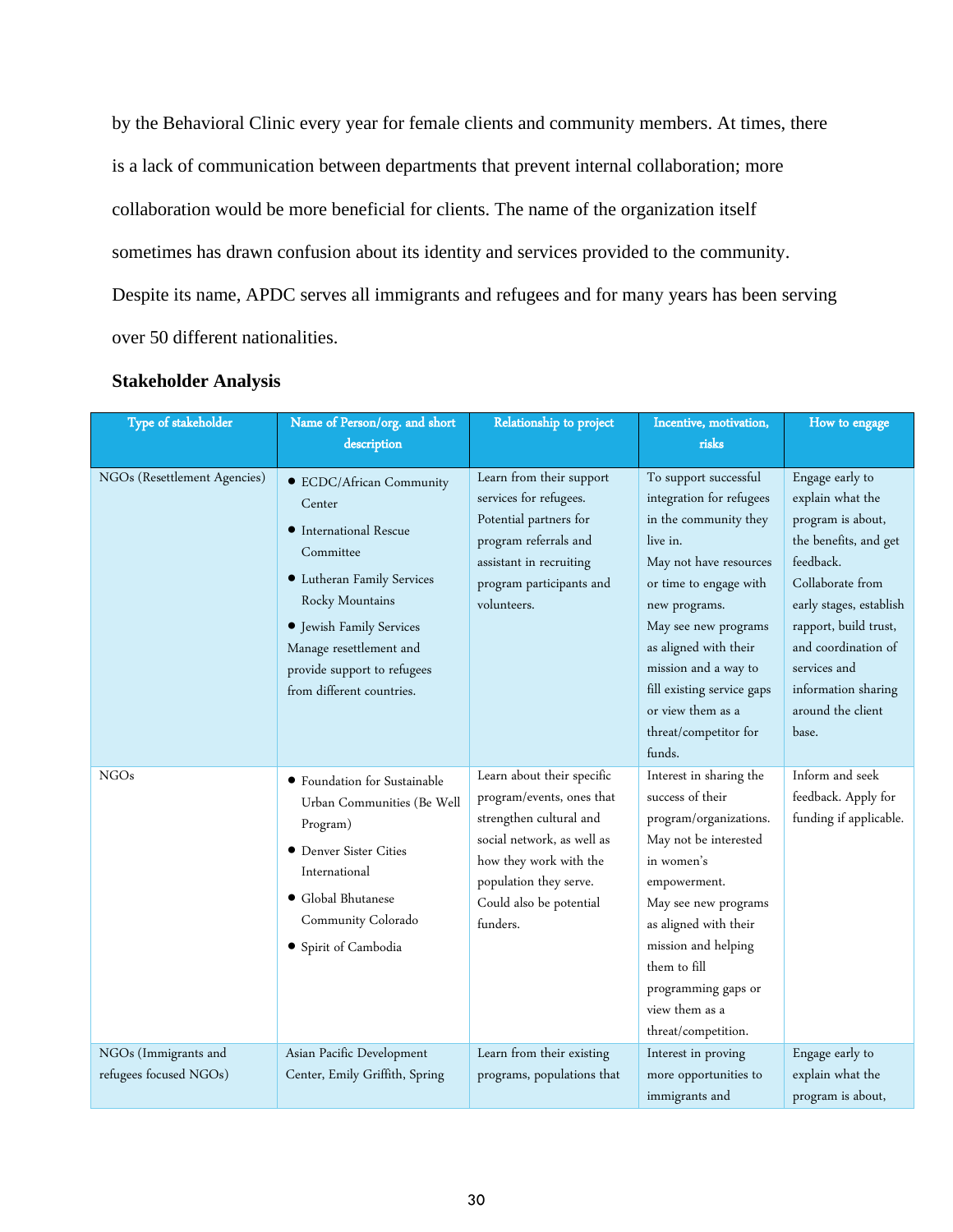|                                | Institute, Village Exchange<br>Center, Project Worthmore<br>Provide different support<br>services (job readiness, adult<br>education, ESL, health, advocacy<br>etc.) to refugees and immigrants. | they work with, and service<br>gaps per their perspectives.<br>Potentials places to recruit<br>program participants and<br>places to refer program<br>participants to for additional<br>and professional<br>support/services.<br>Potential program partners. | refugees, interest in<br>women's empowerment.<br>May see new programs<br>as aligned with their<br>mission and a way to<br>fill existing service gaps<br>or view them as a<br>threat/competition. | the benefits, and get<br>feedback.<br>Collaborate from<br>early stage, establish<br>rapport, and build<br>trust. |
|--------------------------------|--------------------------------------------------------------------------------------------------------------------------------------------------------------------------------------------------|--------------------------------------------------------------------------------------------------------------------------------------------------------------------------------------------------------------------------------------------------------------|--------------------------------------------------------------------------------------------------------------------------------------------------------------------------------------------------|------------------------------------------------------------------------------------------------------------------|
| Local                          | Cambodian Temple                                                                                                                                                                                 | Potentials places to recruit                                                                                                                                                                                                                                 | May not be interested                                                                                                                                                                            | Inform                                                                                                           |
| Associations/Churches/Temples  |                                                                                                                                                                                                  | program participants.                                                                                                                                                                                                                                        | in women's                                                                                                                                                                                       | seek feedback                                                                                                    |
|                                |                                                                                                                                                                                                  |                                                                                                                                                                                                                                                              | empowerment.                                                                                                                                                                                     | update.                                                                                                          |
| Local government organizations | • Denver Office of Immigrant &                                                                                                                                                                   | Potential funders and                                                                                                                                                                                                                                        | Align with their mission                                                                                                                                                                         | Inform, explain the                                                                                              |
|                                | Refugee Affairs: provides                                                                                                                                                                        | partners.                                                                                                                                                                                                                                                    | in supporting                                                                                                                                                                                    | benefits and who it                                                                                              |
|                                | Immigrant Integration Mini-                                                                                                                                                                      |                                                                                                                                                                                                                                                              | integration of refugees                                                                                                                                                                          | serves.                                                                                                          |
|                                | Grant Program that bring                                                                                                                                                                         |                                                                                                                                                                                                                                                              | and immigrants.                                                                                                                                                                                  | Apply for funding.                                                                                               |
|                                | newcomers and receiving                                                                                                                                                                          |                                                                                                                                                                                                                                                              | Willing to support                                                                                                                                                                               | Keep updated.                                                                                                    |
|                                | communities together through                                                                                                                                                                     |                                                                                                                                                                                                                                                              | small project that bridge                                                                                                                                                                        |                                                                                                                  |
|                                | social and cultural events.                                                                                                                                                                      |                                                                                                                                                                                                                                                              | immigrants and                                                                                                                                                                                   |                                                                                                                  |
|                                | City of Aurora's Office of                                                                                                                                                                       |                                                                                                                                                                                                                                                              | receiving communities.                                                                                                                                                                           |                                                                                                                  |
|                                | International and Immigrant                                                                                                                                                                      |                                                                                                                                                                                                                                                              | May have different                                                                                                                                                                               |                                                                                                                  |
|                                | Affairs.                                                                                                                                                                                         |                                                                                                                                                                                                                                                              | focuses or limited                                                                                                                                                                               |                                                                                                                  |
|                                |                                                                                                                                                                                                  |                                                                                                                                                                                                                                                              | resources.                                                                                                                                                                                       |                                                                                                                  |
|                                | Asian Chambers of Commerce.                                                                                                                                                                      |                                                                                                                                                                                                                                                              | May see new programs                                                                                                                                                                             |                                                                                                                  |
|                                | • Colorado Asian Culture and                                                                                                                                                                     |                                                                                                                                                                                                                                                              | as aligned with their                                                                                                                                                                            |                                                                                                                  |
|                                | Education Network: provides                                                                                                                                                                      |                                                                                                                                                                                                                                                              | mission and a way to                                                                                                                                                                             |                                                                                                                  |
|                                | support and services to local                                                                                                                                                                    |                                                                                                                                                                                                                                                              | fill existing service gaps                                                                                                                                                                       |                                                                                                                  |
|                                | Asian communities through                                                                                                                                                                        |                                                                                                                                                                                                                                                              | or view them as a                                                                                                                                                                                |                                                                                                                  |
|                                | various activities.                                                                                                                                                                              |                                                                                                                                                                                                                                                              | threat/competition.                                                                                                                                                                              |                                                                                                                  |

# **Needs Assessment**

 To assess the needs for the newly arrived female refugees and immigrants, and to collect information on existing resources as well as challenges, I conducted semi-structured individual interviews and designed and distributed a survey.

## *Method: Semi-constructed Interviews*

Key-informant interviews were done with professionals and community leaders who have worked with target populations. All interviews were done in English and transcribed later to identify helpful comments and recurring themes. The purpose of the interviews was to gather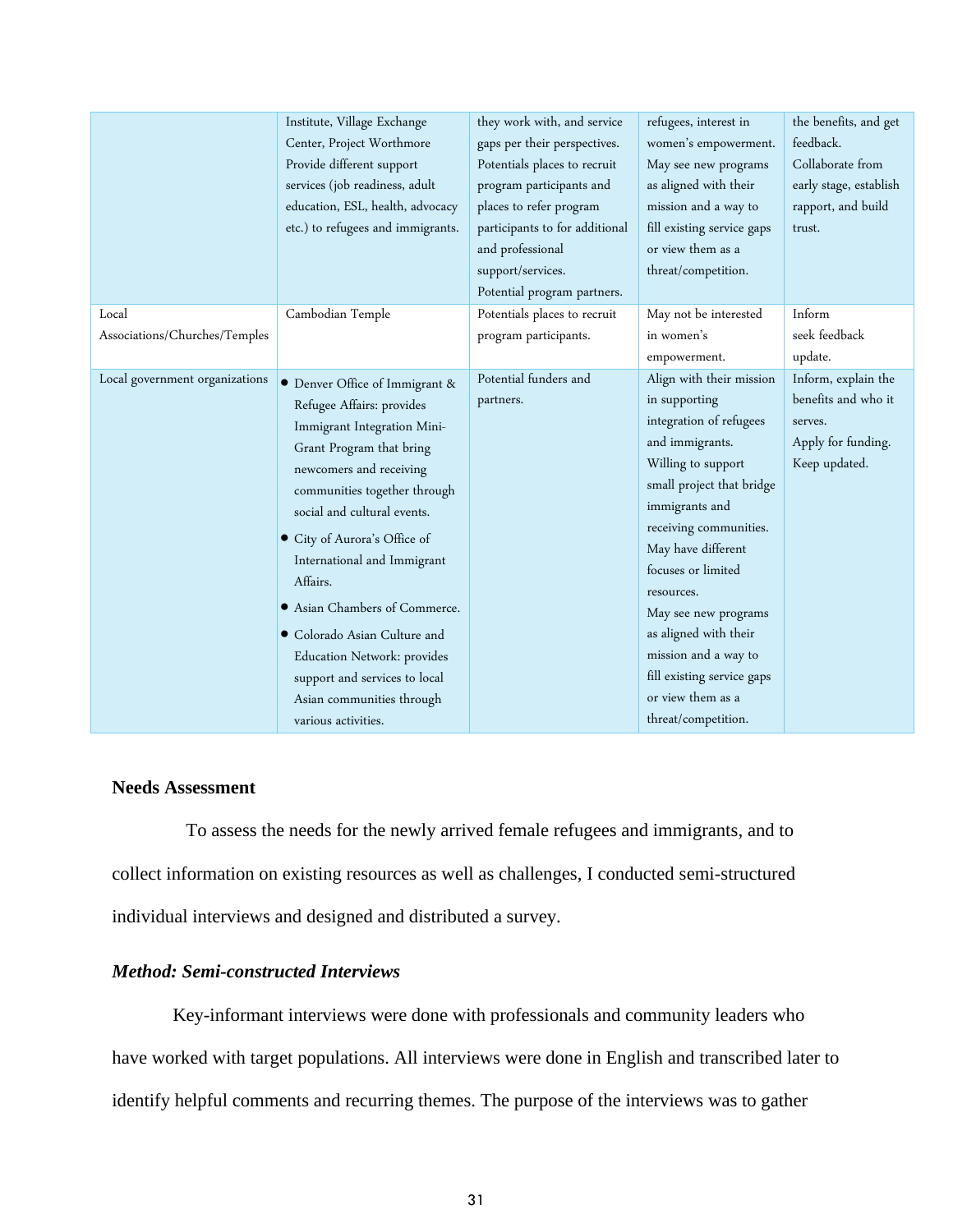perspectives for a possible future initiative that will be beneficial and supportive for newly arrived female refugees and immigrants. There were eight interviewees in total, six females and two males. Four of them are white-native born Americans. Two of them are female refugees who are community leaders in their community. One of the interviewees is a female immigrant while the other one identified herself as a Pacific Islander. The interviews lasted between 30 to 90 minutes. Interview transcripts were analyzed using Microsoft Word Transcribe and re-listening to the audio recording.

A series of questions were utilized to guide the conversation during each interview. Those questions were designed to gather responses on interviewees' perspectives on service gaps, barriers and challenges for refugees and immigrant to participate in different programs, the concept of women's empowerment, and what needs to be improved in terms of support services. What I found during the interviews were that the interviewees rarely answered the questions directly. Some of them expressed their fear in sharing their thoughts when gender roles and women's empowerment were brought up, and most interviewees were unable to clearly define the term 'empowerment'. The responses from the interviews are categorized into following themes:

- Overview of needs and existing services/supports
	- Service needs for newly arrived refugees (focus on immediate needs such as employment, housing, and insurance)
	- Service Needs for long-term resettled refugees and immigrants (where to get food, finding connection to their ethnic community)
	- Existing programs specifically designed for women
	- Access and barriers to existing social support networks
- Challenges
	- General barriers and challenges
	- Challenges for people to participate or seeking assistance from support services
	- The differences for men versus women
- Gender roles and social norms and concept of women's empowerment
	- Recommendations from respondents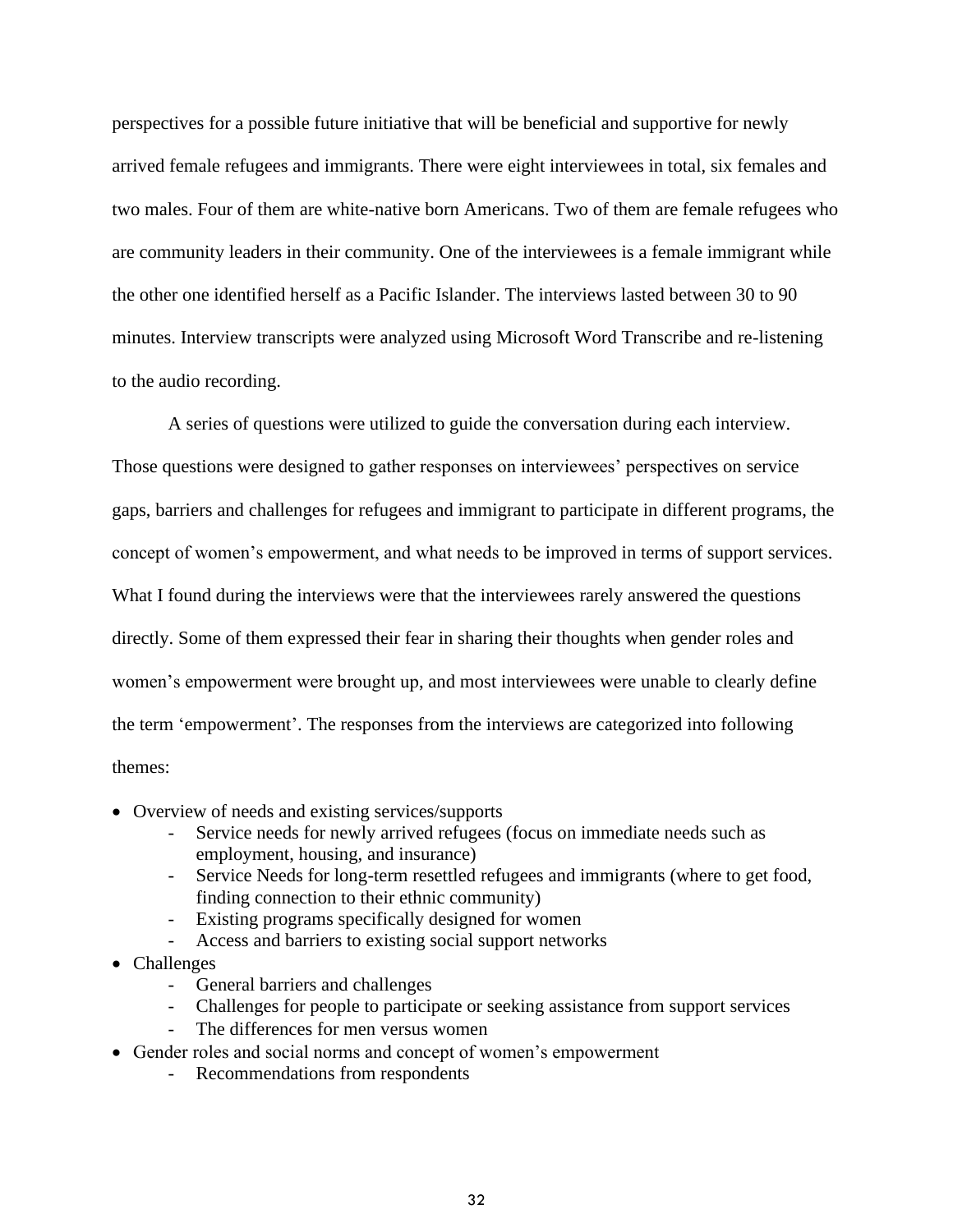#### *Method: Survey*

The survey contained 13 questions that were distributed via Caresnetwork which is a listserv that comprises professionals who have worked with the target populations. Of the 13 questions in total, four are in the form of multiple choice and nine are open-ended questions. The open-ended responses from the survey were analyzed using a Constant Comparative Analysis format. They were then grouped by frequency. Some categories appeared across all interviews and other categories only appeared once. The responses from the survey will be used as additional data that corresponds with the themes that came up in the interviews.

#### *Overview of needs and existing services/supports*

#### *Service needs for newly arrivals*

Participants in the interviews described job placement, housing, medical, language training, and cash assistance as some of the comprehensive services provided to resettled refugees for the first six months after their arrival in the U.S. Attaining employment was stressed as a vital path to self-sufficiency and successful resettlement, and it was something that needed to be achieved as quickly as possible. Resettlement agencies were also responsible for providing cultural orientation to the new arrivals. Individual and family mentorship and co-sponsorship programs are utilized to assist the refugees with community orientation and finding friendship. For instance, the First Friend program has been used both by the IRC and the ACC to support the new arrivals. As one interviewee explained,

(We have) a primary program for mentorship called First Friends, and so it's kind of a model where we match a volunteer individual or a family with a refugee individual or refugee family and we ask them to spend about a minimum of six months working together, and usually it would be like the first initial six months. Once the refugee arrives to the U.S., they have a lot of tasks and appointments to take care of. So yeah, we would provide pretty extensive training to those volunteers. [Interviewee #4]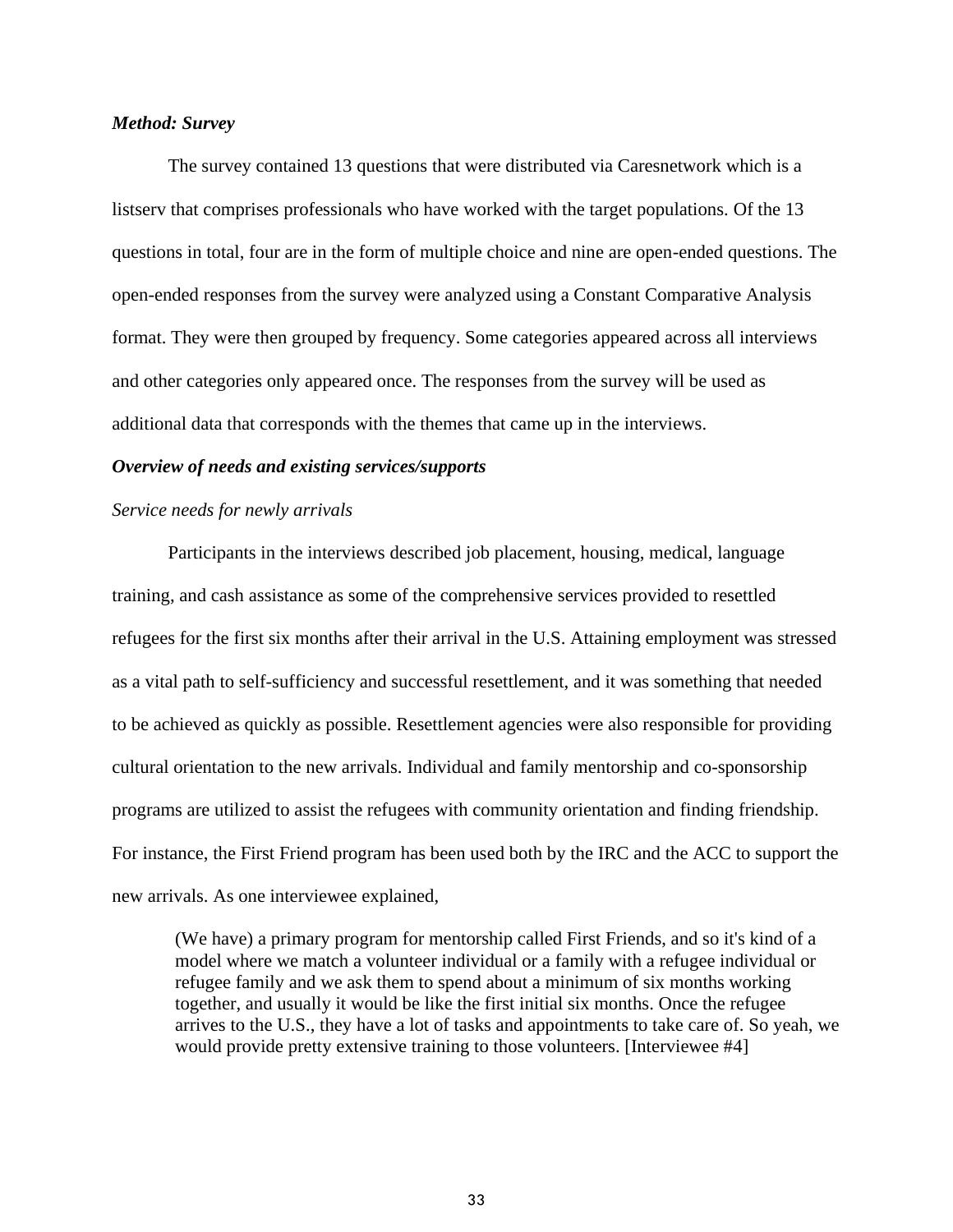Translation/interpretation services were brought up often because many new arrivals have limited English proficiency or speak no English at all. Most new arrivals need access to affordable or free ESL programs, and many need a higher level of education to secure employment. One interviewee, who is a recent immigrant to the U.S., pointed out that refugees have greater needs than immigrants. For instance, for immigrants, it is usually their choice to relocate, so they arrive with a mindset and plans. They understand that they might need to look for a job and figure out other needs in order to assimilate well in the new country.

# *Service needs for long term resettled refugees and immigrants*

For those new arrivals who have been in the U.S. past the initial resettlement period, transportation, housing, education, and health came up often as important needs. Two interviewees brought up the needs of knowing where to access food and finding connections to their ethnic communities. These responses corresponded with the responses from the survey regarding services that would be beneficial for refugees and immigrants. Besides the service needs mentioned above, serviced providers listed access to physical and mental health, and adequate translation/interpretation services as primary needs for more established immigrants and refugees.



**Figure 1. Chart showing the frequency of survey response for the type of support services that would be beneficial to new arrivals.**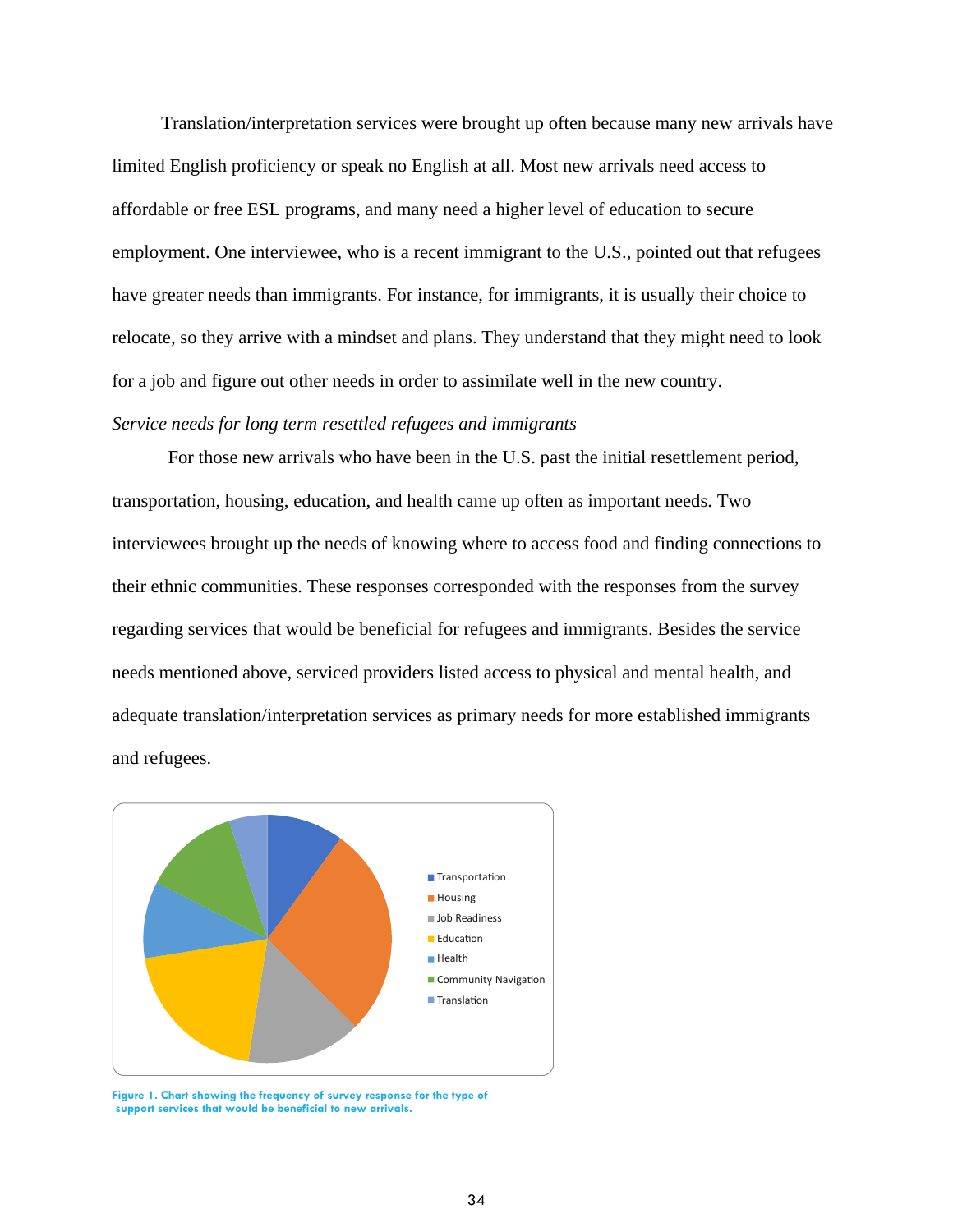#### *Existing services/programs that support refugee and immigrant women*

According to the survey responses, 39 percent knew of existing programs that focused on women. The women's groups, Girl's Empowerment for 1<sup>st</sup> Generation Teens, as well as sexual health clinics are some of the examples provided in the survey. Nevertheless, during the interviews, I discovered there were more existing programs designed for women. For example, the IRC has a women's group called "We Can Do It!" The program's goal is to provide a safe environment for women to connect with others, give them tools, and a medium to process their traumas.

Interviewees associated with the ACC discussed the women's programs that the organization has adopted. Women on the Move was one of the first women programs that used the social connectedness approach. However, the program has ended, and the ACC has turned the focus of the program to providing one-on-one assistance to women. The organization's current women's program, which uses a social bonding approach is called "We Made This." As an interviewee further explained about the program,

We Made This was just a women's sewing program, learning and coming together to socialize. Then, we got funding from the state for some years that made it a work program. We've realized it isn't what we want it to be. That's not where we're going. The most important thing that women come for is to socialize. They feel more comfortable to talk to others while their hands are busy. They make friends. We had teatime, field trips in the community. We're on break right now because of funding and COVID. We're steering away from the work, because really it's the lowest integration women who come here." [Interviewee # 5]

Other programs supporting mothers are being adopted by the LFSM. Pamoja Early Childhood Education Workforce Program is an example. The program started out as a social group for women and has shifted into a career pathway program as women showed more interest in attaining professional employment. As an interview explained,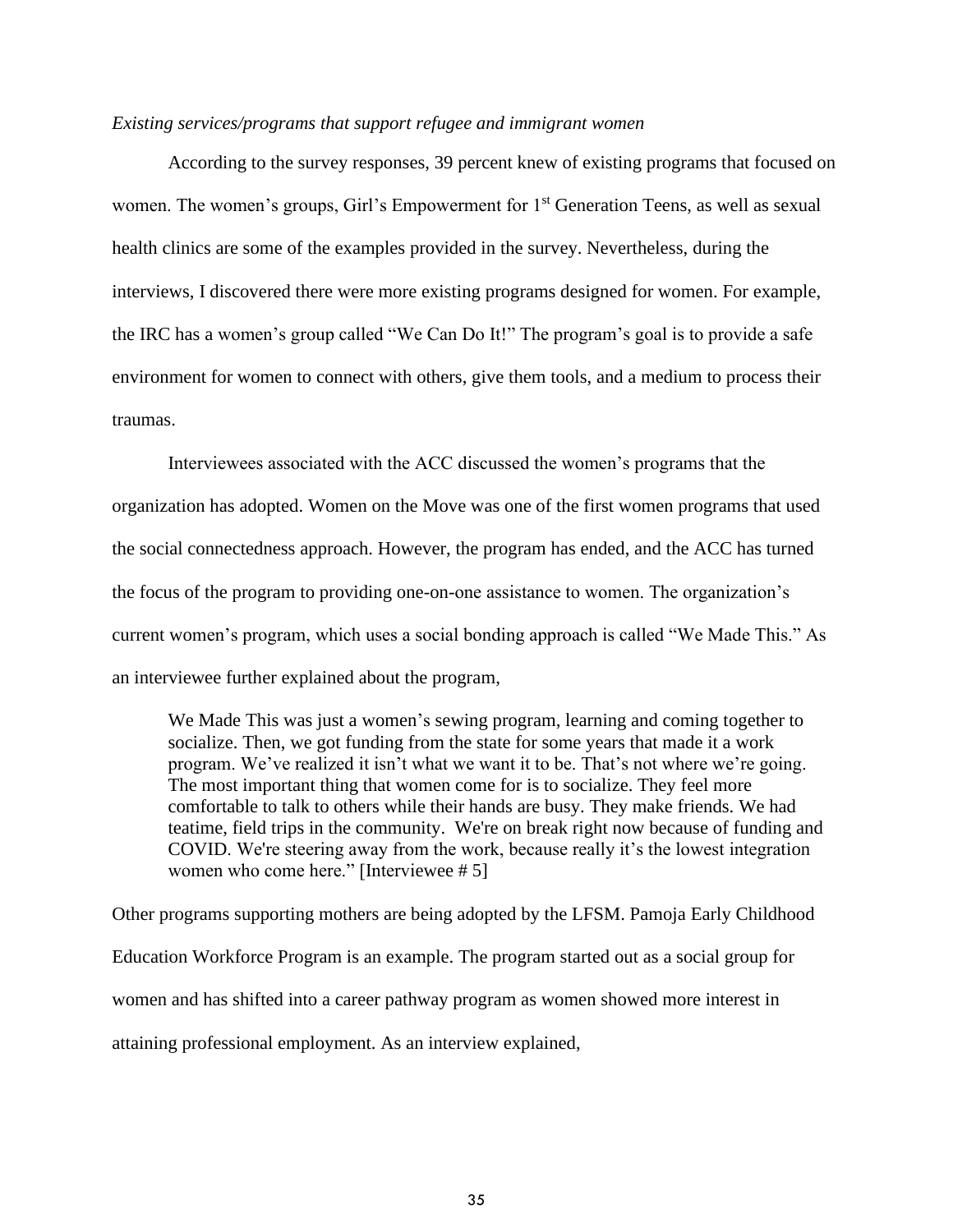Originally, we looked at social bonding and social bridging, so we think they should have a mentor who they can really connect and do activities with. Then, we sort of move into the huge education path and started working in a cohort model. [Interviewee # 2]

Both of these programs are made available to existing clients. The programs were not open to the public, though "We Made This" program did make a few exceptions that allowed non-clients and males to join the program. Because all interviewees have worked mostly with refugee populations, there is no information about existing programs designed for immigrant women. *How people access support network and the barriers to that access* 

According to the survey responses, refugees and immigrants have access to their support network through personal connections, schools, job training/employment, support programs for refugee and immigrants, resettlement agencies, faith-based spaces, and social media. Participants in the interviews added that associations and community events (such as cultural new year's celebrations) are other outlets for people seeking a social support network from their ethnic communities.



#### *Barriers*

**Figure 2. Chart showing the frequency of survey reposes for the type of barriers to accessing support networks**

Transportation, childcare, and cultural barriers were noted as the top three challenges to seeking social support networks by the respondents both in the survey and interviews. Lack of reliable source of transportation can limit newcomers from checking out local stores or faith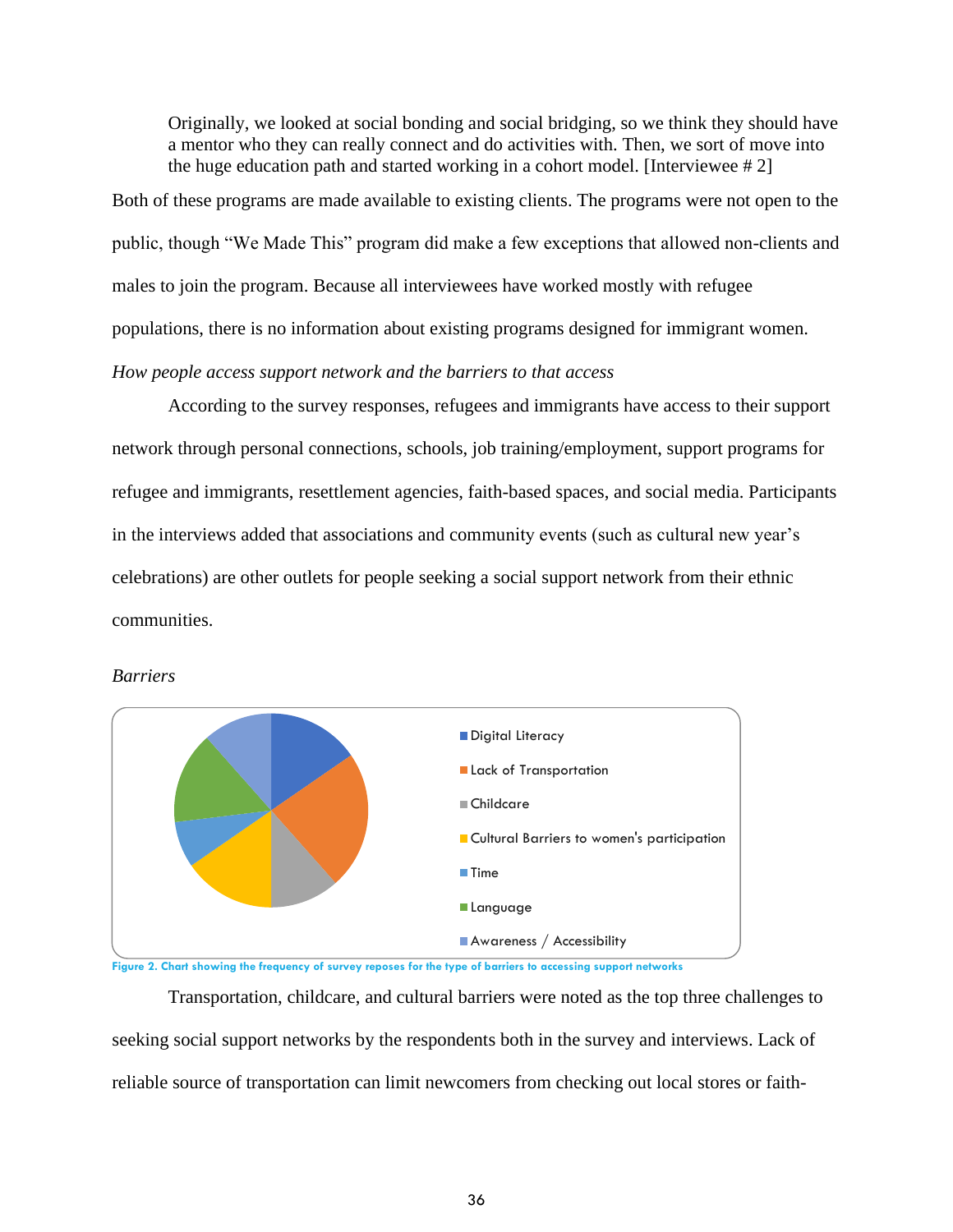based places that their friend suggested. Language and digital literacy were also described as other main challenges. Not having English competency makes it difficult for people to ask questions and get the information that they want. While many consider social media as a mean to connect to a support network, several interviewees pointed out how that some people might not be equipped with digital literacy that allow them access to social media. This is another factor to keep in mind when it comes to connecting to one's ethnic community for support. Also, when people of the same ethnicity are grouped together, their sense of belonging is not automatic. As one interviewee explained,

People in Asia they come from different places, different backgrounds, and different socioeconomic status, too. So, you're one country, one people, that's true, but you're from different areas, different class, so different biases…So, it's different, different attitude, different cultural backgrounds, and we're all from one country. So, how do you expect to have a support system here? Even if you're from one country, but it's so diverse in Asia? So, it's a wrong assumption to think that just because you are from the same country and they speak the same language, it doesn't mean that you are going to belong in that group. [Interviewee #8]

#### *Challenges*

Both responses from the survey and the interviewees noted common challenges that refugees and immigrants have been facing. Those common challenges include access to transportation, affordable housing, communication/language, and case management. Although several interviewees felt that refugees face greater barriers due to language deficiency and fear. Language deficiency makes it hard for many refugees to navigate the U.S. public systems such as immigration, social security, health care, and food stamps by themselves which normally cause dependency on others. It also doesn't allow them to have the experience or easy access they need to use other resources that are available to them.

Transportation was repeatedly pointed out by the interviewees as a challenge that both refugees and immigrants face. It limited where they go and creates a fear of exploring other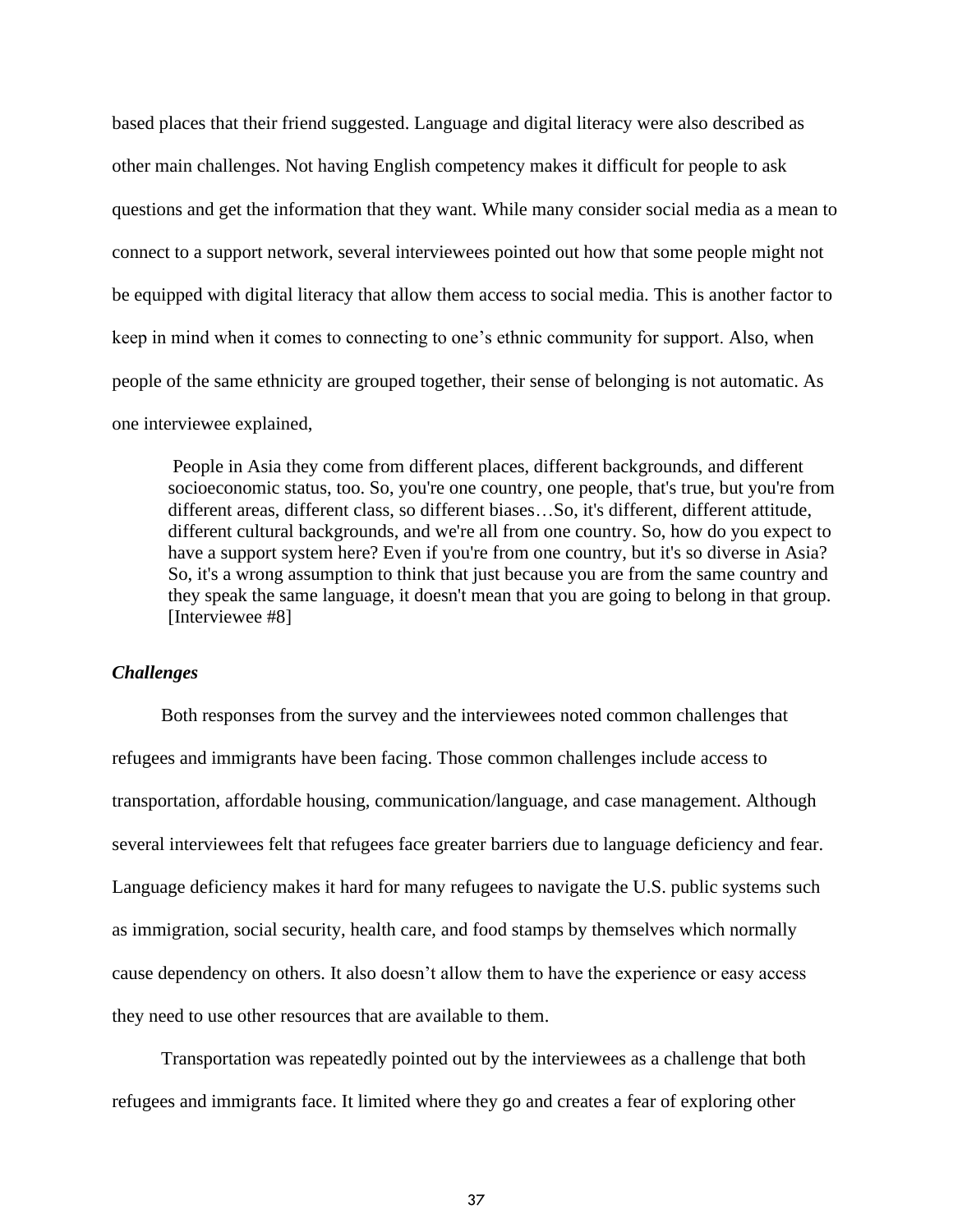places. Some organizations tried to address this problem by providing a hands-on bus training. Someone from the organization would go with and show them how to use the bus system. However, when organizations are faced with huge number of newcomers to serve, it was hard for them to provide this sort of training to everyone. Another transportation related issue is that not many of newcomers are aware or know how to use other transportation options such as ridesharing apps or taxis. With the huge number of refugees resettled at the same time, the case management that a lot of newcomers need assistance with, can be limited as well. Some respondents recognized that inadequate funding affects service providers in several ways. It limits their ability to provide follow-up for clients, delay access to other services, and ability to provide adequate and culturally appropriate translation/interpretation service for clients. *Challenges for people to participate or seeking assistance from respondents' programs* 

Many of the service providers interviewed felt that newcomers have difficulty participating in their programs due to lack awareness of available services, language and transportation limitations, time, stigma, and cultural barriers/family dynamics. Learning how to use public transportation or learning how to drive as well as acquiring driver licenses were perceived as barriers for people to participate fully in the programs offered to them. It is expensive and can take years for those who have no experience driving in their home country to get a permit, pass the driving test, and own a car. Time is another obstacle for some women who have children to fully participate and benefit from the program. As one interview stated,

(We) start class from 9 to noon, but sometimes someone shows up at 11. Yeah,…because we cannot say you need to come this time, you need to go this time because they have kids and take the bus. There were no consequences for not coming other than you wouldn't graduate and get your sewing machine and your certificate. Then they just reenroll. [Interviewee #4]

Moreover, the discrepancy between newcomers' expectations and the reality of their new life in the U.S., and the resulting disappointment were noted by several interviewees. Two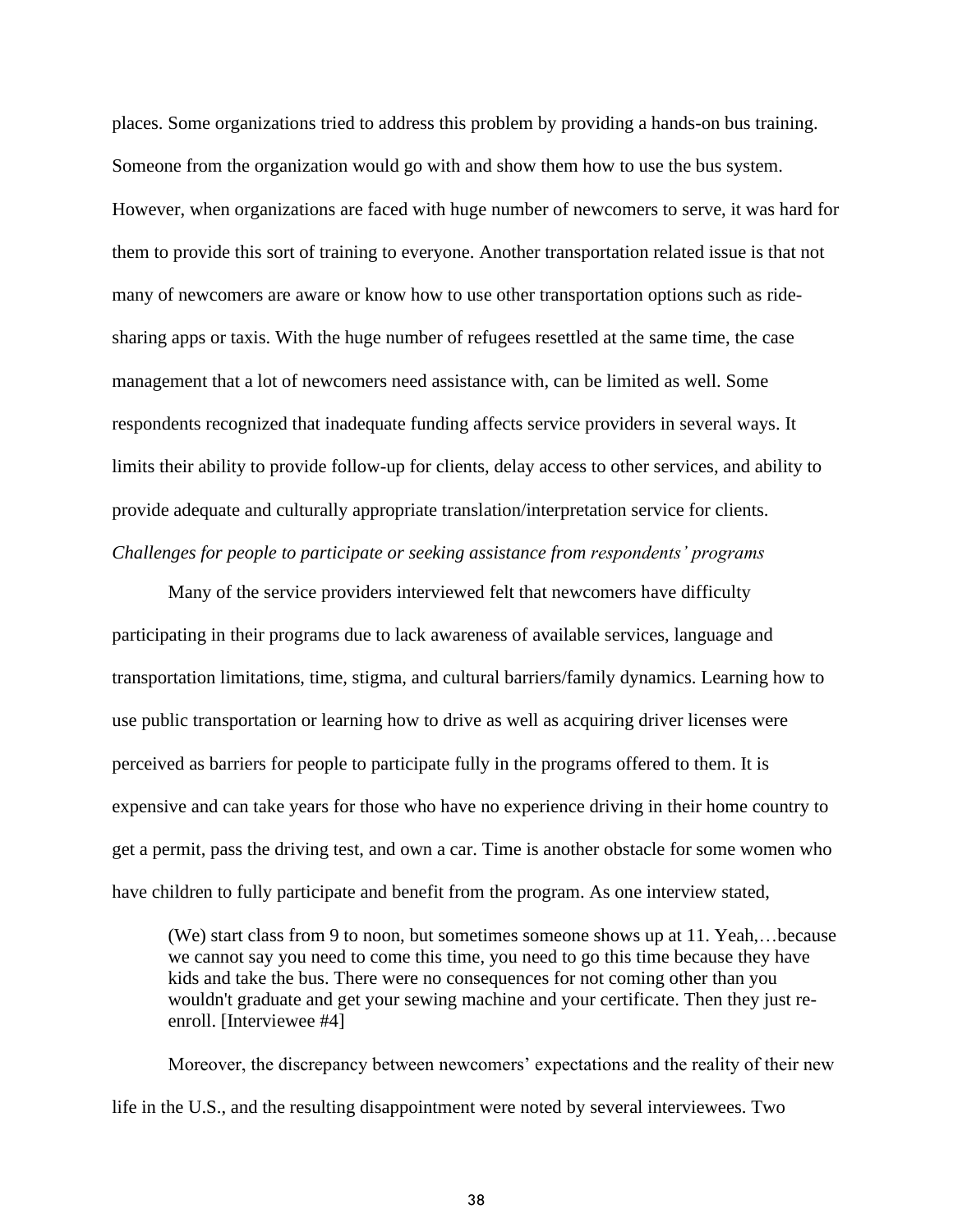interviewees commented on challenges for staff in providing services to the newcomers, and one of them is meeting the volunteers' and clients' expectations. Because most volunteers who participate in mentorship program are native born, they are not aware or familiar with the lengthy process of immigration system and public benefits. As a result, they put pressure on staff to make things happen quickly for the families that they were connected to. The other challenge is how the volunteers see their roles as saviors rather than assistants. An interviewee described the challenge,

I think another challenge is, you know, volunteers just overstepping or trying to kind of come in and like view themselves as like they're saving this family and they're trying to do everything for them. We addressed that in our training quite a bit, where we explain their role is not to come in and just handle everything for the family because that's not setting them up for long term success. (We) Try to address that in training, but it's an ongoing challenge with mentorship like that. [Interviewee # 3]

From this needs assessment, I found that I will have to work closely with the mentors/volunteers to help them understand their roles better.

The disappointment that many newcomers have experienced due to the discrepancy between expectations and reality occurs most often with housing and transportation. Many newcomers were not aware of the expensive housing situation prior to their arrival. The disappointment happens post resettlement when they learned their available options did not match with their expectations. This also proves to be harder for newcomers who never experienced homeownership or are coming from refugee camps. The other issue that the service providers face is providing appropriate transportation options for program participants. Some program participants would not want to take public transportation. Once they learned about other options such as taxi and Uber, they expected it to be provided to them. This expectation presented a challenge for service providers because it is expensive, and they do not have the capacity to accommodate every client with this kind of request. Also, the default of dependency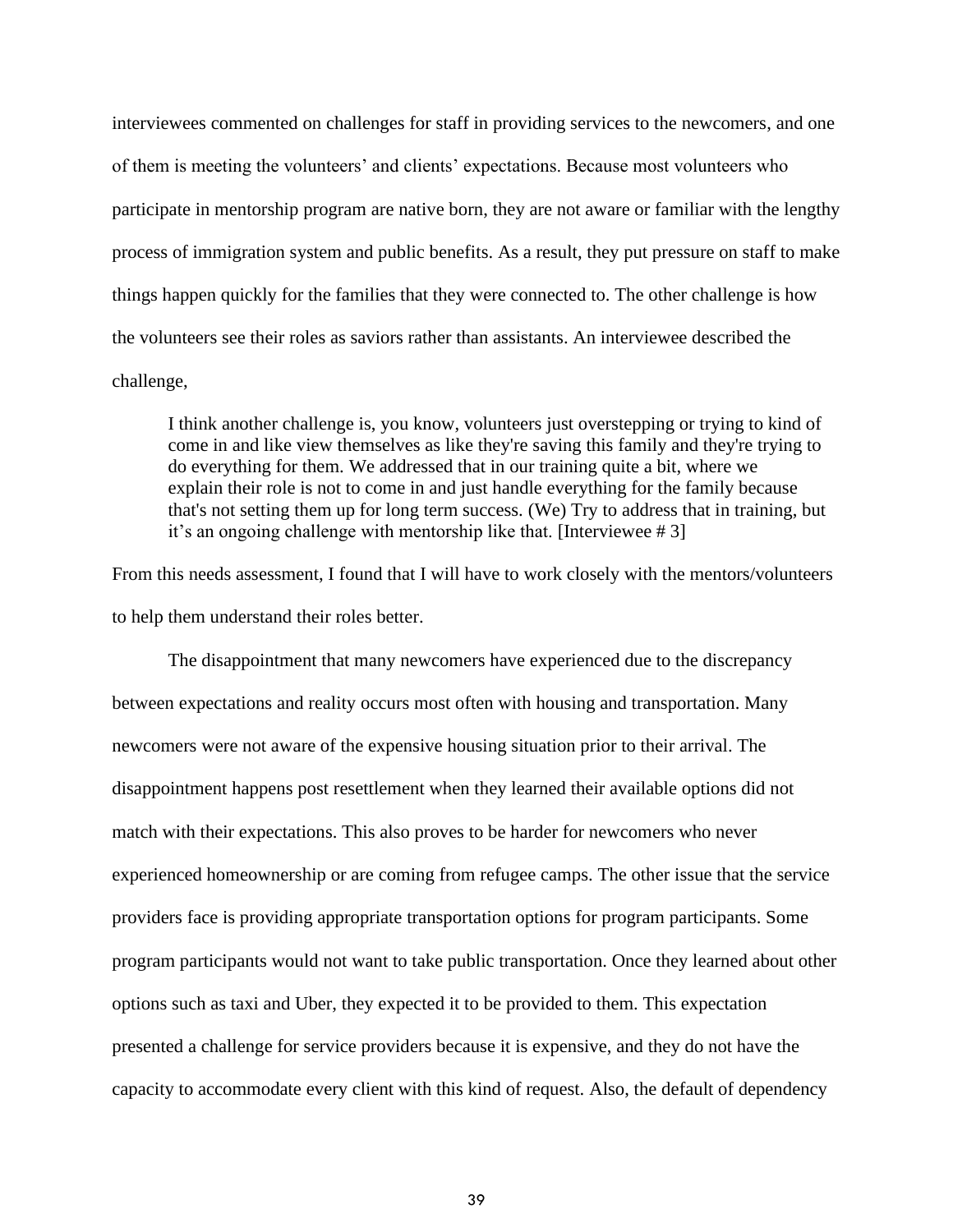on staff was described as normal and expected from newcomers. For instance, many newcomers who never had a job before were not aware of the process of applying and getting a job. Thus, they expected service providers to give them a job or rely on them completely for job searching and applications.

#### *Men vs. Women*

Men and women who are new arrivals have different experiences and face different barriers. Some service agencies have a general assumption that men would want to work more than women. For example, when a family of newcomers arrived, men were assumed to be head of the household, and the man would be the person who would want to acquire an employment as soon as possible. The expectations that women with children do not want to work and that they should stay home, limits their ability to access resources and may prejudice providers against offering resources. Whereas men could use that time and opportunity to make broader decisions to access resources. In a related topic, childcare was also described as an additional barrier for clients who are single women or single parents. Furthermore, seeking or being available to seek employment can impact on the new arrival's ability to learn a new language. For women who are homebound, integration and learning English tends to be delayed. When men are more likely to go to work, they are forced to speak English at work. Whereas, when women have to stay home with the kids, they are not forced to go out and speak English.

Interviewees also pointed out several specific norms and cultural differences that are impediments to women rather than men. Learning how to take public transportation or to drive is not always an option for women who are from conservative societies. For instance, some husbands felt uncomfortable sending their wives on the bus alone or having their wives sitting next to a male driving instructor in a car. The same barrier also limits women's participation in programs that are beneficial to them. A Service provider shared that some husbands would not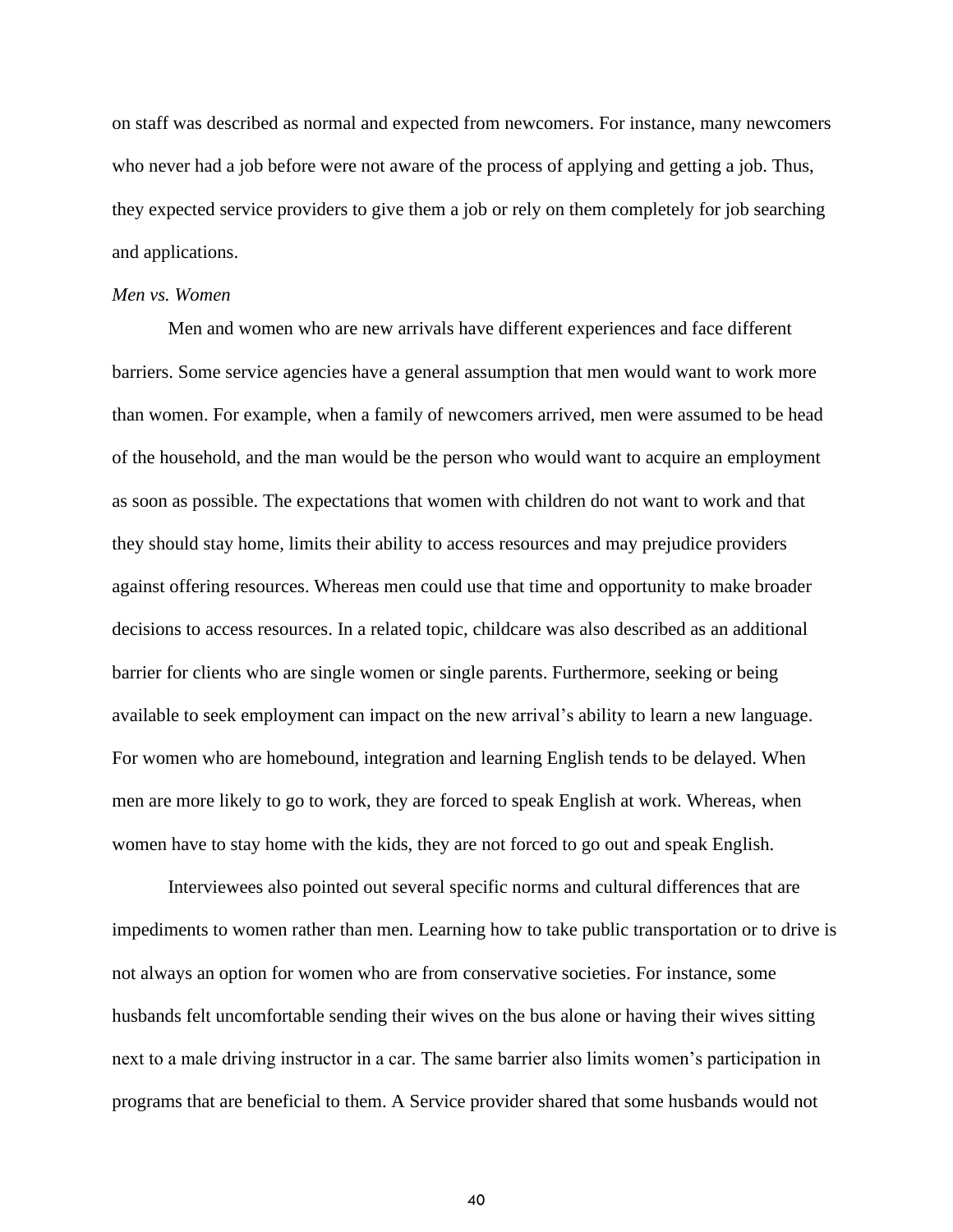want their wives going somewhere alone in their new environment. It is something that one needs to keep in mind when they want to invite women to participate in a program. Women are also expected to be home at certain hours. For example, one interviewee shared how her program participants can only come directly to where the program was held and then must go home. The husbands would watch the time that they leave and arrive to their house. Also, in the new country, women are still expected to adhere to traditional and gender roles that they faced at home while taking additional roles in the new country. One interviewee shared,

…. Challenges that I see between women and men are their role expectations. Where I come from, women are expected to lead the household, so they stay at home. They take care of the kids and they run whatever errands that is applicable to the household. Whereas men are assumed to be the leaders of the family, they make masculine decisions where they go to the office, they make the money and, etc." [Interviewee #6]

Another female interviewee shared a similar thought,

There are challenges between women and men…Americans, here they think it's equal. Men and women can divide the roles. But in Asia, especially the immigrants, there are still very traditional roles. men do men's job women do women…I feel like the women have more issues than men because the men just focus on where do I find a job? How do I put food on the table? I feel like women have more issues. [Interviewee #8]

#### *Gender roles and social norms and concept of women's empowerment*

The respondents from the survey described women's empowerment using the following vocabularies: confidence, power, resilience, communication, and decision-making. Various responses were provided by the interviewees when the term 'women's empowerment' was brought up. Many responses were raised under the context of gender roles/social norms and cultural differences. The respondents shared their perceptions of empowerment as outsiders (using experience working with refugee women) and insiders (sharing from personal experience). Under the context of social norms, women's empowerment was mentioned alongside the concept of disempowering men. For instance, some of the new roles that women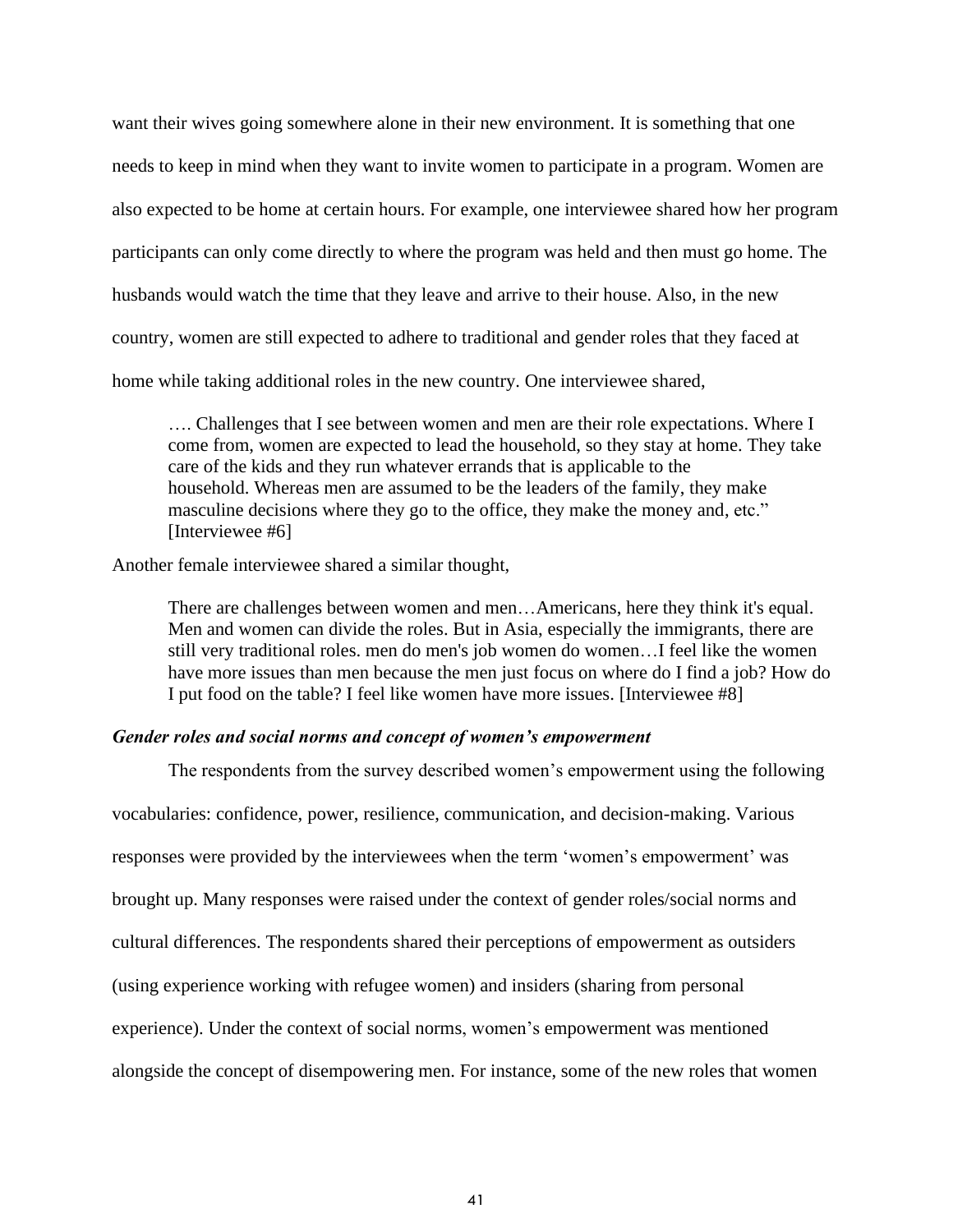have taken, such as those in leadership positions, create conflict with gender roles and social

norms in their new community. As an interviewee shared,

There isn't a term that I know of because women empowerment is really not something that I grew up learning about. There is an expression in our culture where we say men in our household are the head and the women are the shoulders because the women job is to support the men. The neck supports the head to stay upright. So, when it comes to women empowerment, you're thinking about women taking over that head and making the decisions within a family. And sometimes that's not always something we are happy about. women are known to be humble. They should keep their voice down and to listen more." [Interviewee #6]

Another interviewee added,

First men felt offended. (They) think it was the wrong choice to come to the U.S. because here ladies have more opportunities and they (the men) wanted to take control back like their life back home, follow the same old culture. Everything changed when they go to the U.S." [Interviewee #7]

Some respondents explained that many refugee and immigrant women perceive concepts

of equality and the greater opportunities that they experience in the U.S. as empowerment.

Women felt empowered because they believe they can do the same things that men can do. For

instance, they realize that they could go out and earn money just like men do, and they do not

have to wait for men to provide what they need. The opportunity not to be homebound 24 hours

and having access to learning and speaking English were described as ways to empower non-

working women. Hesitancy due to difficulty in explaining concepts of empowerment were noted

from respondents who are native born. One of the male interviewees vaguely described

empowerment in terms of assistance to help clients achieve self-sufficiency while how a client

might view empowerment was not mentioned. Another male interviewee explained that in his

opinion his organization does not have in-depth knowledge and the most appropriate measures to

focus on empowerment.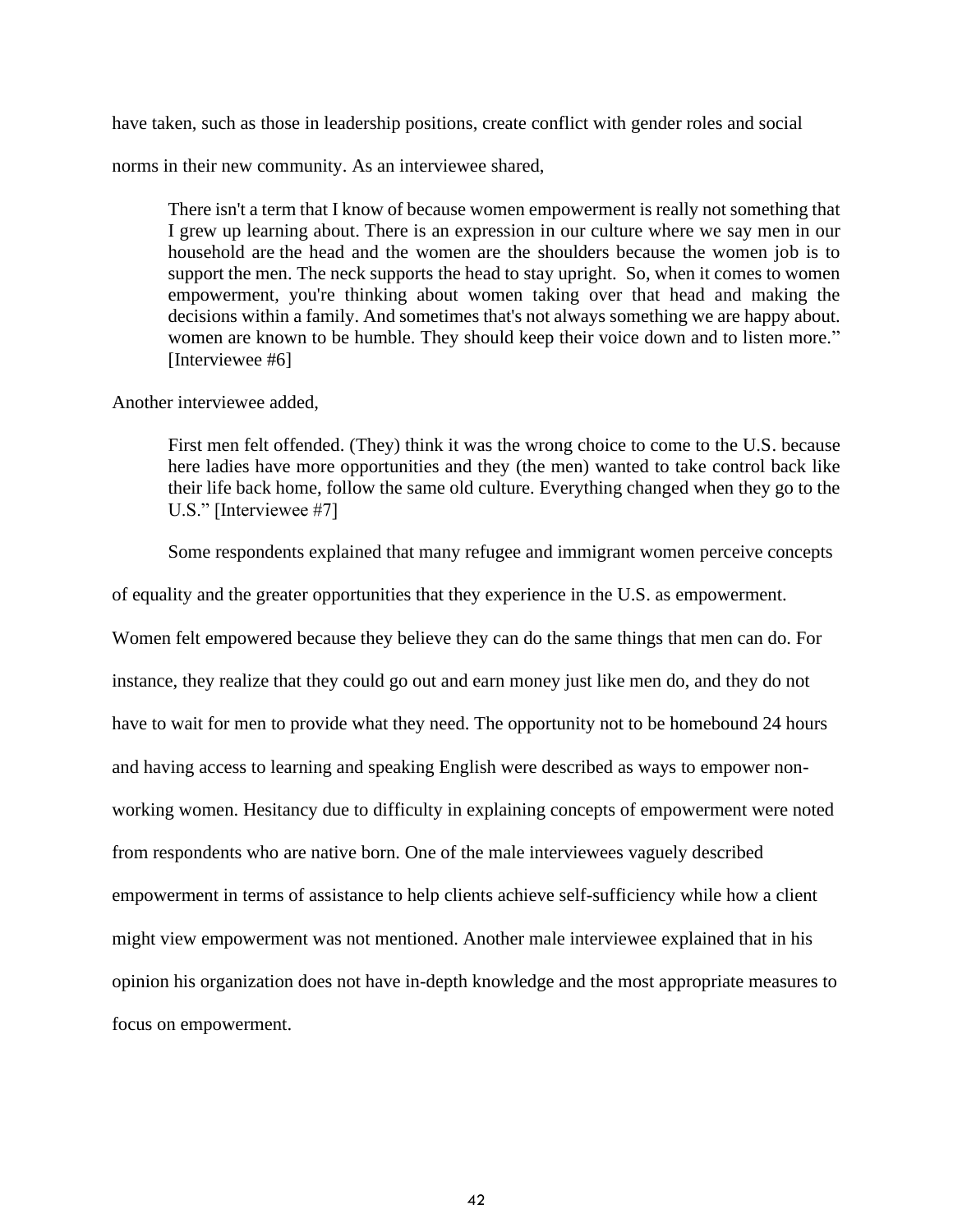Another thing to take into consideration is how refugees and immigrants view empowerment versus Westerners. As one interviewee who is a recent immigrant from Southeast Asia put it,

Empowerment is for western thing not for from where I'm from…Asian country no such thing. You can't be empowered to do stuff, you're bound by culture and tradition. Tradition dictates that you follow your elders…There's no such thing as empowerment. So, you come to America and people empower you with stuff just suddenly like Oh, I don't know what to do. That's a cultural difference." [Interviewee #8]

The statement provided by interviewee number eight is an essential perspective for me to keep in mind throughout the program design and implementation. 'Empowerment' is a familiar term in the U.S. and has been used to justify some program interventions. It is important for program implementers to recognize that in some cultures the term 'empowerment' might not exist. As explained in interviewee number eight's statement, some people are bound by culture and tradition. For example, in Asia, people are obedient and have high respect for their elders in the household. It would be disrespectful and disobedient if a younger generation in the household exhibits an attitude that contests or contradict the existing power structure.

Respondents from the interviews shared the following recommendations to effectively serve and provide services to refugee and immigrant populations.

• Using Community Navigators as facilitators in sharing and teaching information to target community: Native-born staff can design curriculum, put material and presentation together, and provide guidance to members of the target community. It would be more beneficial to have someone from the community to lead the discussion/session. The approach of having an insider rather than outsider going in to convey the message/information to target community would be more acceptable to the participants.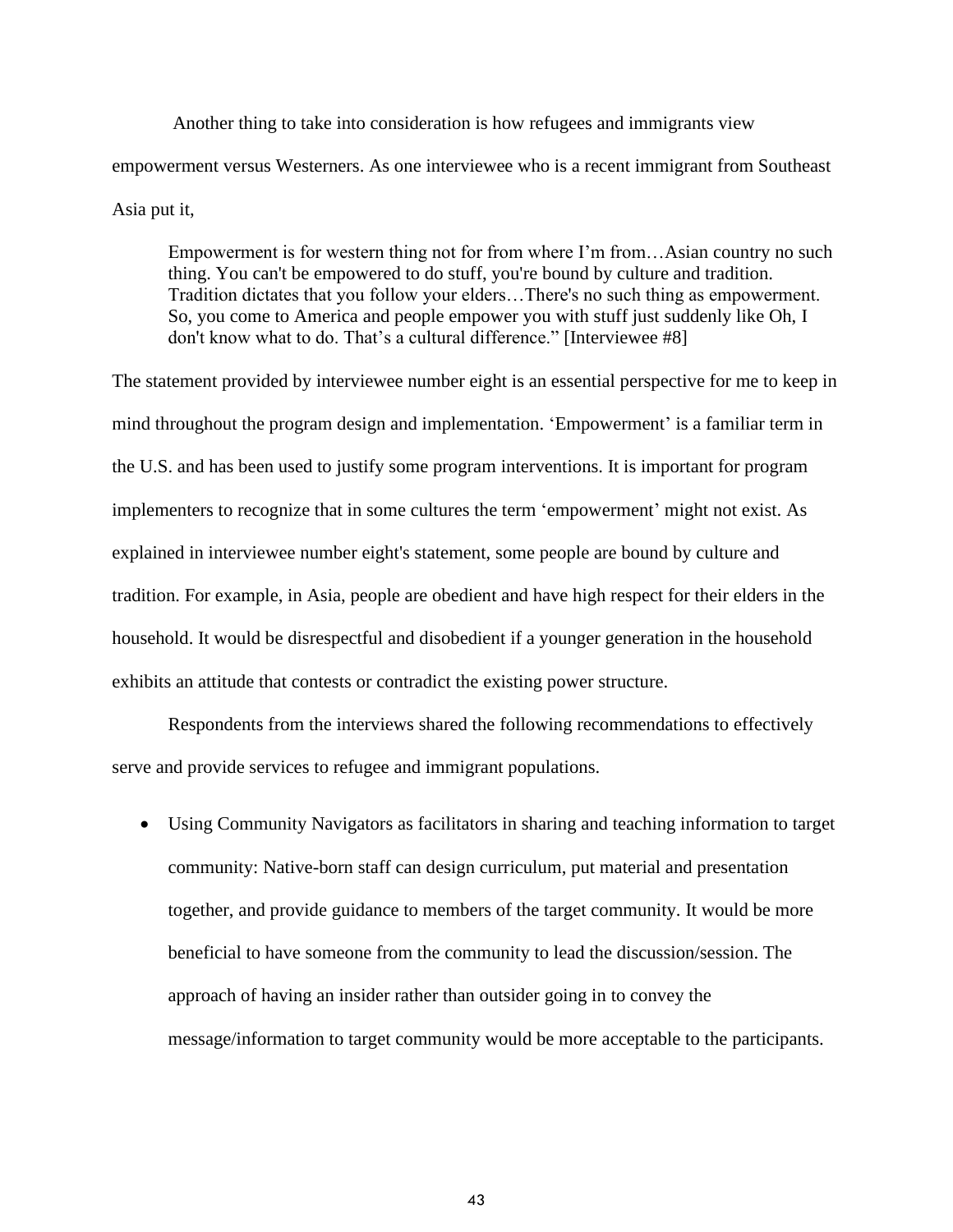- Provide home visits whenever possible. Home visits can be beneficial for follow up, assess the needs, and learning more about existing challenges. For instance, an interviewee shared how her organization decided to conduct home visits that included semi-structure interviews to conduct needs assessment. The responses that they gathered helped them plan a project that address the needs that were raised during the interviews. Thus, interview maybe a better approach than conducting surveys.
- Let participants choose timing: a time that fits with their schedule when you want them to join a program and ensure they have reliable transportation, or someone helps them give hands-on experience in taking public transportation so that they can attend the program.
- Conduct workshops at familiar place, a space that women feel comfortable to participate and share. One can also investigate the option of using a community member's home and compensate them for using their space.
- Looking at cohort model- support each other.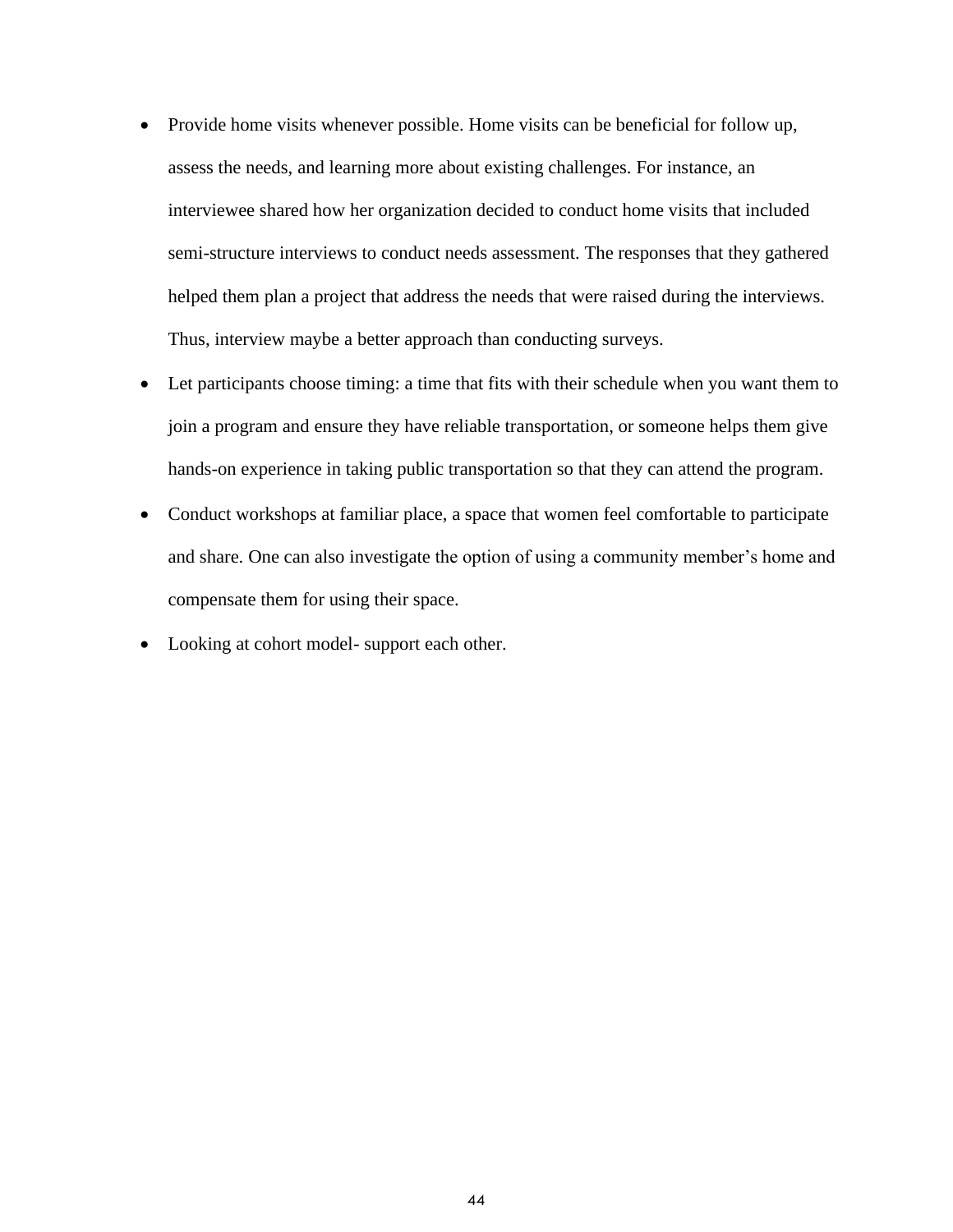## **Theory of Change (ToC)**



# *Theory of Change background and intervention*

The primary goal of many support services focused on immigrants and refugees is to build self-sufficiency. Especially for newly arrived refugees, self-sufficiency programs are focused on finding rapid employment. The process also tends to focus on males who are normally assumed to be the head of the household. Married women, especially those with children or those who do not express a desire to work, are likely to be overlooked by support services. Employment has benefits besides self-sufficiency as it is a way for new arrivals to improve their English and help them build a sense of control over their life in a new country. Also, people with employment tend to have more mobility and independence since they have to learn how to use public transportation or have their own transportation and have to develop the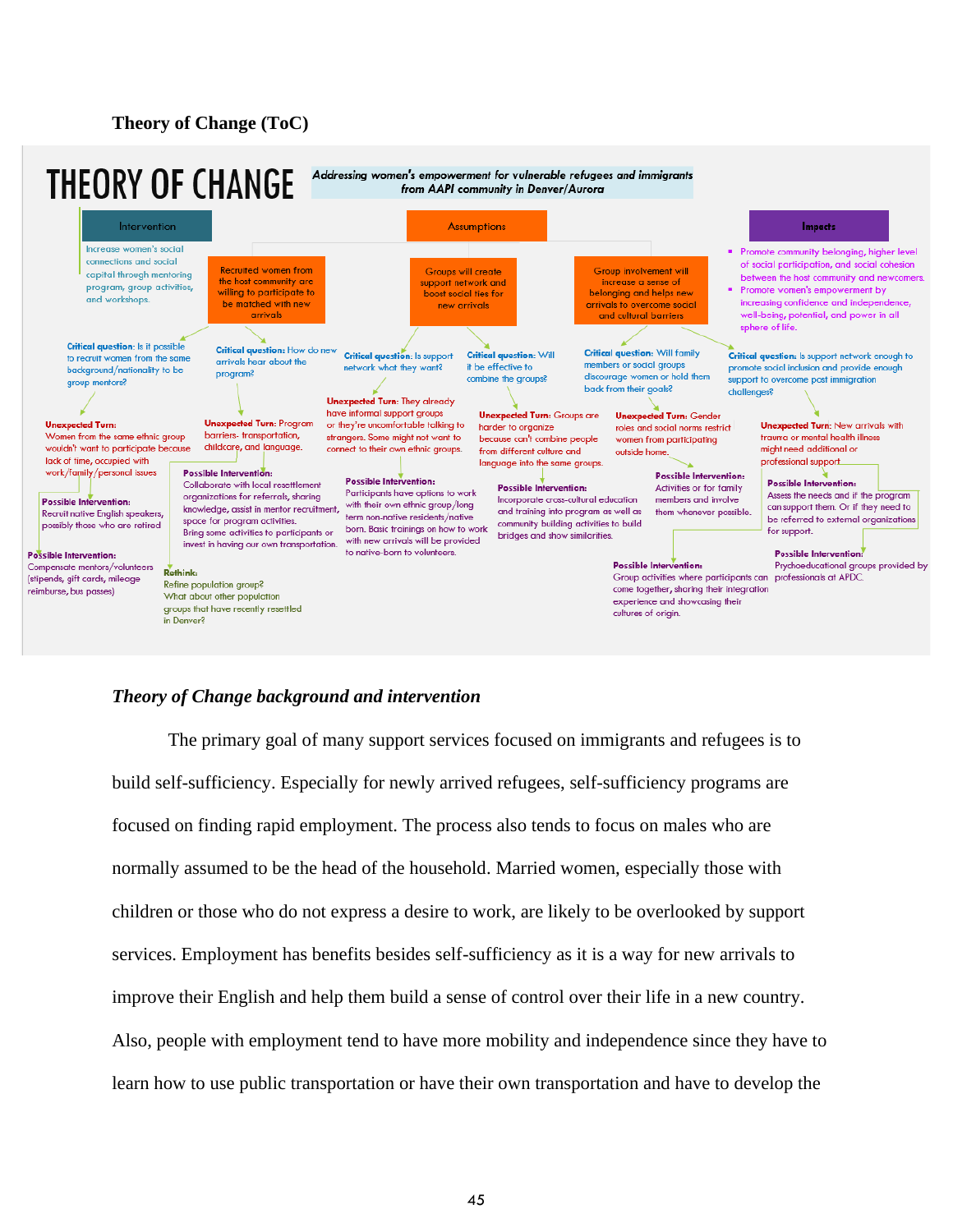ability to navigate many new systems. Although non-working groups still can have similar experiences through their participation in English as Second Language classes or attending community events, they do not have many opportunities or much space for social interaction.

This pilot program aims to promote women's empowerment using the principles of social capital and social connectedness as interventions. It is designed to benefit immigrant and refugee women who arrived less than two years ago to the Denver/Aurora area, while offering longtime residents the opportunity to meet and better understand newcomer's experience, needs, and cultures. The program will be built on a support/educational group concept that will provide a support network while helping immigrant and refugee women to integrate and adapt to their surroundings. The program interventions will include mentorship programs, mini-workshops, and social activities that offer pathways for developing language skills, increasing awareness of existing resources, and creating a safe environment to share knowledge and experience. The mentors will be volunteers who are local or native-born and/or foreign born with long-term resident status. The program intends to use these interventions to smooth integration while bridging relationships between the host community and the newcomers.

### *Theory of Change Assumptions*

One contributing factor to the success of this program relies on the assumption that the program successfully matches the host community members to the newly-arrived female refugees and immigrants. Good matching would encourage a healthy mentoring relationship that is useful for improving access to community resources and build communities' connectedness for new arrivals. While a mentorship model encourages friendship building and providing space and opportunities for the newcomers to engage in their new community and become aware of existing resources, potential barriers such as transportation, childcare, and language might reduce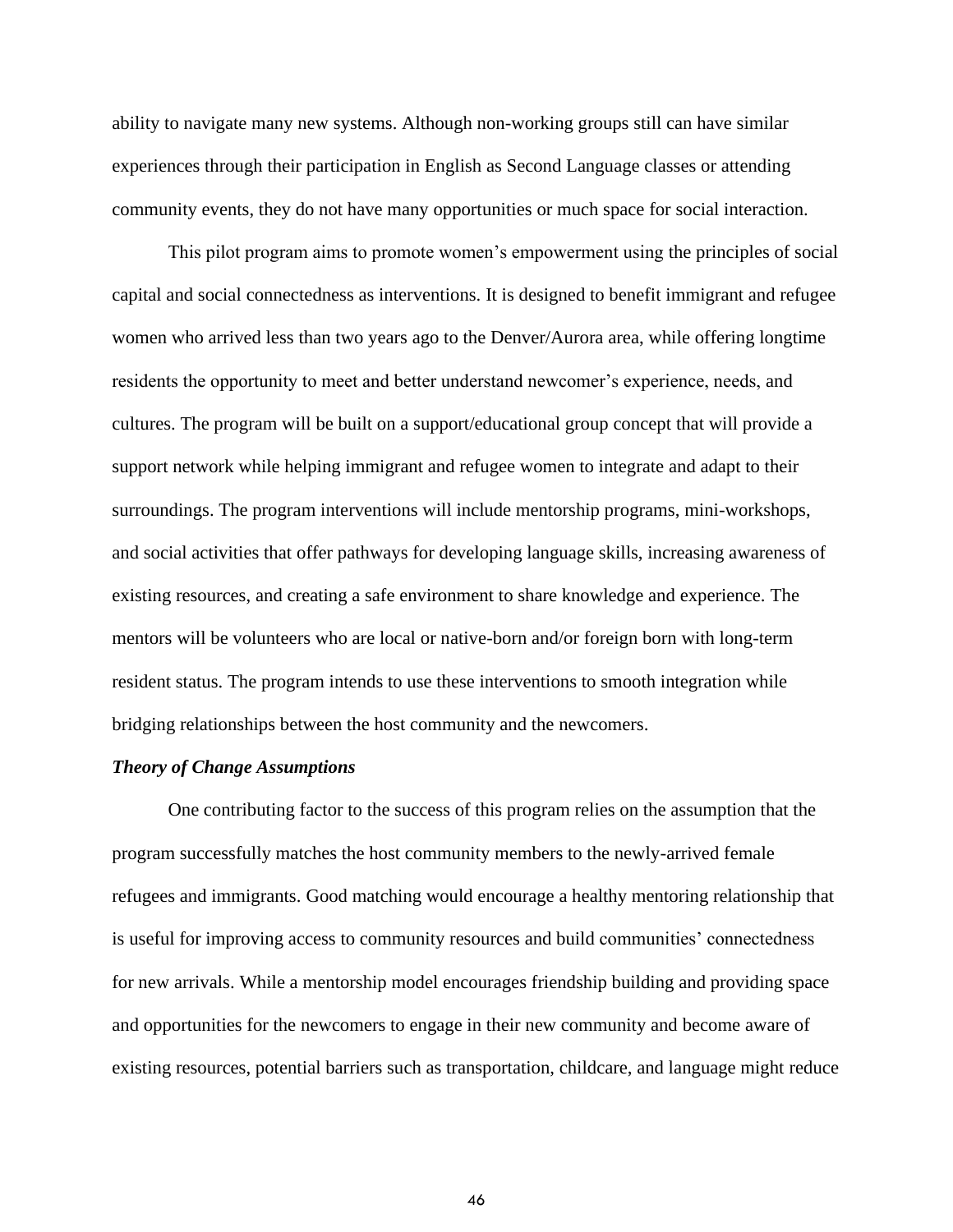their desire to participate. These challenges were supported by my findings in the survey and interviews as described under the needs assessment. Moreover, recruiting mentors who have the same background/nationality as the participants may be a challenge. Some foreign-born mentors might feel uncomfortable because they do not believe they are equipped with enough knowledge to be a mentor, or they lack time or are occupied with work/family/personal issues.

To mitigate this challenge, initial collaboration and rapport would be established with local resettlement agencies and non-profits that work with both populations. They would act as potential partners for referrals, sharing knowledge, assist with the recruitment of volunteer mentors, and lending space for program activities. The other possible intervention would be recruiting local native English speakers who are retired or have more time to devote to this program. Also, bringing the program to locations as close as possible to the participants and the mentors or invest in having our own vehicle would help encourage more participation and reduce transportation issues. Compensations in the form of stipends/gift cards, mileage reimburse, and bus passes will be provided to mentors/volunteers to assist them in building friendships and social activities with their mentees.

To realize the impacts that the program wants to achieve, the program activities are designed to create the intended support network and boost social ties for new arrivals, with an emphasis on connecting new arrivals to members of their own ethnic groups. The concern for this assumption is the belief that people would want to connect or receive support from people within their ethnic group. One of the interviewees shared how she does not feel that she belongs in her own ethnic group due to the perceptions of class differences that people experienced in their home country. A potential challenge of dividing mentors and mentees based on ethnicity could be that people with similar ethnic backgrounds might have different life conditions and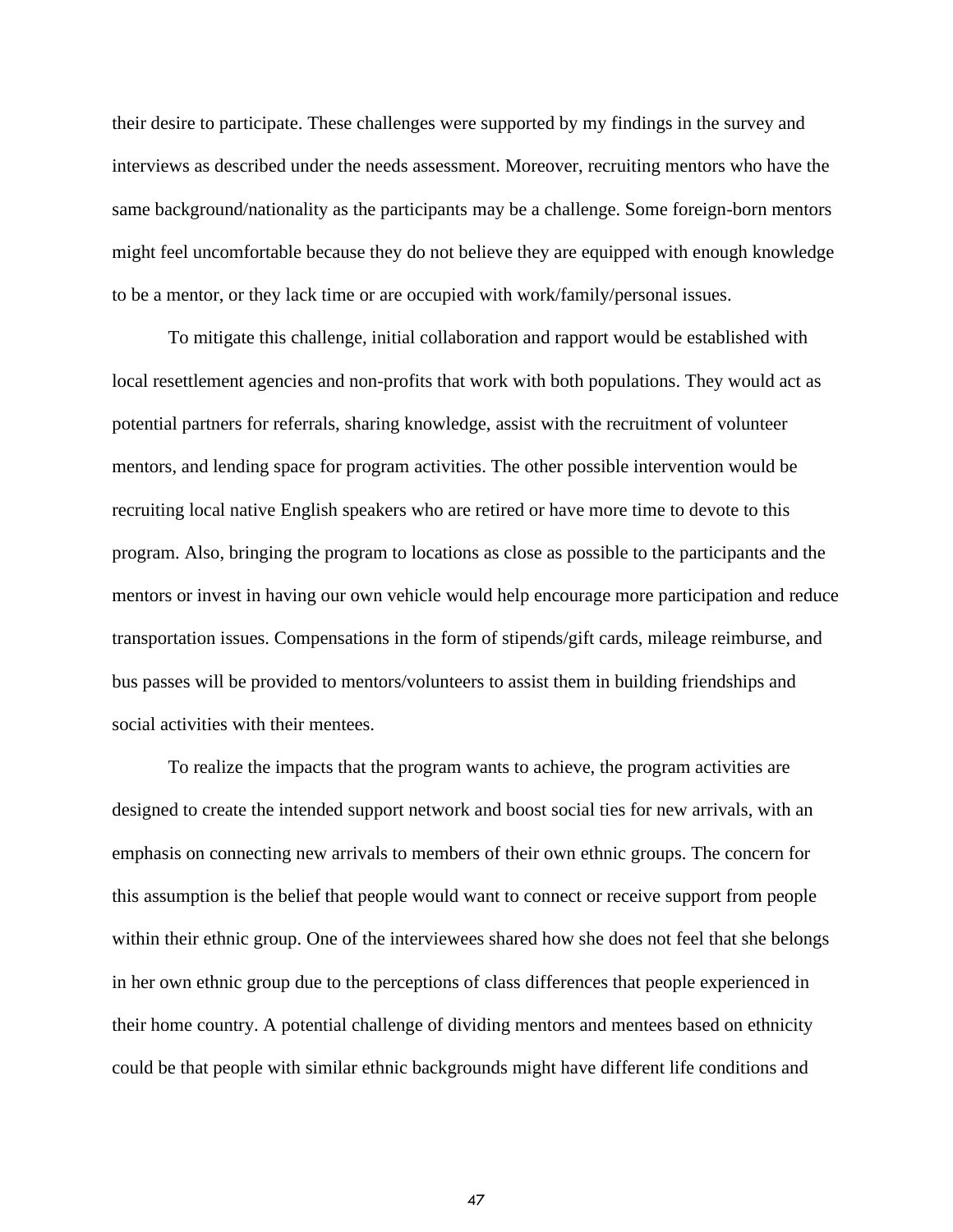experiences which makes mentoring relationships difficult to organize and increases the risk that they might fail to work together. On the other hand, combining groups of different ethnicities can be hard to achieve due to language and cultural differences. Nevertheless, potential challenges caused by cultural aspects will be expected and will be studied and analyzed from the beginning and throughout project implementation. Moreover, to diminish other potential challenges mentors and mentees will be match best on their proximity, similar demographic (age, religion, race etc.), or personality type. Also, basic training on how to work with new arrivals will be provided to mentors/volunteers, and community building activities for mentors and mentees to build bridges and show similarities.

Group involvement and social/educational activities increase a sense of belonging and help new arrivals to overcome social and cultural barriers they may face while transitioning into a new country. Nevertheless, gender roles and social norms might restrict or discourage women from participating in activities outside their home. Moreover, the social support network might not be sufficient to help new arrivals overcome many barriers that they may face. Some additional challenges that need to be considered are how refugees who lived in camps, might have additional needs due to past traumatic life experiences. To tackle this prospective challenge, basic mental health education workshops would be included in the program activities and referrals would be made to partner organizations who provide long term clinical services for mental health patients.

#### **Theory of Change Goals**

The primary goal of the program is to increase social connection and social capital that will help to improve access to community resources and build communities' connectedness for newly arrived female refugees and immigrants. The program intends to continue to incorporate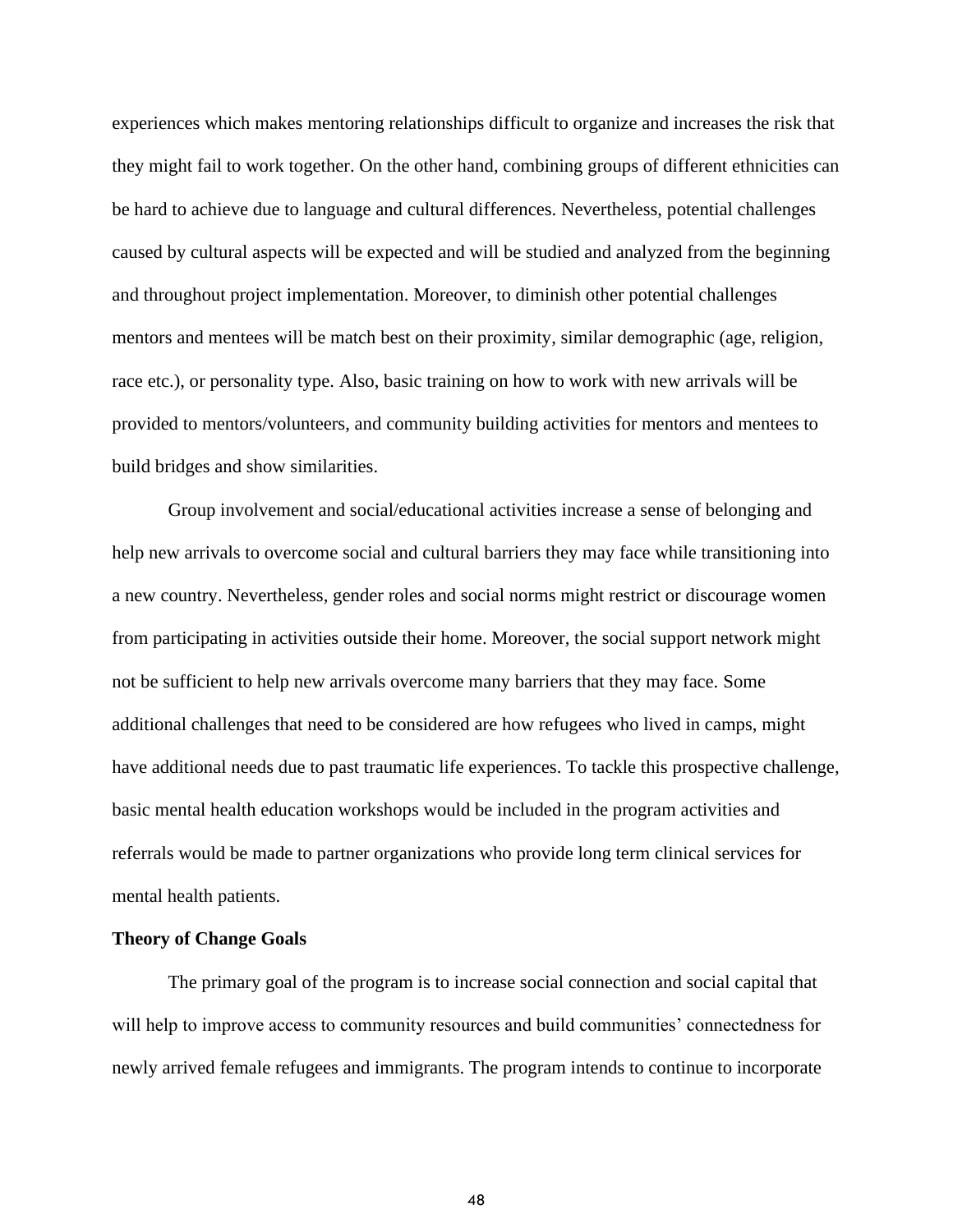different social and group activities and workshops to boost social ties aimed at increasing a sense of belonging and reducing social isolation to enable a better integration process for newly arrived female refugees and immigrants. Ultimately, there are two impacts that the program is trying to achieve. In the long run, the program eventually will promote community belonging for the newcomers, increase higher level of social participation, and build social cohesion between the host community and new arrivals. This in turn will help promote women's empowerment by increasing their confidence and independence (for example, using public transportation, making a doctor's appointment, accessing public benefits, etc.), well-being, potential, and power in all spheres of life.

#### **Program Description**

This program aims to promote women's empowerment using social capital principles and community connectedness as interventions. As mentioned in the Theory of Change, the program interventions will include mentorship program, social activities, and mini educational workshops. It is designed to benefit AAPI immigrant and refugee women who arrived less than two years ago to the Denver/Aurora area, while at the same time offering longtime residents the opportunity to meet and better understand newcomer's experience, needs, and cultures. It will be launched as a one-year pilot program in collaboration with APDC.

Due to budget and time restrictions, the first year of this pilot program is exclusively developed for women. Because the program solely focuses on women, the following key questions will be taken into consideration during and after program implementation for women to fully participate in the program: Would the program cause marital conflicts/tension for the participants? If so, how could we mitigate this problem? What are buy-ins for the participants' spouses? Should we involve them? If so, how and when should we bring the spouses in? To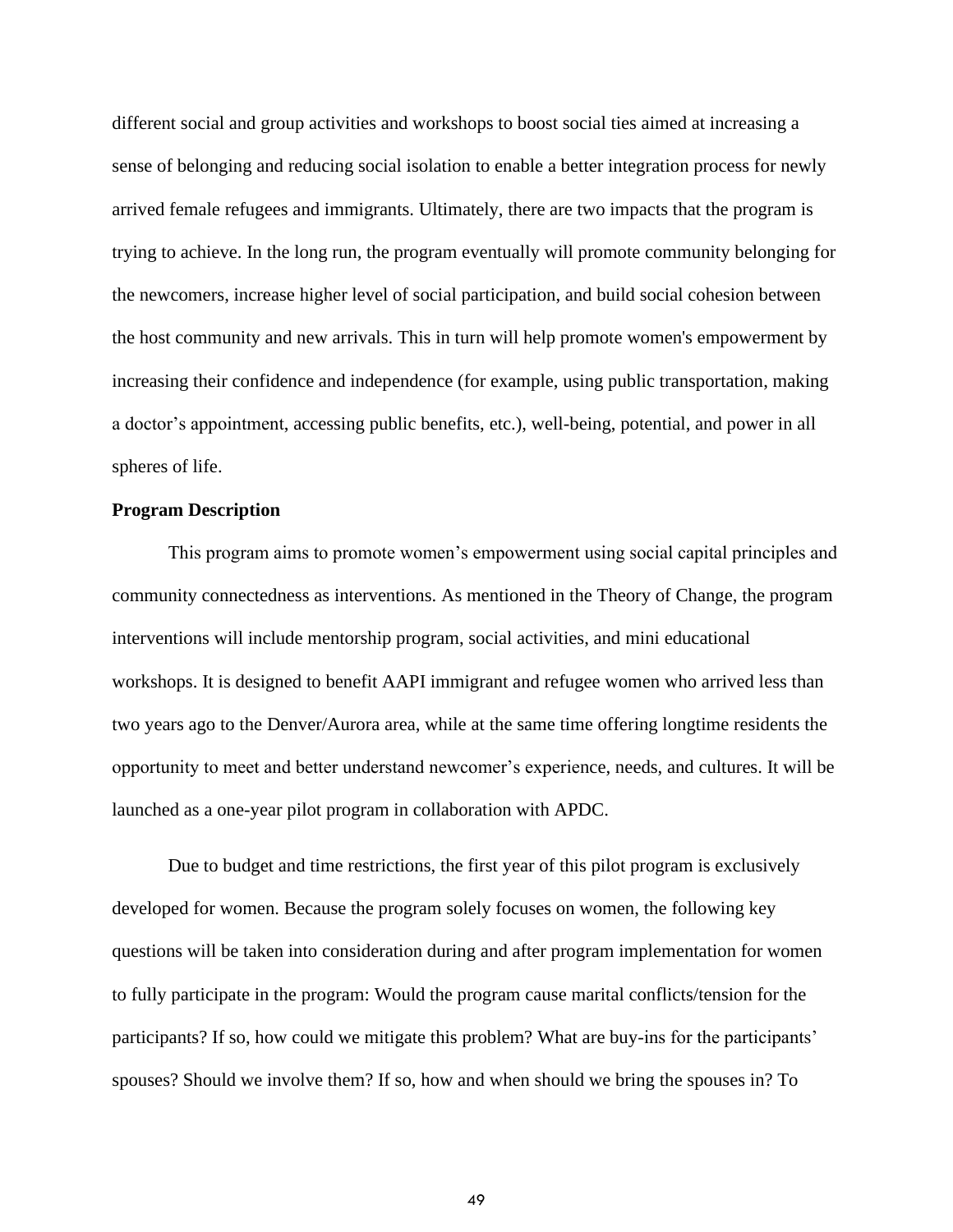address some of these key questions, spouses/partners will be encouraged to participate in some monthly meetings for mentors and mentees. This will provide opportunities for spouses/partners to have a better understanding of the program and to recognize the benefits of participation. Moreover, having some of the guest speakers from the participant's ethnic groups may help building trust and make spouses feel comfortable having women participating in the program. Another opportunity for spouses and children of the participants to be part of the program is to include them in several of the program's group activities (community garden, field trip to the zoo, state parks, or museums) and the end of program celebration. Some of the group activities can be modified to be more family centered if, in the future, the program participants are comfortable involving their families.

Mentors/volunteers are one of the essential components to this program. However, there are some potential challenges that need to be considered. For example, a few interviewees from the needs assessment showed hesitancy when asked if they would like to participate in the mentorship program. The hesitancy was due to their lack of confidence and unfamiliarity with the local community's culture, norms, and resources. To mitigate pressure the term 'mentor' might create and to place value on a friendly and simple version of mentorship, the mentoring program will be called 'My Friend.' Also, to successfully recruit and encourage participation from prospective mentors/volunteers, following incentives will be provided:

- Program orientation and trainings (see details in *Activities)*
- Compensation (bus passes/mileage reimbursement, gift cards/stipends for conducting activities with mentees)
- Certificates of participation
- Benefits and skills learned from the program (opportunity to give back and learn from other cultures, promote self-esteem, build leadership, and communication skills, etc.)
- Additional support as needed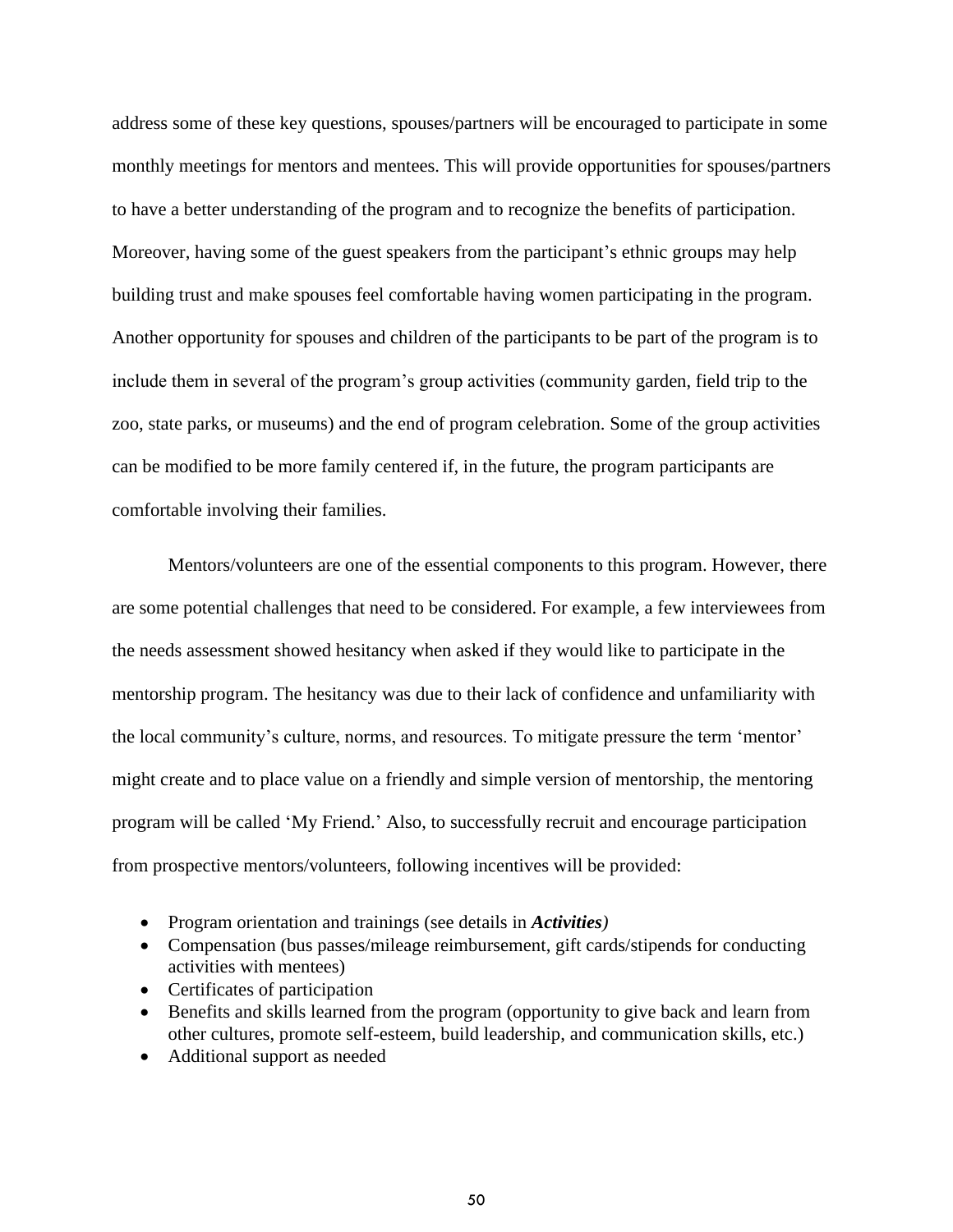*Goal*: Increase social connection and social capital that will help to improve access to local community resources and reduce isolation for newly arrived female refugees and immigrants.

#### *Objectives:*

- Program participants will increase social connectedness, access to information regarding U.S. cultural customs and local services, and higher participation in the host community.
- Program participants build social support networks that provide reliable support for their integration progress and overcome barriers they face in transitioning into a new country.
- Strengthen program participants' capacity in decision making and enhance their sense of well-being, confidence, and a sense of belonging in the wider community.

#### *Activities*

The participants in this project are divided into two different groups. The first group consists of female volunteers who are local/native born Americans and/or long-term resettled refugees and immigrants. The second group is comprised newly-arrived female refugees and immigrants who have been resettled in their community for two years or less. The project will launch as a one-year pilot program in collaboration with APDC which is an organization that works with both refugees and immigrants. I will serve as the Program Coordinator. As a Program Coordinator, I will be responsible for overall strategic responsibility including designing the curriculum for the project, recruiting sponsors/donors, applying for grants, assisting in monitoring/implementing/evaluating the project, developing referral mechanisms, and hiring additional staff. A part-time Community Organizer will be hired to assist in recruitment and community outreach, provide training and supports to mentors/volunteers, and organize and coordinate logistics for culturally appropriate social activities. Guest speakers will include community leaders from different institutions such as religious organizations, associations, and officials from the State government. Facilitators for mini workshops will be different groups of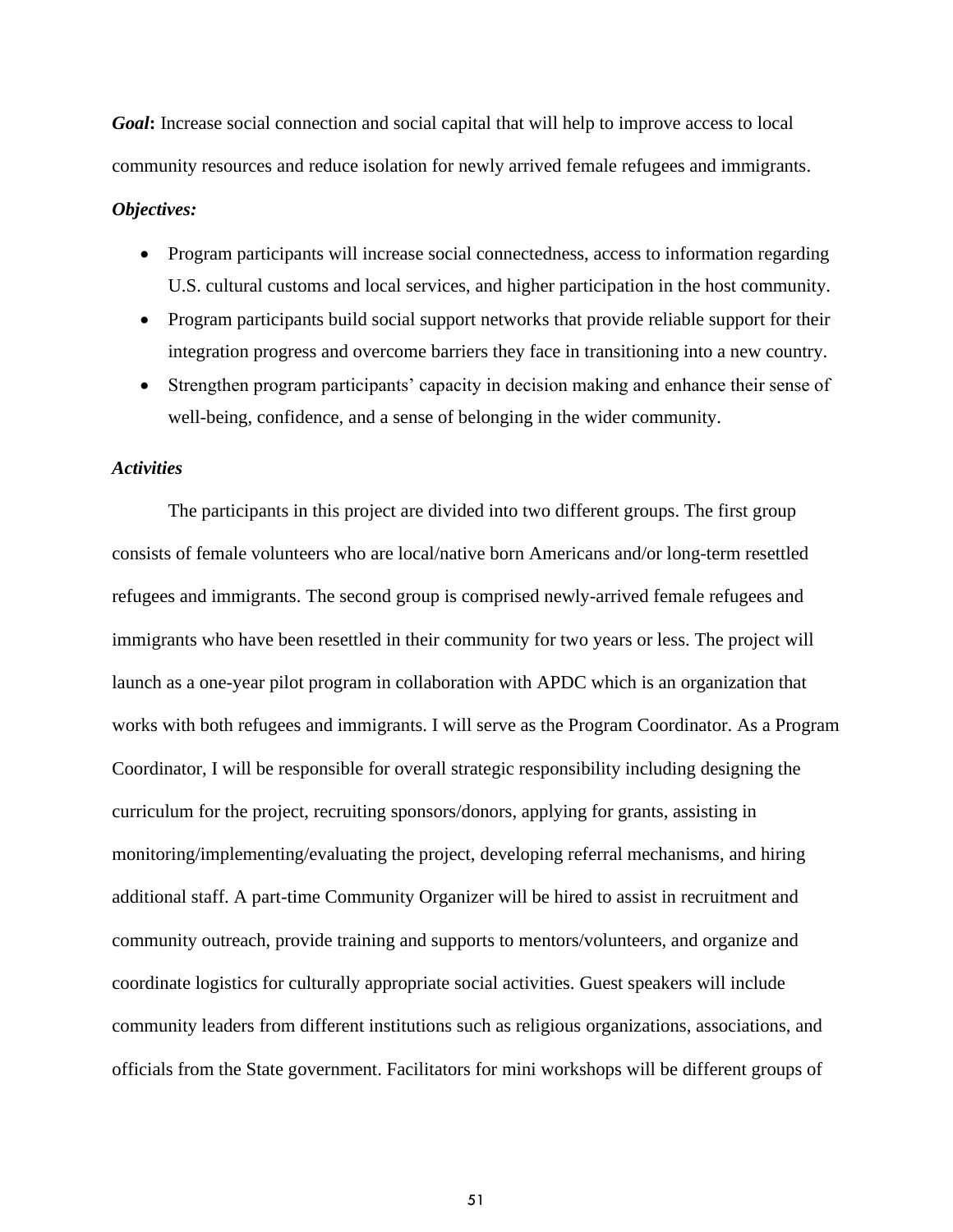people who either volunteer their time and knowledge or those who have provided services to

non-profit organizations at reasonable rates.

The activities for the program include the following:

# *Mentorship Program (My Friend)*

- Volunteers from local community (native born and long-term resettled refugees and immigrants, require 6 months commitment.). Criteria for matching will be developed to produce good matches.
- Provide cultural orientation (examine newcomers' culture, addressing key differences in the U.S.)
- Basic training about how to work with and assist new arrivals (roles and responsibility, effective mentoring, and how to establish boundaries)
- Training on basic settlement support (learning about public and immigrant/refugee systems)
- Training with social workers/psychologists on how to work with mentees with trauma or mental health illness
- Potential topics/activities that mentors can do or talk about with mentees
- A list of existing resources/organizations (this would also help new residents to Denver/Aurora to engage in the mentorship program) that mentors can use to assist mentees or for making referrals
- Shadowing community navigators during home visits (optional)
- Check-in, meetings, and conduct activities 2-3 per month
- Report on the process for evaluation purposes
- A monthly meeting for all mentors and mentees (invite guest speakers, either from the local community or ethnic community, to share experience and resources).

# *Community/Group Activities*

Criteria to choose the activities for a given group would include budget, time, personnel, and seasons.

- Participate in community garden (every Spring and Summer)
- Volunteers at different organizations
- Cooking classes, recipe sharing, potluck (including Fall harvest potluck)
- Arts and crafts
- Yoga and exercises
- Field trips (library, hiking, museums, gardens, state parks, zoo-family trip)
- Tea socials
- Music and dance
- Photo-voice presentations, Story sharing
- Conversation groups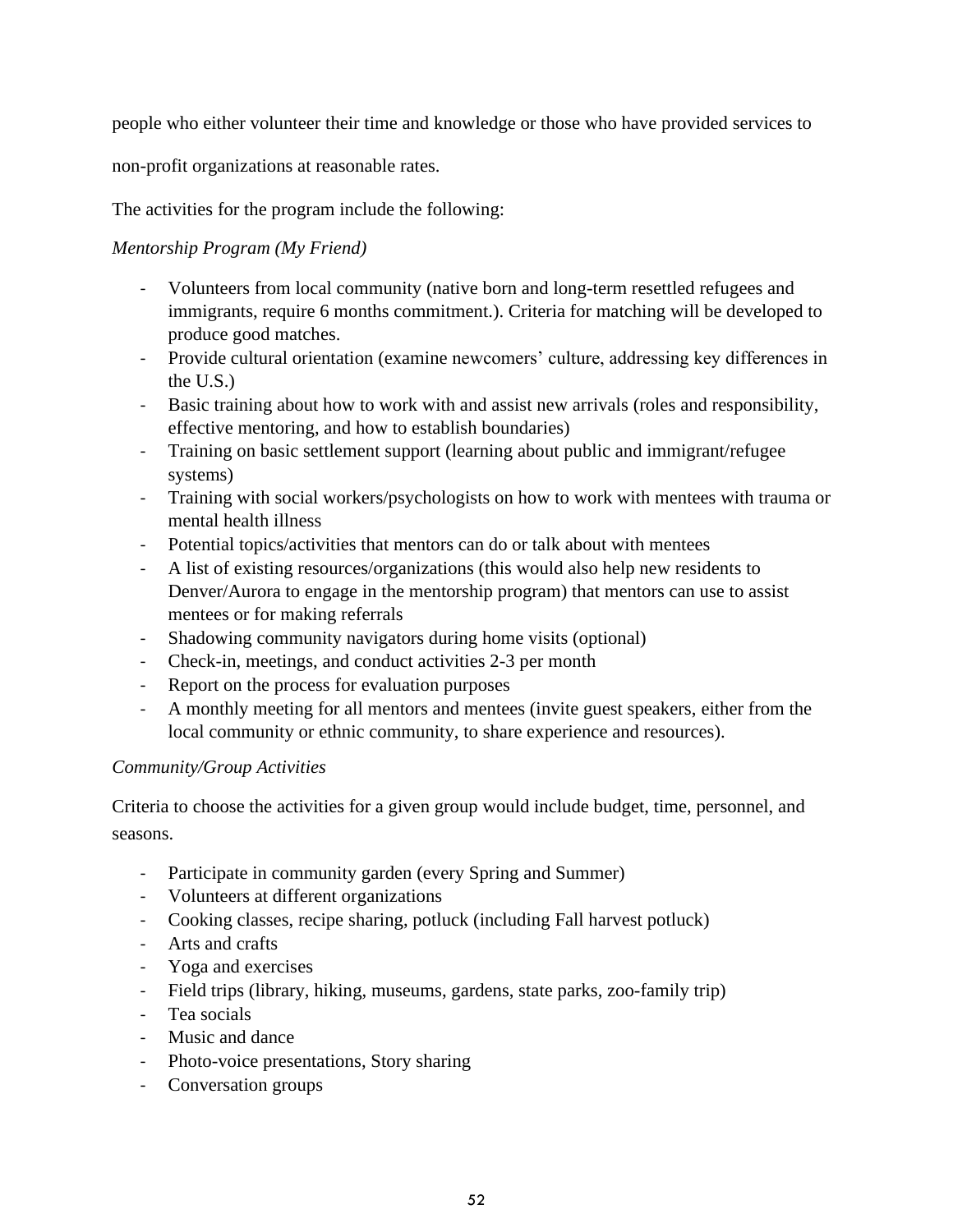#### *Small Workshops/Discussions*

- Conduct monthly if funding and time permits
- CU nursing students will speak on nutrition and screen for women's health.
- Basic computers and ICT (typing, create e-mail accounts, surf the web, apps to help improve English skills, texting, using camera on their phone)
- Scam protection
- Navigating the public-school systems for parents (how to ask questions/concerns at teacher meetings).
- Substance abuse and domestic violence
- Wellness and mental health check in (stress management sessions)
- Self-care/relaxation techniques.
- Health care system and social services. Do's and Don'ts of U.S. welfare system, and what are cultural expectations (similarities and differences)
- Basic financial education (how to open a bank account, credit cards/check cashing/payday loans)
- Access and usage of public transportation
- Babysitting training, rules, and regulations

#### *Partners*

The primary partner of this project will be APDC since the organization has an

established relationship with the AAPI community. Additional partners will include the four resettlement agencies. They will be partners in sharing information on existing resources, coordinating of services and information sharing around the client base, and establishing connections to other potential partners in the community such as workshop facilities/facilitators and community leaders. The three resettlement agencies (the IRC, the LFSRM, and the ACC) together with the Colorado Refugee Services Program established an initiative called Colorado Refugee Connect (CRC). The CRC is a website that serves as a hub for social bridging projects that support refugee integration. Thus, this project will aim to be a part of this collaboration, using its platform to publicize and share event information. Moreover, the CRC provides a list of speakers from different communities and organizations that serve these populations. Thus, it will be a good resource to find appropriate speakers for the program as well as a place to search for event sponsorships.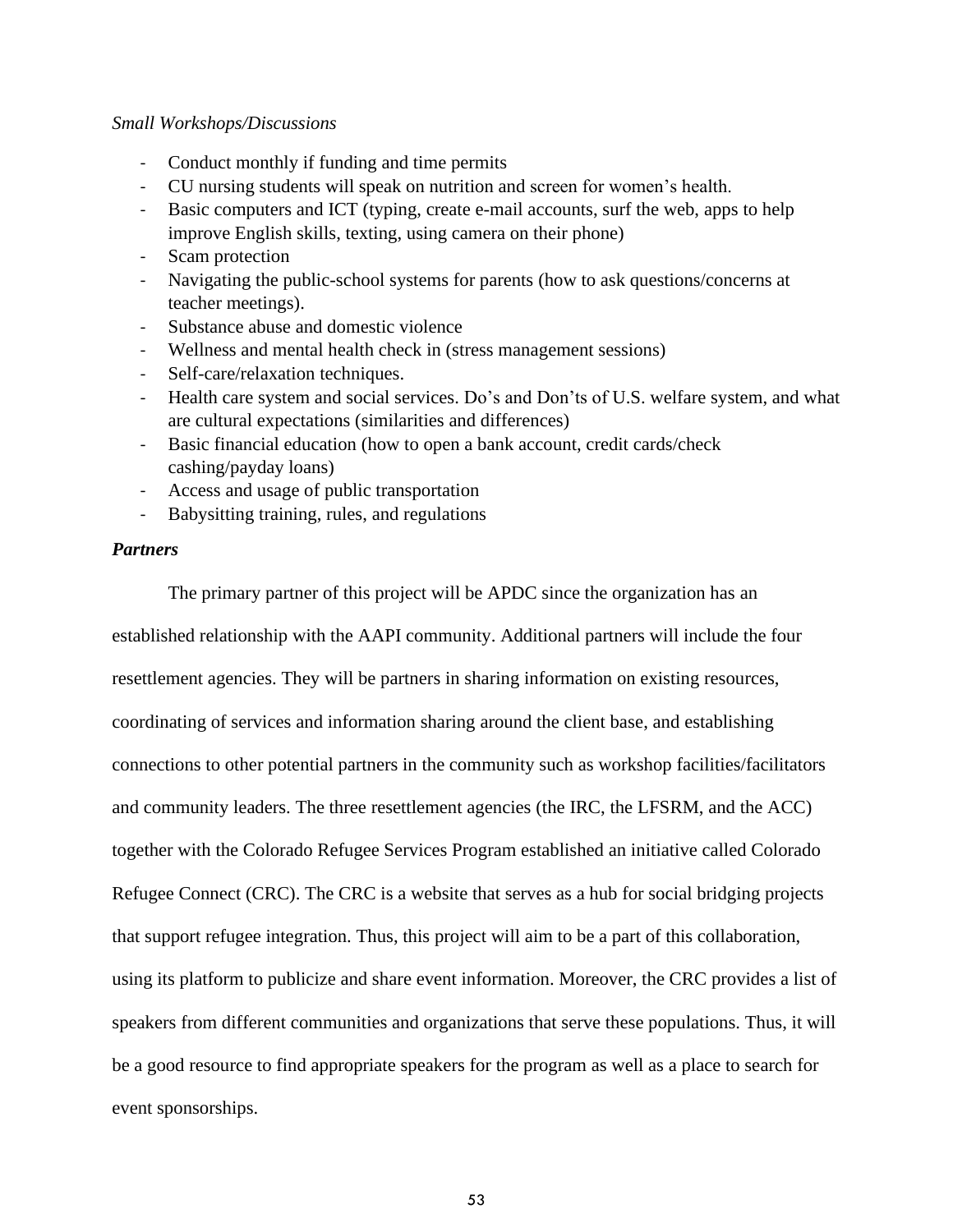In addition, it is vital for this program to receive support from governmental agencies in both areas (Denver and Aurora). Because APDC is located in Aurora area (though it serves populations from Denver and surrounding areas), the other partner to consider is City of Aurora's Office of International and Immigrant Affairs (OIIA). In its 10-year strategic plan, the OIIA will continue its efforts to support and promote the cultural celebrations and events of its immigrant and refugee communities. Thus, the OIIA will be an essential partner in developing and carrying out cultural programs that benefit immigrant and refugee communities. The Denver Office of Immigrant & Refugee Affairs (DOIRA) will be another state agency partner to this program. The DOIRA have already worked with and supported non-profit organizations to be their partners in providing the necessary services to refugee and immigrant communities. Other non-profit organizations in the surrounding area such as Village Exchange Center, Mango House, and Project Worthmore can be potential partners for this project as well.

Although currently there are existing programs from LFSRM and ACC for women, those programs focus on employment and job training. What makes this pilot program different from the existing ones would be its core focus on non-work initiatives that target both immigrant and refugee women. This program will create opportunities for its partners to exchange knowledge, experience, technical capacity, and collaboration in celebrating the life experiences of the same population that we serve. Also, this program will be playing a role as a resource for referrals and fill in service gaps that are not supported by its partners. Thus, cooperation with other organizations that focus on serving and empowering refugees and immigrants will widen and strengthen support services for hard-to-reach groups.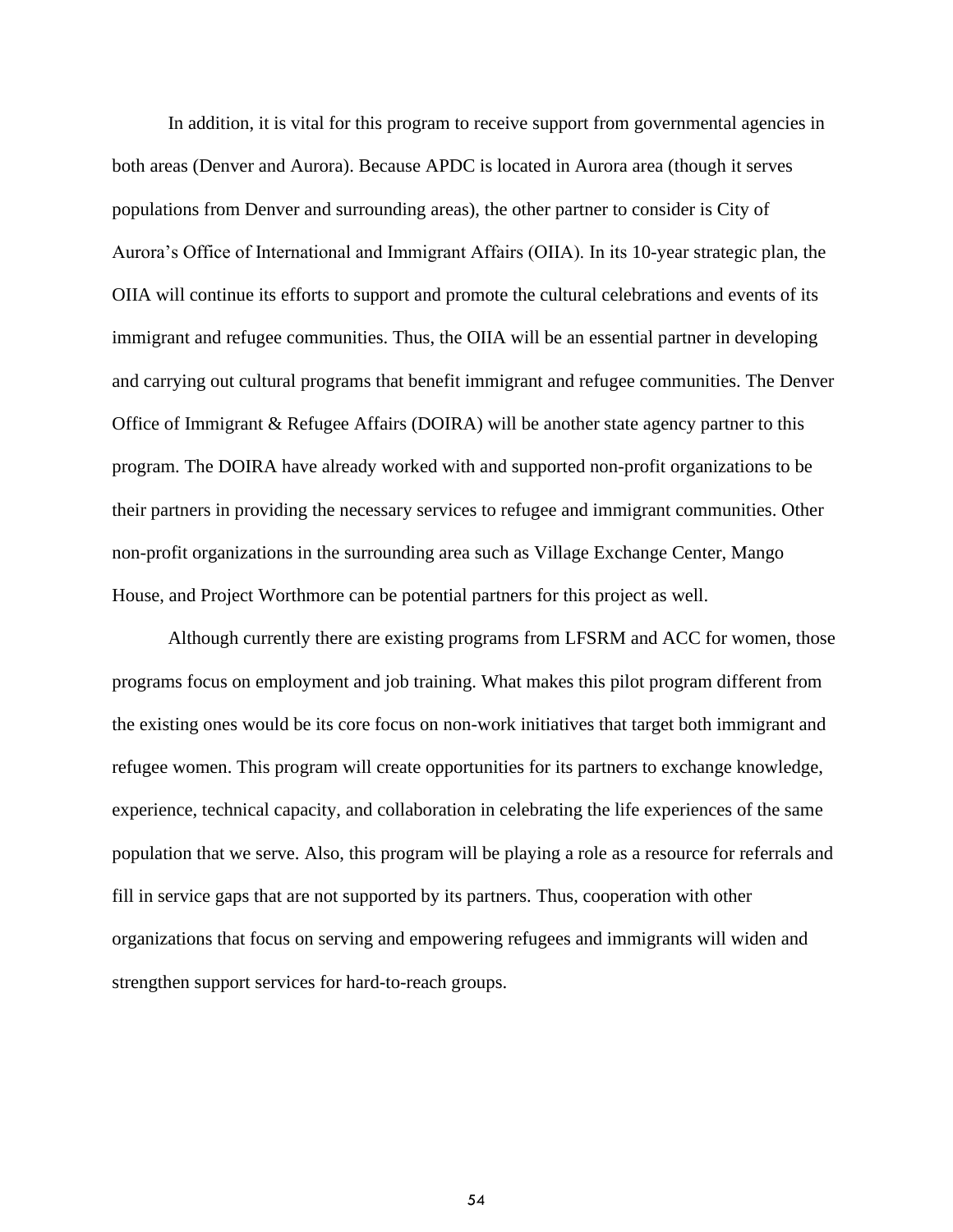#### *Sustainability*

The sustainability of this program will depend on support from partnerships and funding from the State of Colorado as well as partner organizations. Although integration using social bridging is recognized as vital for the acculturation process and to build a sense of belonging, funding has been heavily focused on quick assimilation processes such as employment, job readiness, and housing. Thus, to sustain this program, partners and other agencies that work with these populations need to recognize the importance of having this type of program and then prioritize it because it is a core part of the resettlement program. The program impacts will be used to advocate to the State government for refugee and immigrant programs that focus on nonwork initiatives. It will be based on the need to address a service gap and to address policies that encourage engagement for women at risk of social isolation in the community, enhance local volunteering opportunities, and promote cross-cultural communication and social harmony. The program will emphasize maintaining collaborative relationships with the four main resettlement agencies and continue to seek more collaborative partnerships that focus on both target populations.

Many studies outside the U.S. have shown that mentorship programs and social inclusion benefit both host communities and newcomers. This program intends to encourage communities' responsiveness in welcoming refugees and immigrants' presence and in helping to integrate them into the community. In the long term this will benefit the society as whole and boost economic growth. According to the focus groups conducted in 2015 by the OIIA, immigrants and refugees expressed a strong desire to give back to the community. Thus, adopting programs that allow immigrants and refugees to participate in giving back to the community was recommended. This pilot program would provide the opportunity that was recommended in their findings. In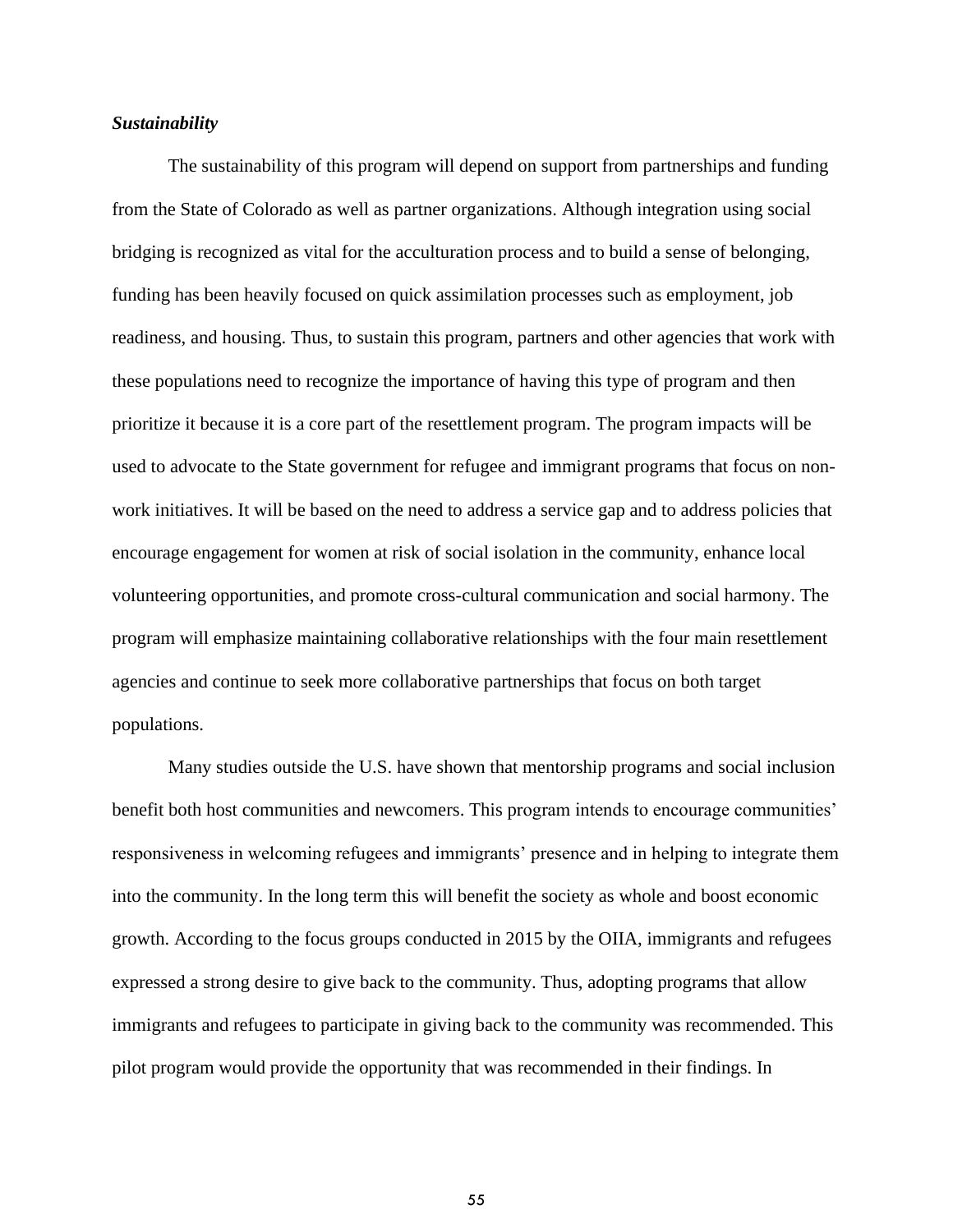addition, the alumni of the program will be encouraged to participate as mentors and future guest speakers for the new cohorts. The initial cohort can act as ambassadors for the program and find new participants through their own networks. The other approach to program sustainability is to develop fundraising activities using the talents, knowledge, and experience of the program participants. The program will also take the advantage of the OIIA's 10-year plan by being part of its cultural programs while seeking sponsorship on certain community activities that involve art related events and cultural celebration of local immigrant and refugee communities. Lastly, the program will incorporate feedback from all stakeholders involved to improve program activities, implementation, monitoring, and evaluation that continue to benefit both the host community and the recipients of the program.

#### *Evaluation*

Different academic articles have addressed the challenges in measuring impacts of women's empowerment as the notion of empowerment itself can be perceived and defined in different ways due to numerous components and contexts that constitute the definition. For the purpose of this program and based on the findings from needs assessment, the evaluation of 'empowerment' will be measured in the form of changes in self-confidence, self-esteem, decision making, and resilience.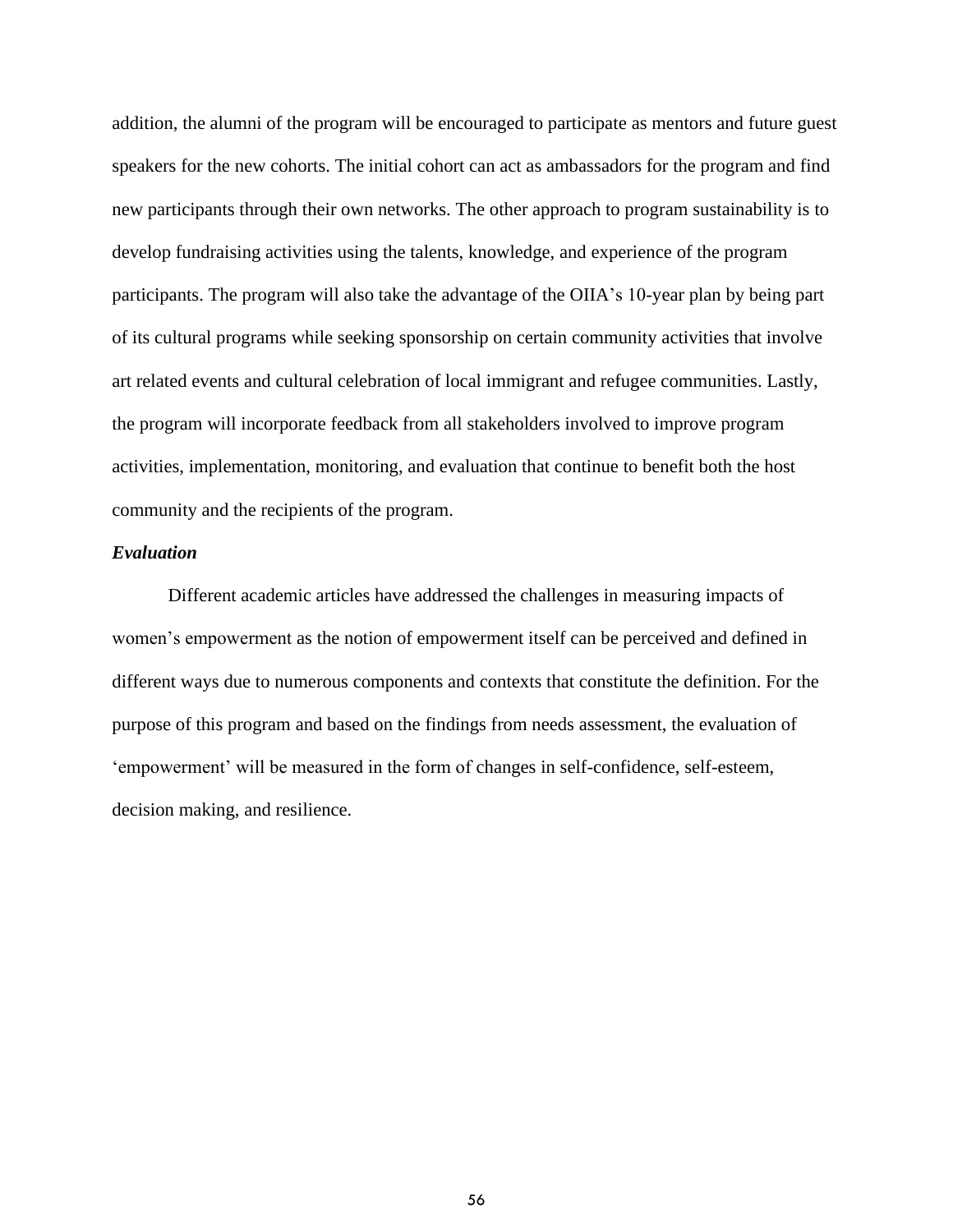| <b>Group Categories</b>            | <b>Assessment/Evaluation Methods</b>                                                                                                                                                                                                                                                                                                                                                                                                    |
|------------------------------------|-----------------------------------------------------------------------------------------------------------------------------------------------------------------------------------------------------------------------------------------------------------------------------------------------------------------------------------------------------------------------------------------------------------------------------------------|
| Program participants               | Pre and post questionnaires regarding the<br>$\bullet$<br>needs and satisfaction of the program.<br>Focus groups will also be conducted to get<br>feedback on improvements and program<br>activities for future groups.<br>Short surveys will be conducted after each<br>workshop and group activities.<br>Observations will be noted and carried out<br>during workshop/activities to record<br>participants' behaviors and reactions. |
| Mentors/Volunteers                 | Pre and post questionnaires on satisfaction<br>$\bullet$<br>and to collect feedback to gain their<br>perspectives of the effectiveness and<br>challenges of the program activities and<br>the mentorship model.<br>Using record keeping tracking progress,<br>retention rate, and hours invested by the<br>mentors/volunteers.                                                                                                          |
| <b>Staff/Workshop Facilitators</b> | Pre and post questionnaires on satisfaction<br>$\bullet$<br>and to collect feedback to gain their<br>perspectives of the effectiveness and<br>challenges of the overall program and the<br>workshops.<br>Observations will be carried out during<br>$\bullet$<br>workshop/activities to record their<br>behavior and interactions to the program<br>activities.                                                                         |

The evaluation will be conducted using following methods and collected from following groups.

Information gathered from observations, recording keeping, feedback, and surveys will be used to evaluate the effectiveness of the program design and identify areas for improvement. Overall data collected from the evaluation will be shared with the program's stakeholders and the general public in the form of annual reports and newsletters that will be published and shared on APDC's website and social media. Testimonials from program participants and volunteers will be used to develop a case for support to attract current and potential donors and prospective participants and volunteers. As I researched academic articles for the literature review, I found a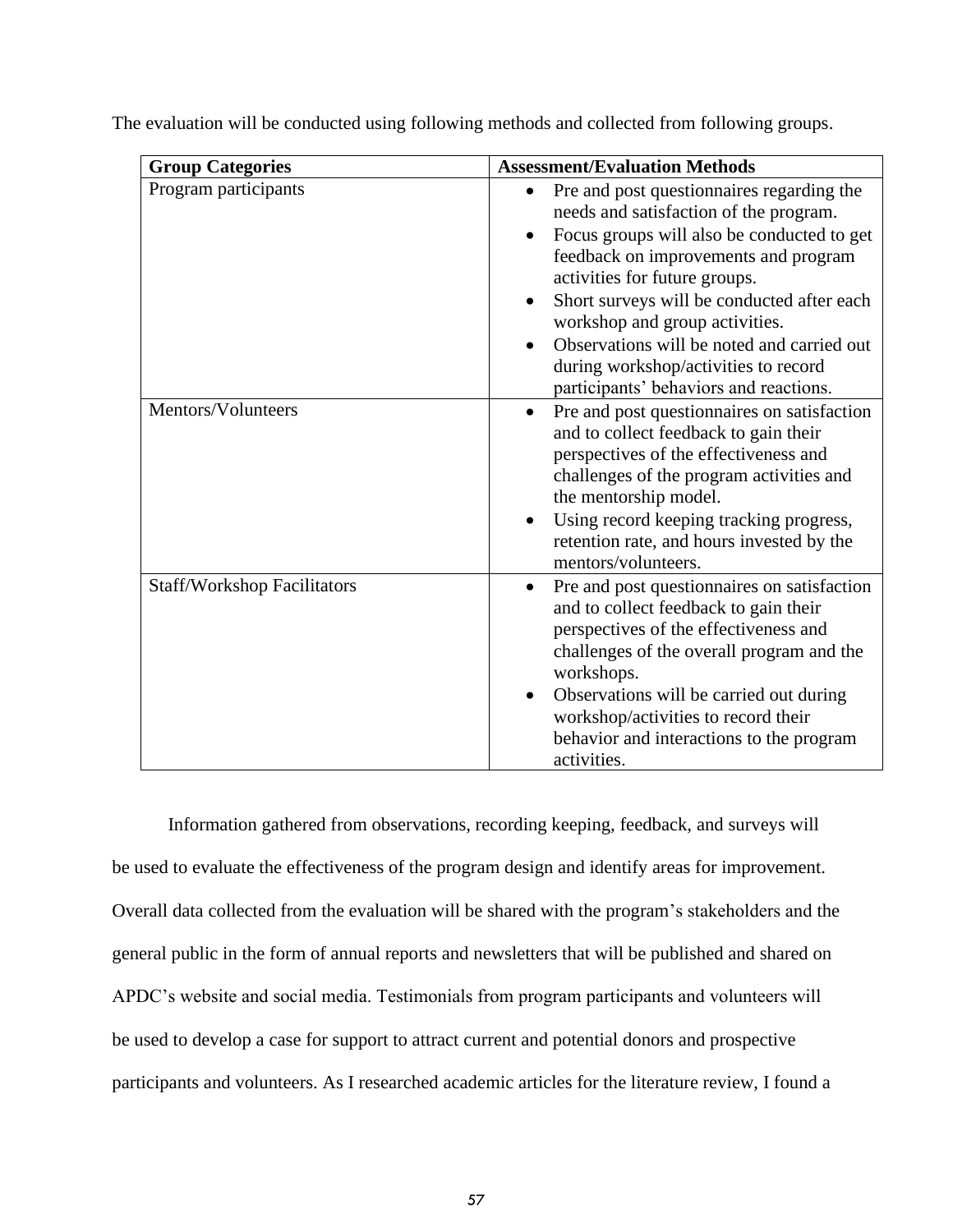lack of available research/studies that concentrate on social support for women's empowerment in the U.S. Thus, I will take the data gathered from the evaluation process and share the results with the communities/organizations who work with female refugees and immigrants to better address their needs.

### **Implementation**

## *Timeline*

Due to restrictions on in-person gatherings during the Covid-19 pandemic, the program will initiate in the beginning of 2023.

**July-December 2022**: Fund raising campaigns, reaching out to potential donors, apply for

grants.

## **2023**

**January**: Recruitment of participants and volunteers. Advertisements via website, social media, flyers at different agencies, and through word of mouth. Hire additional staff.

**February**: - Mentor and mentee matching process. Training for mentors and volunteers.

- Introduction: cultural and program orientation/barriers and expectations.

**March**: Initiate mentorship program, Community Garden activities, pre survey conducted. **April**: Mentorship monthly meeting (report on progress and activities). Workshop: health care system and social services. Do's and Don'ts of U.S. welfare system, and what are cultural expectations (similarities and differences).

**May**: Start conversation group and photovoice project, mentorship monthly meeting.

**June**: Workshop with the CU nursing students- CU nursing students will speak on nutrition and screen for women's health.

**July**: Conduct a field trip, wellness, and mental health check in (stress management sessions), Self-care/relaxation techniques.

**August**: Take part in Global Feast (performance, food, and art), basic financial education (how to open a bank account, credit cards).

**September:** Mentorship monthly meeting, basic computers, and ICT (typing, create e-mail accounts, surf the web, apps to help improve English skills, texting, using camera on their 28 2phone).

**October**: Wrap up mentorship program. Workshop: Substance abuse and domestic violence.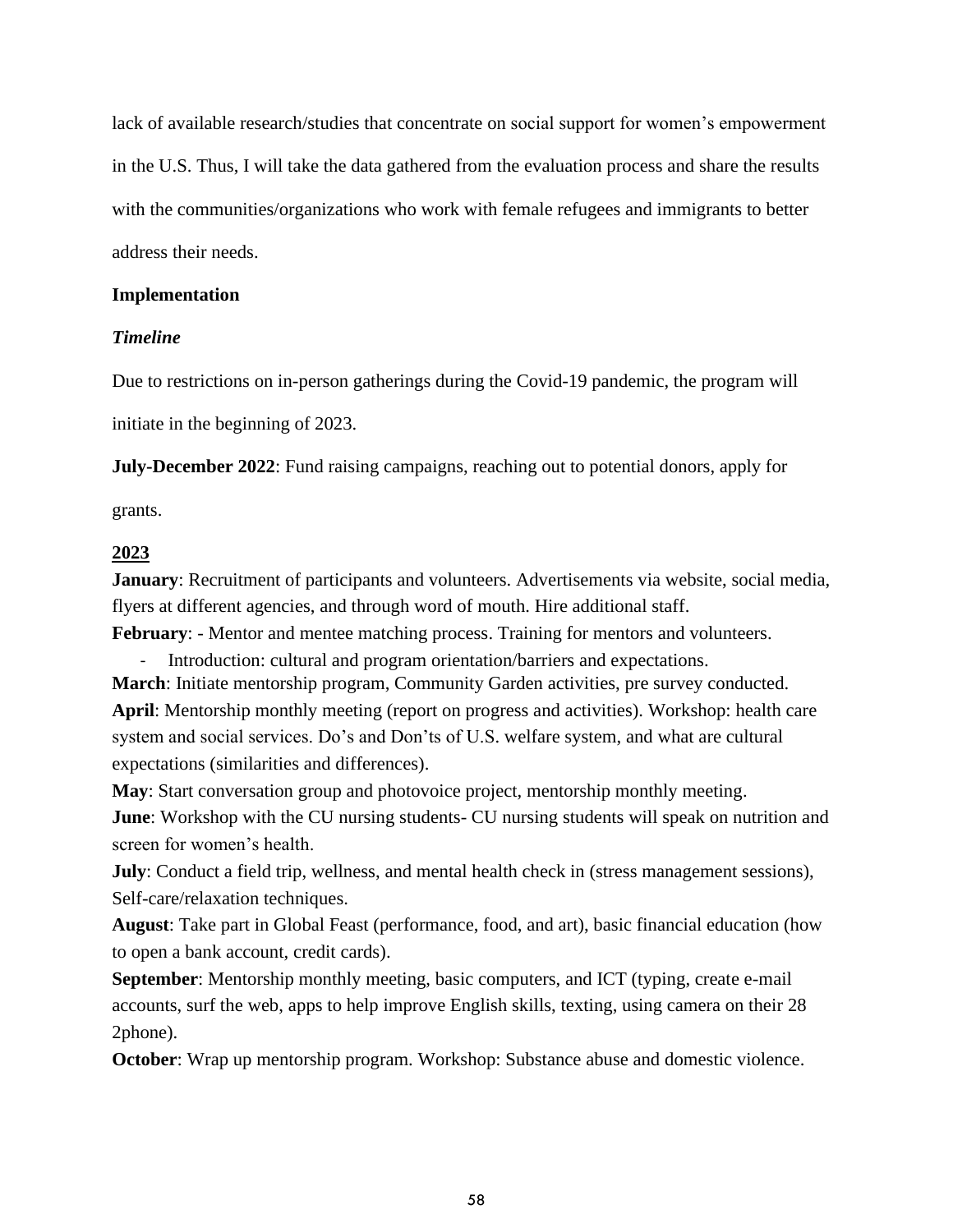**November**: Conduct evaluation sessions, discussions (interviews and focus groups), and program recommendations.

**December**: Celebration- Final gathering of women, families, mentors/volunteers, and supporters to celebrate end of program. Testimonial sharing: how program makes a difference in participant's lives. Hope to use this approach to recruit prospective supporters and volunteers.

# *Capacity*

The success of this program will depend on the goodwill of unpaid volunteers (mentors, other volunteers, or guest speakers) and rely on existing resources provided by its partner organization APDC (such as space to conduct the program, office equipment, and office space for staff, etc.). The program will also need to have a full time Program Coordinator and a parttime Community Organizer to implement and carry out the program activities. As mentioned in the program description section, the Program Coordinator's role will include but is not limited

to:

- Developing resources such as training curriculum and systems to manage mentors and program activities
- Establishing and promoting the program to involved stakeholders
- Soliciting funding
- Overseeing monitoring/implementing/evaluating stage of the project
- Hiring additional staff

The Community Organizer will play a different role from their traditional responsibilities and roles. He/she will assist in:

- Recruitment and community outreach
- Training and providing support to mentors/volunteer
- Organizing and coordinating culturally appropriate social activities

# Non-staff

- Workshop facilitators
- Interpreters
- Volunteers to perform some administrative support such as filing and collecting progress reports from mentors and assist in social activities and workshops.
- Intern who will provide support in monitoring and assistance in program evaluation.

Others:

• Supplies/Materials for group activities and workshops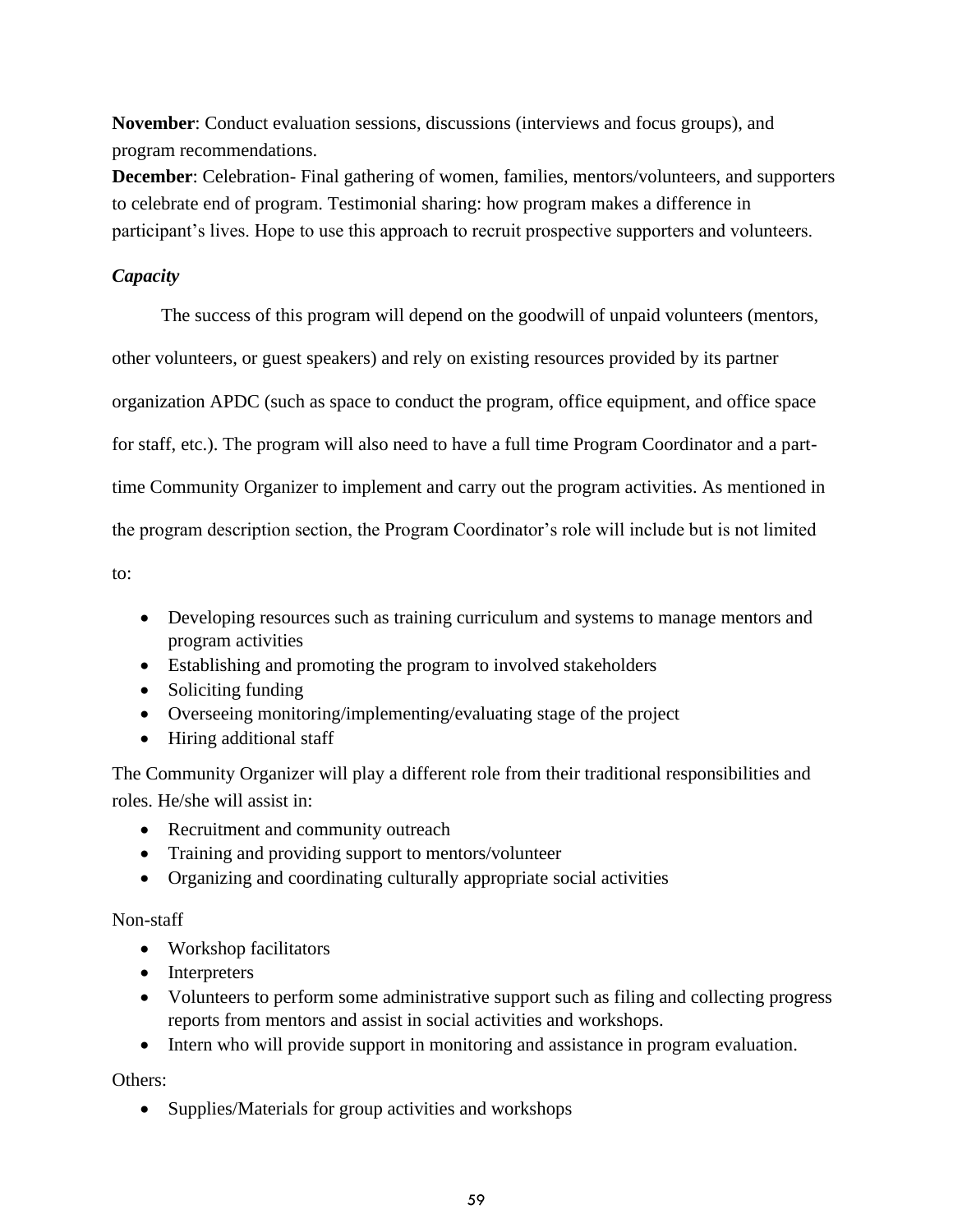- Office supplies for staff and other work related
- Transportation (for field trip, bus passes for program participants)
- Space rental

# *Funding*

The following table include estimated costs for the program.

| <b>Needs</b>                        | Cost        |
|-------------------------------------|-------------|
| Program coordinator                 | \$43,800    |
| Community organizer                 | \$37,440    |
| Refreshments for meetings           | \$400-\$500 |
| <b>Workshop Facilitators</b>        | \$0-\$1500  |
| Materials for group activities      | \$500       |
| Transportation for group activities | \$720       |
| Space rental                        | \$0-\$2000  |

The total estimated cost will be heavily supported by grants and funding from the State

government. Fundraising to conduct the pilot and to support other activities will also be utilized.

Supplies and materials for program activities will be solicited from local business and

individuals.

The following is a list of potential grants, donors, and sources of funding to support the program:

- Colorado Health Foundation, Colorado Trust, Denver Foundation and Colorado Refugee Services Program
- City of Aurora Office of International and Immigrant Affairs
- The Agency for Human Rights & Community Partnerships (HRCP): [https://www.denvergov.org/Government/Agencies-Departments-Offices/Agencies-](about:blank)[Departments-Offices-Directory/Human-Rights-Community-Partnerships/Funding-](about:blank)**[Opportunities](about:blank)**
- Immigrant Integration Sponsorship Program
- [https://www.denvergov.org/Government/Agencies-Departments-Offices/Agencies-](about:blank)[Departments-Offices-Directory/Human-Rights-Community-Partnerships/Divisions-](about:blank)[Offices/Office-of-Immigrant-Refugee-Affairs/Immigrant-Integration-Sponsorship-](about:blank)[Program](about:blank)
- Center of Inclusions and Belonging
- [https://inclusion.americanimmigrationcouncil.org/content/open-call-bridging](about:blank)[communities-projects?emci=c00546a4-3584-ec11-94f6-281878b85110&emdi=b66baebf](about:blank)[c285-ec11-94f6-281878b85110&ceid=9426853](about:blank)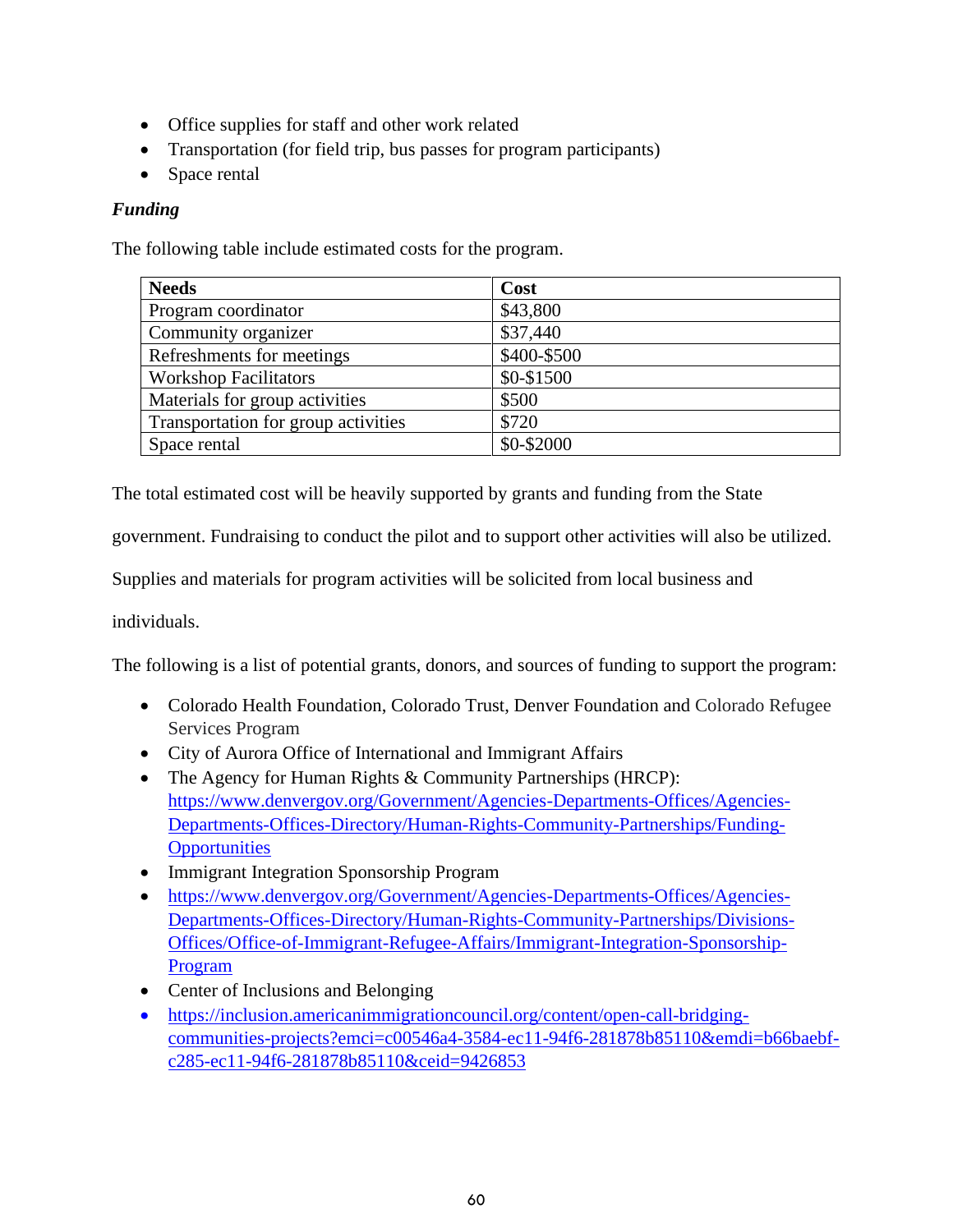#### **Conclusion**

Through my own integration experience as an immigrant in the U.S., I recognized the importance of having social support networks to help with the acculturation process. Using information that I learned through my research and my commitment to women's empowerment, I knew I wanted to develop a program that uses social connectedness to empower women. The literature review in this paper indicates that newly-arrived refugees and immigrants have complex needs and face significant barriers to resettlement. Challenges such as unrealistic expectations, lack of language skills, and cultural differences are some of the issues resettlement agencies and non-profit organizations face in assisting immigrants and refugees. Programs such as job placement, job readiness, English as Second Language classes, and cultural orientation are common approaches to help refugees and immigrants to become self-sufficient and integrate into their new communities. Although these existing services have been greatly beneficial to newcomers, they may overlook groups such as the elderly, women with children, and those who cannot work, and further marginalize these groups.

Economic and leadership/educational empowerment are widely used in both the Global North and South as tools and interventions to promote women's empowerment. Through their studies, both Banulescu-Bogdan (2020) and Msengi et al. (2015) identified social support as a holistic approach to promote social inclusion and to empower newly-arrived female refugees and immigrants. Using information from the literature review and my personal experience as an immigrant, I propose a program based on social capital principals to promote social connection that will help improve access to community resources and build communities' connectedness for newly-arrived female refugees and immigrants in the Denver/Aurora area. Combining a mentorship model with social activities and mini educational workshops, the program is designed to have two major impacts. First, it aims to promote women's empowerment by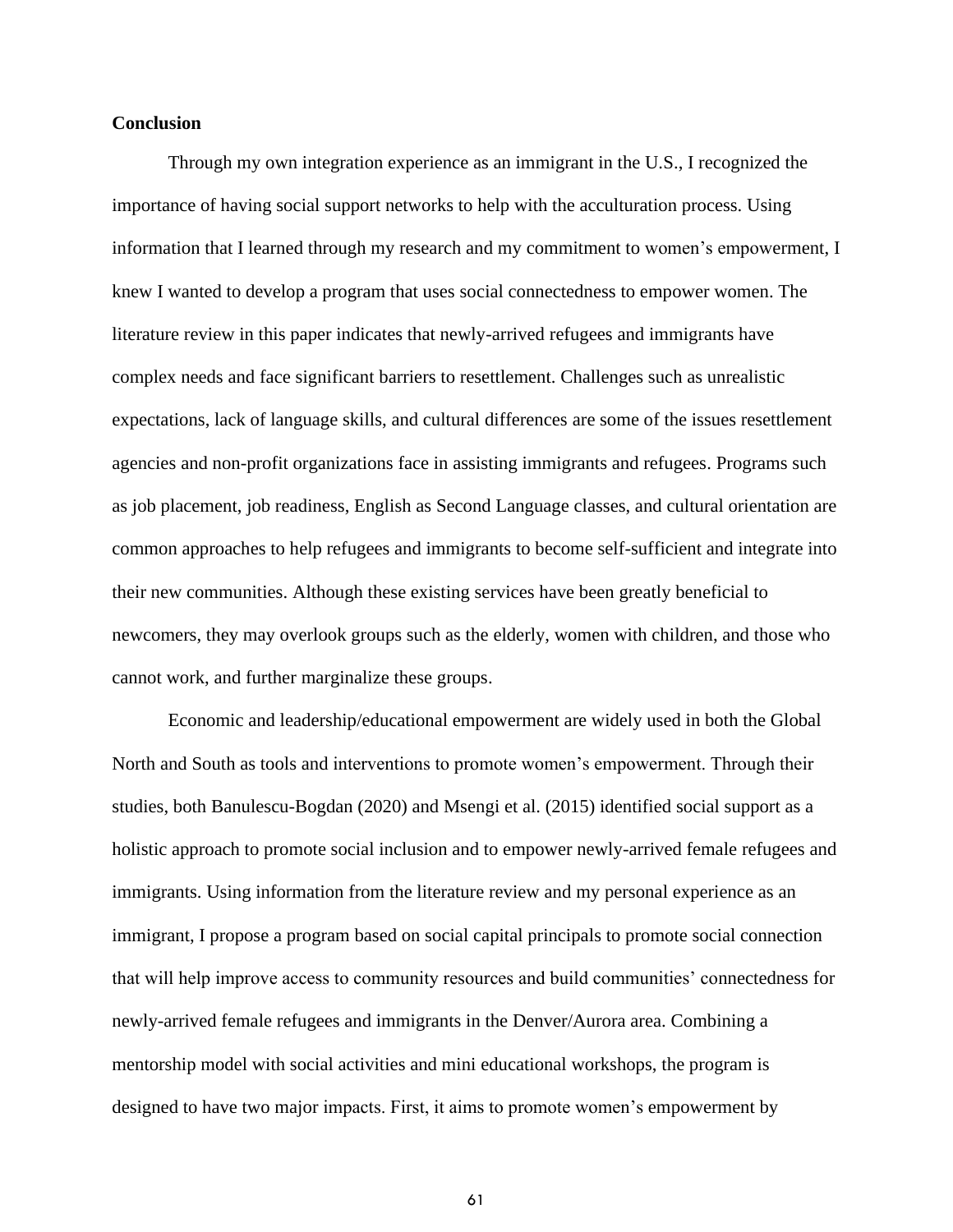increasing participants' confidence, independence, well-being, potential, and power in all spheres of life. Second, this program intends to promote community belonging, higher levels of social participation, and social cohesion between the newcomers and the host community. To help address and mitigate possible challenges in implementing this program and to achieve the desired impacts, the Theory of Change created for this program evolved continuously while designing the program. This process was important to ensure the needs of the refugees and immigrants were considered and the challenges and mitigations were addressed. Ultimately, this program will generate rich collaborations between non-profit organizations, who share common goals, working together to provide the best care and support for marginalized members of the refugee and immigrant population.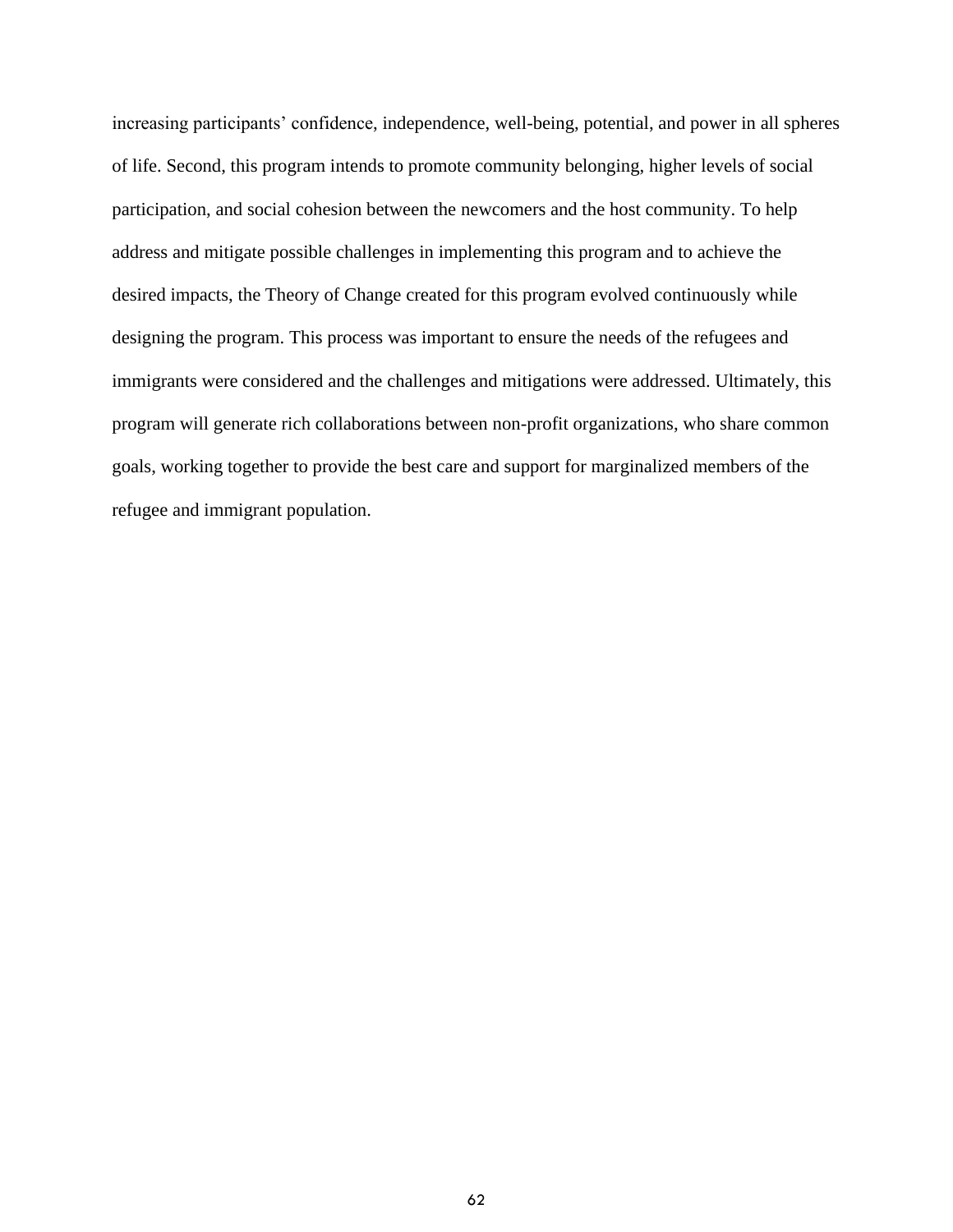# Bibliography

Albrecht, C., Perez, H. M., & Stitteneder, T. (2021). *The Integration Challenges of Female Refugees and Migrants: Where Do We Stand?* Cesifo. [https://www.cesifo.org/en/publikationen/2021/article-journal/integration-challenges](https://www.cesifo.org/en/publikationen/2021/article-journal/integration-challenges-female-refugees-and-migrants-where-do-we)[female-refugees-and-migrants-where-do-we](https://www.cesifo.org/en/publikationen/2021/article-journal/integration-challenges-female-refugees-and-migrants-where-do-we)

Almohamed, A., Vyas, D., and Zhang, J. (2017). Rebuilding social capital: Engaging newly arrived refugees in participatory design*. Proceedings of the 29th Australian Computer-Human Interaction Conference Association for Computing Machinery, United States of America, pp. 59-67*. [https://doi-org.dml.regis.edu/10.1145/3152771.3152778](about:blank)

American Fact Finder. (2017). *ACS Demographic and Housing Estimates. 2012-2016 American Community Survey 5-Year Estimate*.

<https://factfinder.census.gov/faces/tableservices/jsf/pages/productview.xhtml?src=CF>

American Immigration Council. (2020, August 7). *Immigrants in Colorado*.

[https://www.americanimmigrationcouncil.org/research/immigrants-colorado](about:blank)

Badali, J.J., Grande, S. and Mardikian, K. (2017). From passive recipient to community advocate: Reflections on peer-based resettlement programs for Arabic-speaking refugees in Canada. *Global Journal of Community Psychology Practice* 8(2). <https://www.gjcpp.org/en/article.php?issue=26&article=171>

Banulescu-Bogdan, N. (2020). Beyond Work: Reducing Social Isolation for Refugee Women and Other Marginalized Newcomers. *Washington, DC: Migration Policy Institute*. [https://www.migrationpolicy.org/research/reducing-social-isolation-refugee-women](https://www.migrationpolicy.org/research/reducing-social-isolation-refugee-women-newcomers#:~:text=Ways%20to%20reach%20populations%20at,mentorship%2C%20and%20peer%2Dto%2D)[newcomers#:~:text=Ways%20to%20reach%20populations%20at,mentorship%2C%20an](https://www.migrationpolicy.org/research/reducing-social-isolation-refugee-women-newcomers#:~:text=Ways%20to%20reach%20populations%20at,mentorship%2C%20and%20peer%2Dto%2D) [d%20peer%2Dto%2D](https://www.migrationpolicy.org/research/reducing-social-isolation-refugee-women-newcomers#:~:text=Ways%20to%20reach%20populations%20at,mentorship%2C%20and%20peer%2Dto%2D)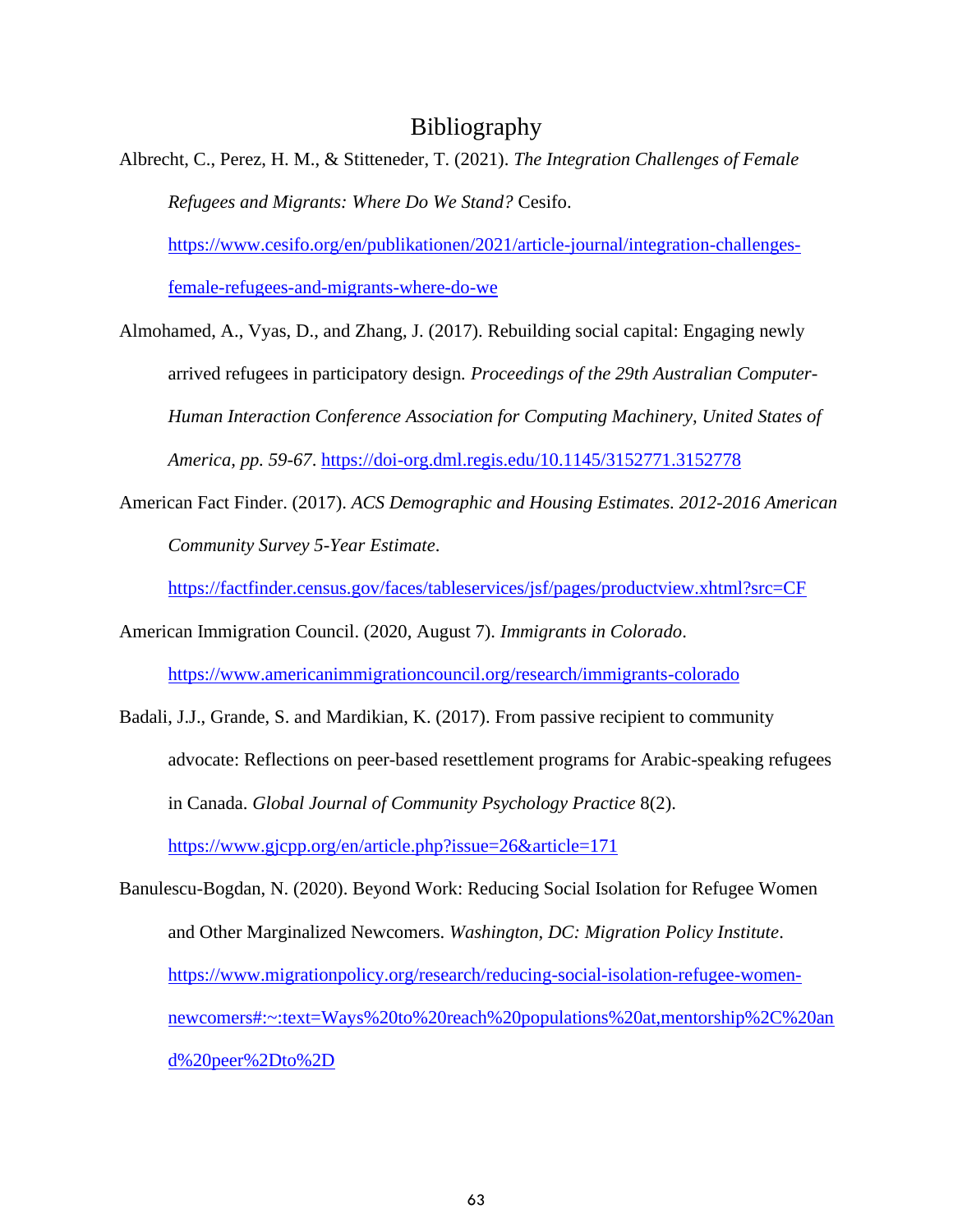Batalova, J., & Fix, M. (2010). A profile of limited English proficient adult immigrants. *Peabody Journal of Education, 85*, 511-534.

[https://doi.org/10.1080/0161956X.2010.518050](about:blank)

- Betalova, J. (2020, March 4). *Immigrant Women and Girls in the United States*. Migration Policy Institute. [https://www.migrationpolicy.org/article/immigrant-women-and-girls-united](about:blank)[states-2018](about:blank)
- Bond, Sharon. (2010). Women on the Move: Evaluating a refugee mentoring pilot project. Brotherhood of St Laurence. *Brotherhood of St. Laurance Organization.* [https://www.bsl.org.au/research/publications/women-on-the-move-evaluating-a-refugee](https://www.bsl.org.au/research/publications/women-on-the-move-evaluating-a-refugee-mentoring-pilot-project/)[mentoring-pilot-project/](https://www.bsl.org.au/research/publications/women-on-the-move-evaluating-a-refugee-mentoring-pilot-project/)
- Calvès, A.-E. (2009). Empowerment: The history of a key concept in contemporary development discourse. *Revue Tiers Monde, 200*(4), 735-749.

<https://doi.org/10.3917/rtm.200.0735>

City of Aurora. (2016). *Who is Aurora? 2016 Demographic Report, Current Census Data, Key Areas, and Comparisons.* Retrieved from https://www.auroragov.org/UserFiles/Servers/Server\_1881137/Image/City%20Hall/Abou t%20Aurora/Date%20&%20Demographics/Who%20is%20Aurora%202016%20FINAL

%2040MB.pdf

City of Aurora's Office of International and Immigrant Affairs. (n.d.). *Immigrant Integration Plan (2020-2030)*. Retrieved from https://cdn5-

hosted.civiclive.com/UserFiles/Servers/Server\_1881137/File/City%20Hall/International %20and%20Immigrant%20affairs/Comprehensive%20Plan%20Updates/Aurora-

Immigrant-Integration-Plan\_2020-2030.pdf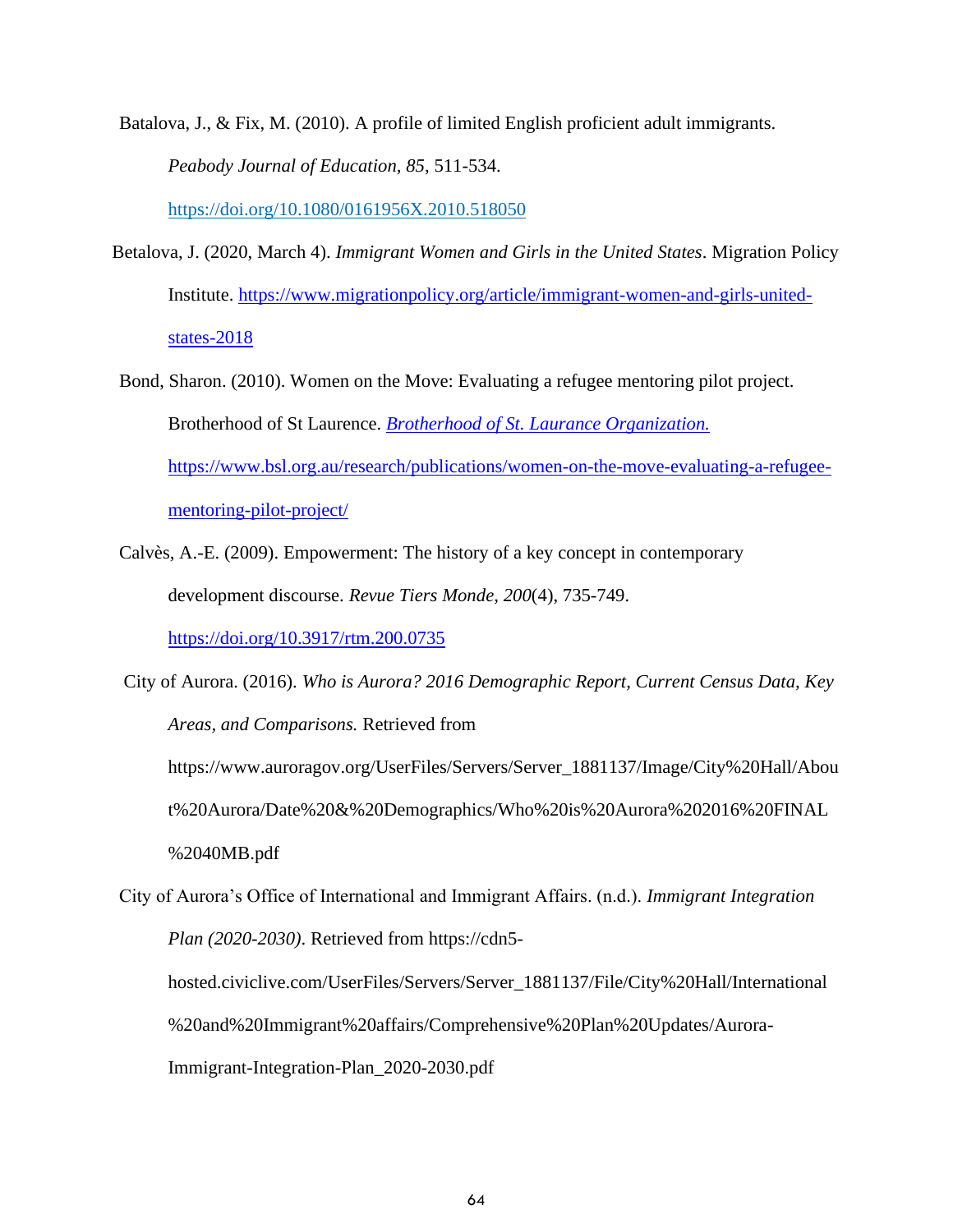City of Aurora's Office of International and Immigrant Affairs. (n.d.). *Immigrant Integration Plan (2020-2030) Findings Report.* Retrieved from [https://cdn5-](https://cdn5-fhosted.civiclive.com/UserFiles/Servers/Server_1881137/File/City%20Hall/International%20and%20Immigrant%20affairs/Comprehensive%20Plan%20Updates/Aurora-Immigrant-Plan-Research-Findings.pdf)

[Fhosted.civiclive.com/UserFiles/Servers/Server\\_1881137/File/City%20Hall/International](https://cdn5-fhosted.civiclive.com/UserFiles/Servers/Server_1881137/File/City%20Hall/International%20and%20Immigrant%20affairs/Comprehensive%20Plan%20Updates/Aurora-Immigrant-Plan-Research-Findings.pdf) [%20and%20Immigrant%20affairs/Comprehensive%20Plan%20Updates/Aurora-](https://cdn5-fhosted.civiclive.com/UserFiles/Servers/Server_1881137/File/City%20Hall/International%20and%20Immigrant%20affairs/Comprehensive%20Plan%20Updates/Aurora-Immigrant-Plan-Research-Findings.pdf)[Immigrant-Plan-Research-Findings.pdf](https://cdn5-fhosted.civiclive.com/UserFiles/Servers/Server_1881137/File/City%20Hall/International%20and%20Immigrant%20affairs/Comprehensive%20Plan%20Updates/Aurora-Immigrant-Plan-Research-Findings.pdf)

Cohen, S. (2004). Social relationship and health. *American Psychologist,* 59, 676-730.

- Colorado Refugee Services Program. (2016). *The Refugee Integration Survey and Evaluation (RISE) Year Five: Final Report.* Retrieved from https://www.immigrationresearch.org/node/2413
- Cornwall, A. (2016). Women's Empowerment: What Works? *Journal of International Development, 28*(3), 342–359.<https://doi-org.dml.regis.edu/10.1002/jid.3210>
- Denver Office of Immigrant & Refugee Affairs. (n.d.). *DOIRA Immigrant Integration:*  Sponsorship Summaries. Retrieved on May 28<sup>th</sup>, 2022 from https://www.denvergov.org/files/assets/public/human-rights-amp-communitypartnerships/offices/office-of-immigrant-amp-refugee-affairs/documents/2020-doiraimmigrant-integration-sponsorships-final-summary\_1.pdf
- Finfgel-Connett, D. (2005). Clarification of social support. *Journal of Nursing Scholarship, 37*(1), 4-9.
- Frisbie, W. P., Cho, Y., & Hummer, R. A. (2001). Immigration and the health of Asian and Pacific Islander adults in the United States. *American Journal of Epidemiology, 153*, 372- 380. [https://doi.org/10.1093/aje/153.4.372](about:blank)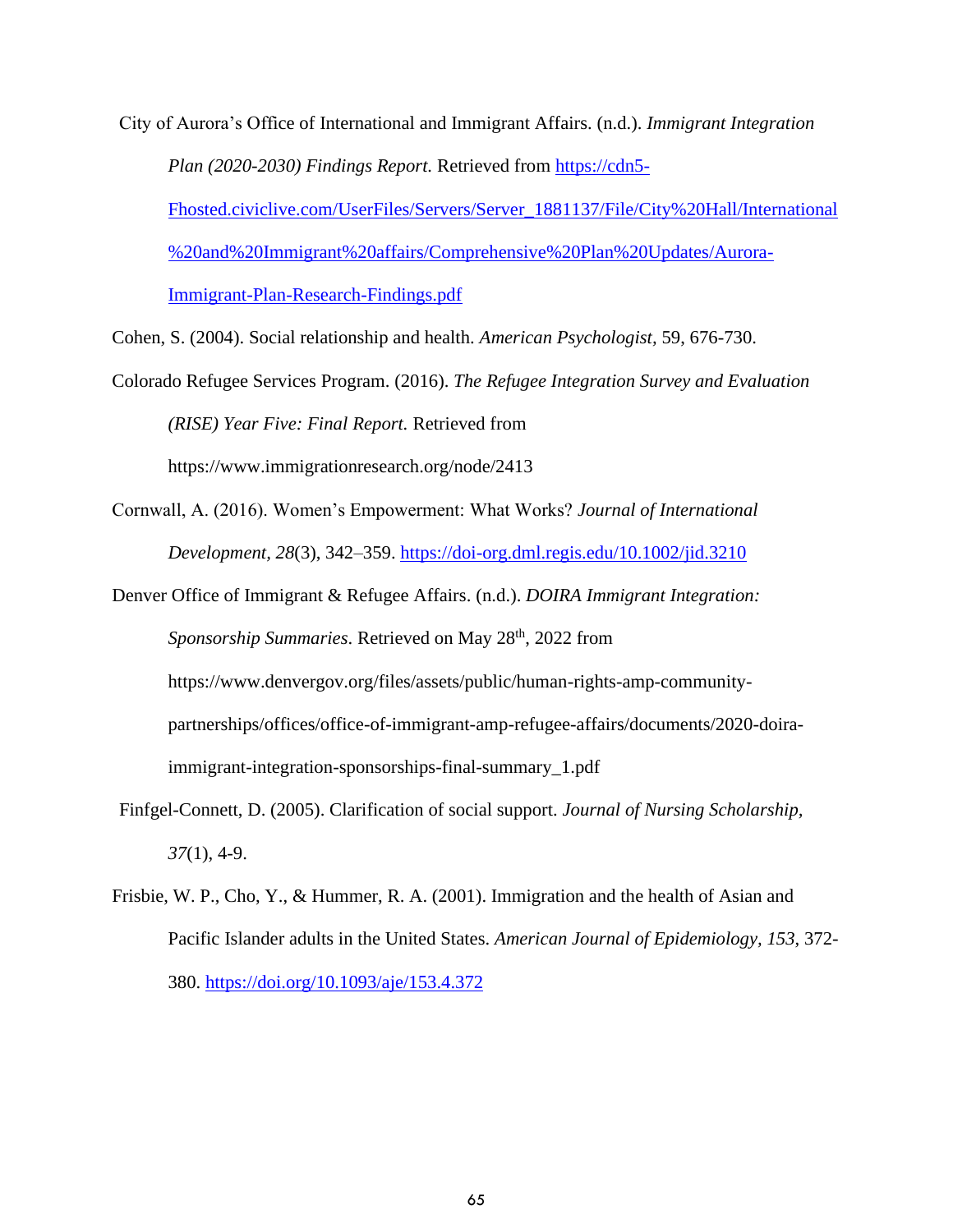- Frost, E. L., Markham, C., & Springer, A. (2018). Refugee Health Education: Evaluating a Community-Based Approach to Empowering Refugee Women in Houston, Texas. *Advances in Social Work, 18*(3), 949–964.
- Geleta, Esayas Bekele. (2014). "Microfinance and the politics of empowerment: a critical cultural perspective." *Journal of Asian and African Studies 49 (4),* 413-425. [https://doi.org/10.1177/0021909613487679](about:blank)
- Goodson, L. J., & Phillimore, J. (2008). Social Capital and Integration: The Importance of Social Relationships and Social Space to Refugee Women. *International Journal of Diversity in Organisations, Communities & Nations, 7*(6), 181–193.
- Hanna, M., & Batalova, J. (2021, March 10). Immigrants from Asia in the United States. Migration Policy Institute. [https://www.migrationpolicy.org/article/immigrants-asia](about:blank)[united-states-2020](about:blank)
- Hartwig, K.A. and Mason, M. (2016). Community gardens for refugee and immigrant communities as a means of health promotion. *Journal of Community Health* 41: 1153- 1154. https://doi.org/10.1007/s10900-016-0195-5
- Henry, F. B., Ringer-Jayanthan, E., Brubaker, D., & Darling, I. (2019). Challenges of Refugee Resettlement. Policy and Psychosocial Factors. *Social Workers Organization*. [https://www.socialworkers.org/LinkClick.aspx?fileticket=X2QaNfEuJUk%3D&portalid=](about:blank) [0](about:blank)
- Hernández-Plaza, S., Alonso-Morillejo, E., & Pozo-Muñoz, C. (2006). Social Support Interventions in Migrant Populations. *The British Journal of Social Work, 36*(7), 1151– 1169.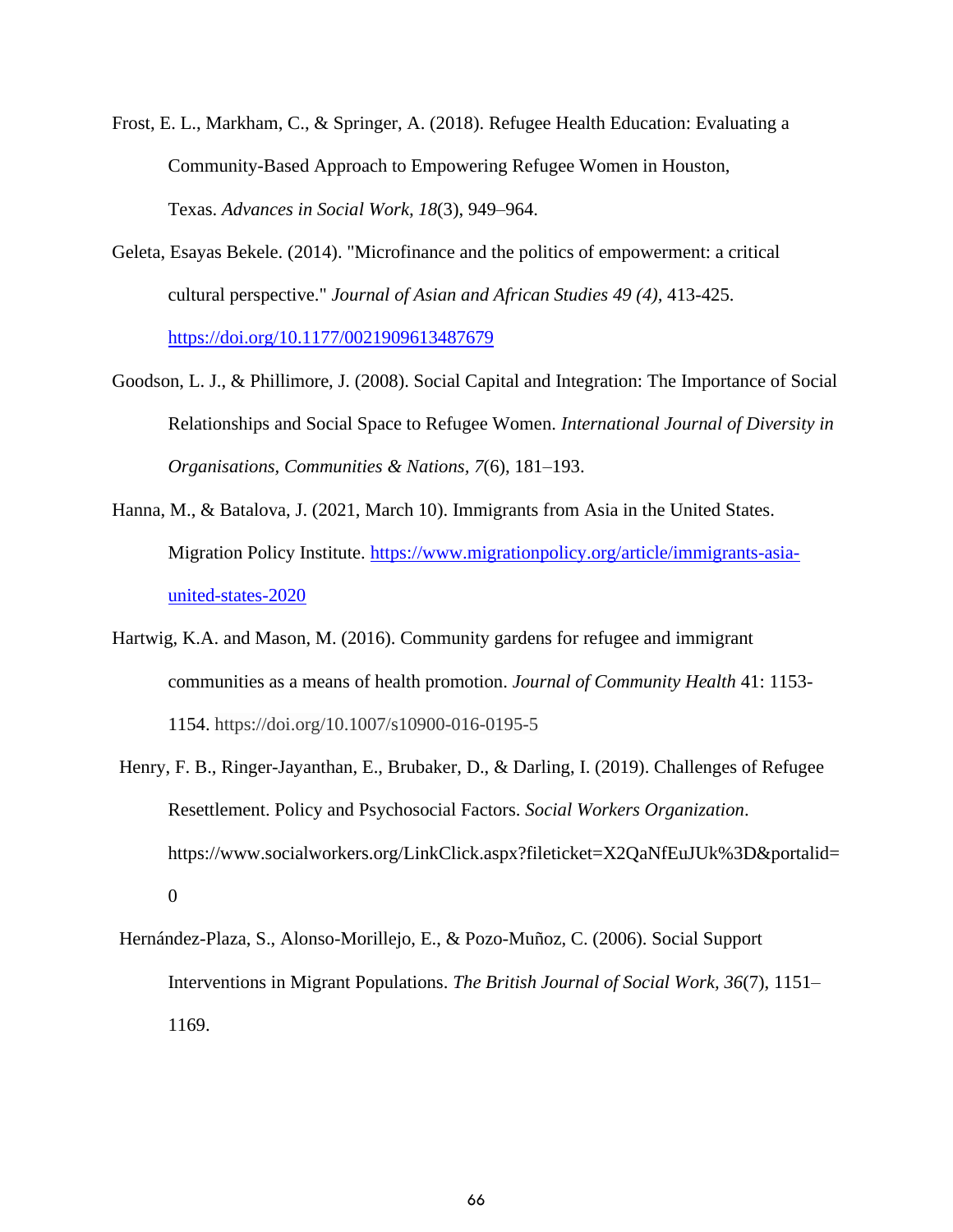- Horvath, A., & Kikoen, A. (2021, November 24). 'It makes me feel like I'm in a family here': Women's refugee group creates connections. Rocky Mountain PBS. [https://www.rmpbs.org/blogs/rocky-mountain-pbs/women-refugee-group-international](about:blank)[rescue-committee/](about:blank)
- Huis, A. M., Hansen, N., Otten, S., & Lensink, R. (2017). A Three-Dimensional Model of Women's Empowerment: Implications in the Field of Microfinance and Future Directions. *Frontiers in Psychology, 8*. [https://doi.org/10.3389/fpsyg.2017.01678](about:blank)
- Hyman, I., & Dussault, G. (1996). The effect of acculturation on low birthweight in immigrant women. *Canadian Journal of Public Health, 87*, 158-162.
- Hyman, I., Guruge, S., Mason, R., Gould, J., Stuckless, N., Tang, T., Teffera, H., & Mekonnen, G. (2004). Post-migration Changes in Gender Relations Among Ethiopian Couples Living in Canada. *CJNR: Canadian Journal of Nursing Research, 36*(4), 74–89.
- Hyman, I., Guruge, S., & Mason R. (2008). The Impact of Migration on Marital Relationships: A Study of Ethiopian Immigrants in Toronto. *Journal of Comparative Family Studies, 39*(2), 149–163.
- Hynie, M., Crooks, V. A., & Barragan, J. (2011). Immigrant and Refugee Social Networks: Determinants and Consequences of Social Support Among Women Newcomers to Canada. *Canadian Journal of Nursing Research, 43(4),* 26–46.
- Jani, H. (2017, November 28). *This mentorship program gives a voice to America's immigrant youth*. The Renewal Project. [https://www.therenewalproject.com/this-mentorship](about:blank)[program-gives-a-voice-to-americas-immigrant-youth/](about:blank)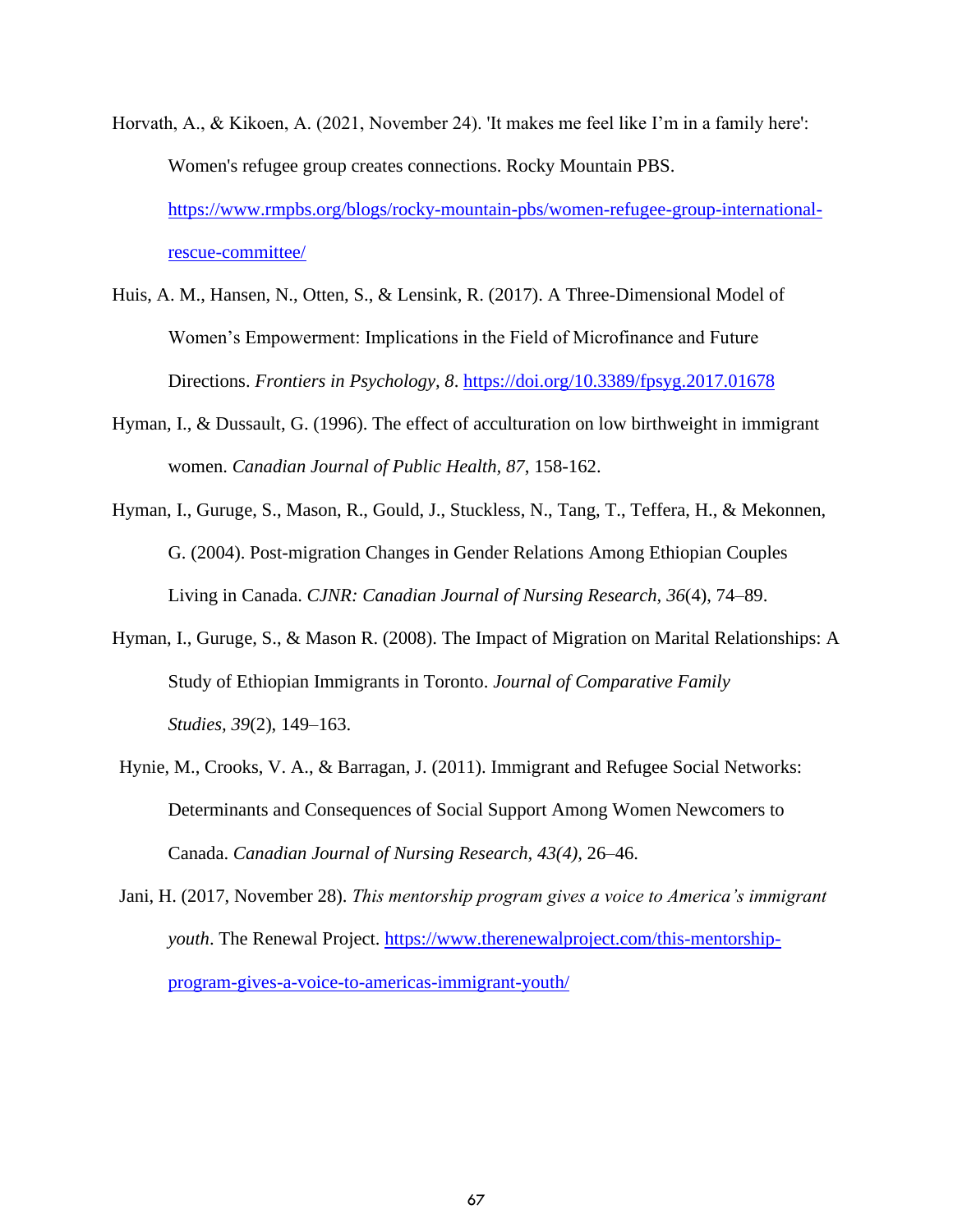- Im, H. and Rosenberg, R. (2016). Building social capital through a peer-led community health workshop: A pilot with the Bhutanese refugee community. *Journal of Community Health*  41: 509-517.<https://doi.org/10.1007/s10900-015-0124-z>
- International Rescue Committee. (2018, December). *Migrants, asylum seeks, refugees and immigrants: What's the difference?* https://www.rescue.org/article/migrants-asylumseekers-refugees-and-immigrants-whats-difference
- Kazmipur, A. (2006). The market value of friendship: Social networks of immigrants. *Canadian Ethic Studies, 38(2*), 47-71.
- Khamphakdy-Brown, S., Jones, L. N., Nilsson, J. E., Russell, E. B., & Klevens, C. L. (2006). The Empowerment Program: An Application of an Outreach Program for Refugee and Immigrant Women. *Journal of Mental Health Counseling, 28(1),* 38–47. [https://doi.org/10.17744/mehc.28.1.fmc2j3jw5xx1cvbf](about:blank)

Khawaja, N. G., & Milner, K. (2012). Acculturation stress in South Sudanese refugees: Impact

https://doi-org.dml.regis.edu/10.1016/j.ijintrel.2012.03.007

Kim, I., & Kim, W. (2014). Post-resettlement Challenges and Mental Health of Southeast Asian Refugees in the United States. *Best Practice in Mental Health*, *10(2),* 63–77.

on marital relationships. International Journal of Intercultural Relations, 36(5), 624–636.

- Krause, U. (2014). Analysis of Empowerment of Refugee Women in Campos and Settlements. *Journal of Internal Displacement, 4(*1).
- Lamba, N. K., & Krahn, H. (2003). Social capital and refugee resettlement: The social networks of refugees in Canada. *Journal of International Migration and Integration 4*(3), 335. https://doi-org.dml.regis.edu/10.1007/s12134-003-1025-z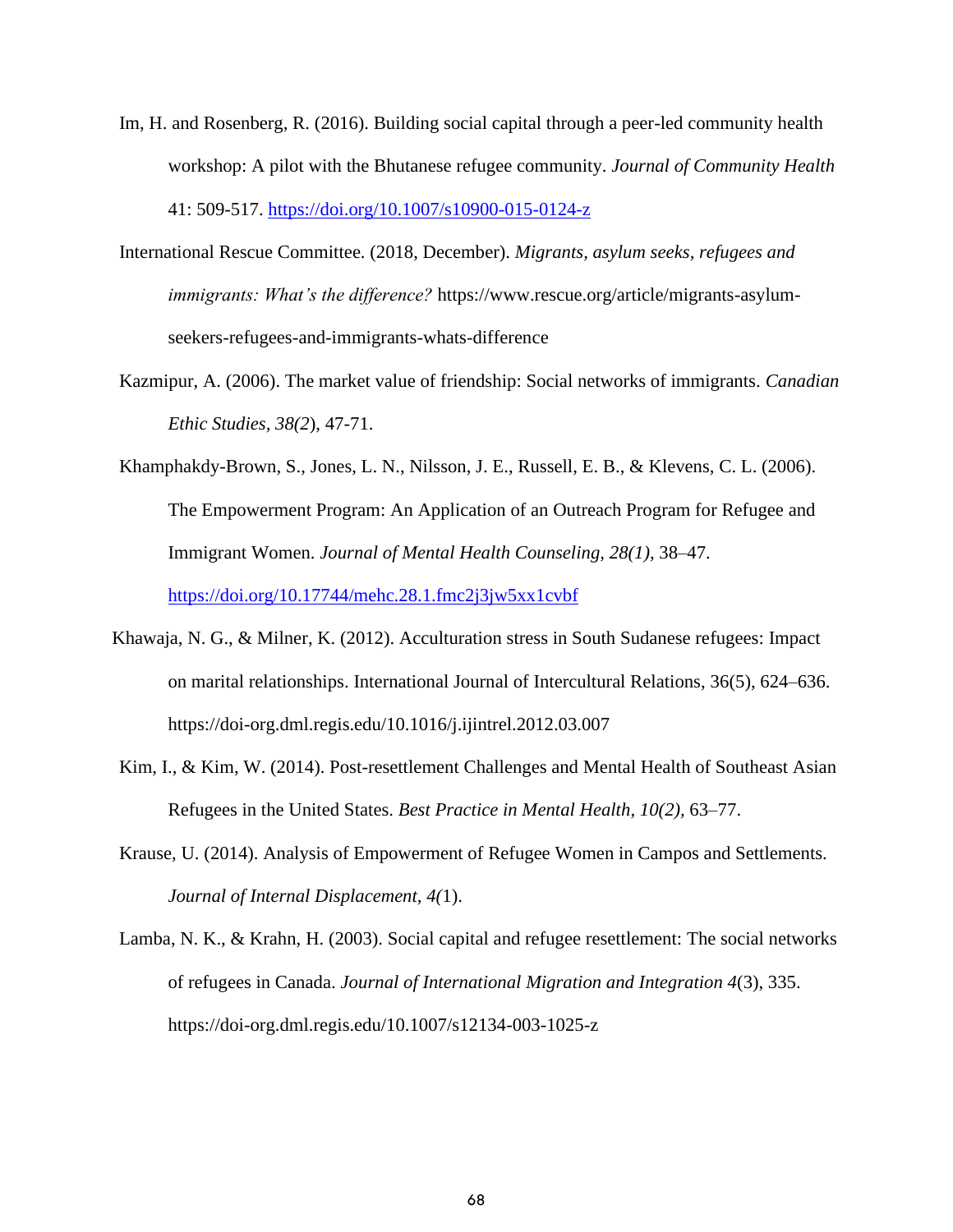- Luttrell, C., Quiroz, S., Scrutton, C., & Bird, K. (2009). Understanding and Operationalising Empowerment (pp. 1-16). *London: Overseas Development Institute*.
- Ma, P. W., & Yeh, C. J. (2010). Individual and familial factors influencing the educational career plans of Chinese immigrant youths. *Career Development Quarterly, 58*, 230-245.
- Malmberg Dyg, P., Christensen, S., & Petersen, C.J. (2019). Community gardens and wellbeing amongst vulnerable populations: A thematic review. *Health Promotion International* 1-

14. [https://doi.org/10.1093/heapro/daz067](about:blank)

- Mandal, K. C. (2013). Concept and Types of Women's empowerment*. International Forum of Teaching & Studies, 9(2),* 18–31.
- Marloes A. Huis, Hansen, N., Otten, S., & Lensink, R. (2017). A Three-Dimensional Model of Women's Empowerment: Implications in the Field of Microfinance and Future Directions. *Frontiers in Psychology*, *8*. [https://doi.org/10.3389/fpsyg.2017.01678](about:blank)
- McCleary, J. S. (2017). The impact of resettlement on Karen refugee family relationships: A qualitative exploration. *Child & Family Social Work, 22*(4), 1464–1471. https://doiorg.dml.regis.edu/10.1111/cfs.12368
- Morris, M., & Sinnott J. (2003). Immigrant and refugee women. *Canadian Research Institute for the Advancement of Women*. https://www.criaw-icref.ca/publications/immigrant-andrefugee-women/
- Msengi, C. M., Arthur-Okor, H., Killion, L., & Schoer, J. (2015). Educating Immigrant Women through Social Support. *SAGE Open*, 5(4). DOI: 10.1177/2158244015611935
- Naidoo, J.C., & Davis, J.C. (1988). Canadian South Asian women in transition: A dualistic view of life. *Journal of Comparative Studies,* 79, 311-27.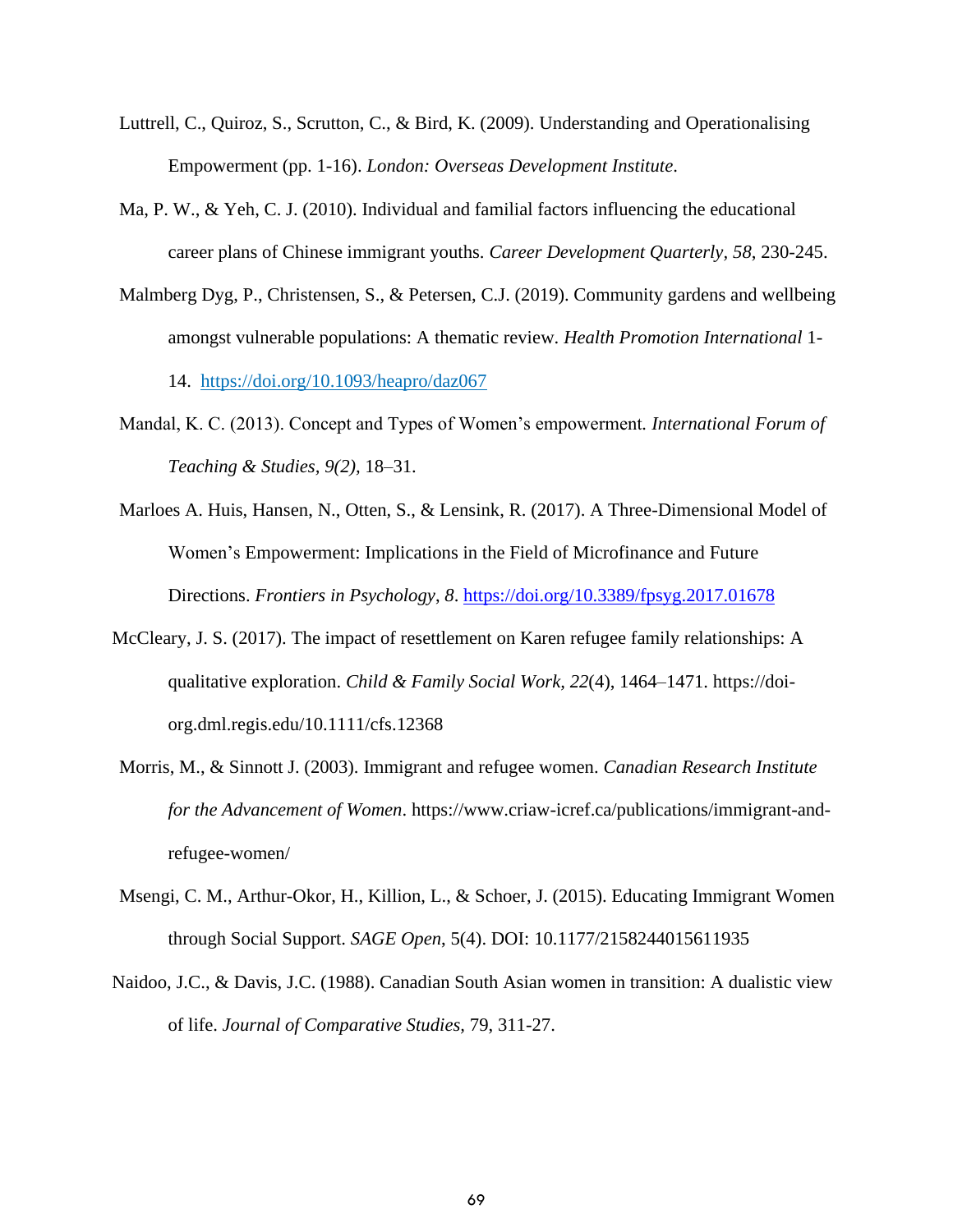Office of Immigrant & Refugee Affairs. (2019, December). *Denver Immigrant and Refugee Community and Neighborhood Assessment Report*.

https://www.denvergov.org/files/assets/public/human-rights-amp-communitypartnerships/documents/2019-neighborhood-assessment.pdf

- O'Hare, W. J. (1992). A new look at poverty in America. *Population Bulletin*, 51, 1-57. https://indexarticles.com/reference/population-bulletin/a-new-look-at-poverty-in-america/
- Orrnert, A. (2020). Interventions to promote wellbeing or refugees in high- and middle-income countries. K4D Helpdesk Report 736. Brighton, UK: *Institute of Development Studies*. https://opendocs.ids.ac.uk/opendocs/handle/20.500.12413/15155

Refugee Women's Network. (n.d.). *Programs*. [https://refugeewomensnetworkinc.org/projects](about:blank)

- Sahay, S. (1998). Women and empowerment: Approaches and Strategies. Discovery Publishing House, New Delhi.
- Simich, L., Beiser, M., Stewart, M., & Mwakarimba, E. (2005). Providing Social Support for Immigrants and Refugees in Canada: Challenges and Directions. *Journal of Immigrant and Minority Health, 7*(4), 259.<https://doi-org.dml.regis.edu/10.1007/s10903-005-5123-1>
- SOAS University of London, (n.d.). About: Research and Enterprise Directorate. https://www.soas.ac.uk/staff/staff133656.php

Status of Women in the States. (2015, April 15). *Spotlight on Immigrant Women*. [https://statusofwomendata.org/immigrant-women/](about:blank)

Steimel, S. (2017). Negotiating Refugee Empowerment(s) in Resettlement Organizations. *Journal of Immigrant & Refugee Studies,* 15(1), 90–107. [https://doi.org/10.1080/15562948.2016.1180470](about:blank)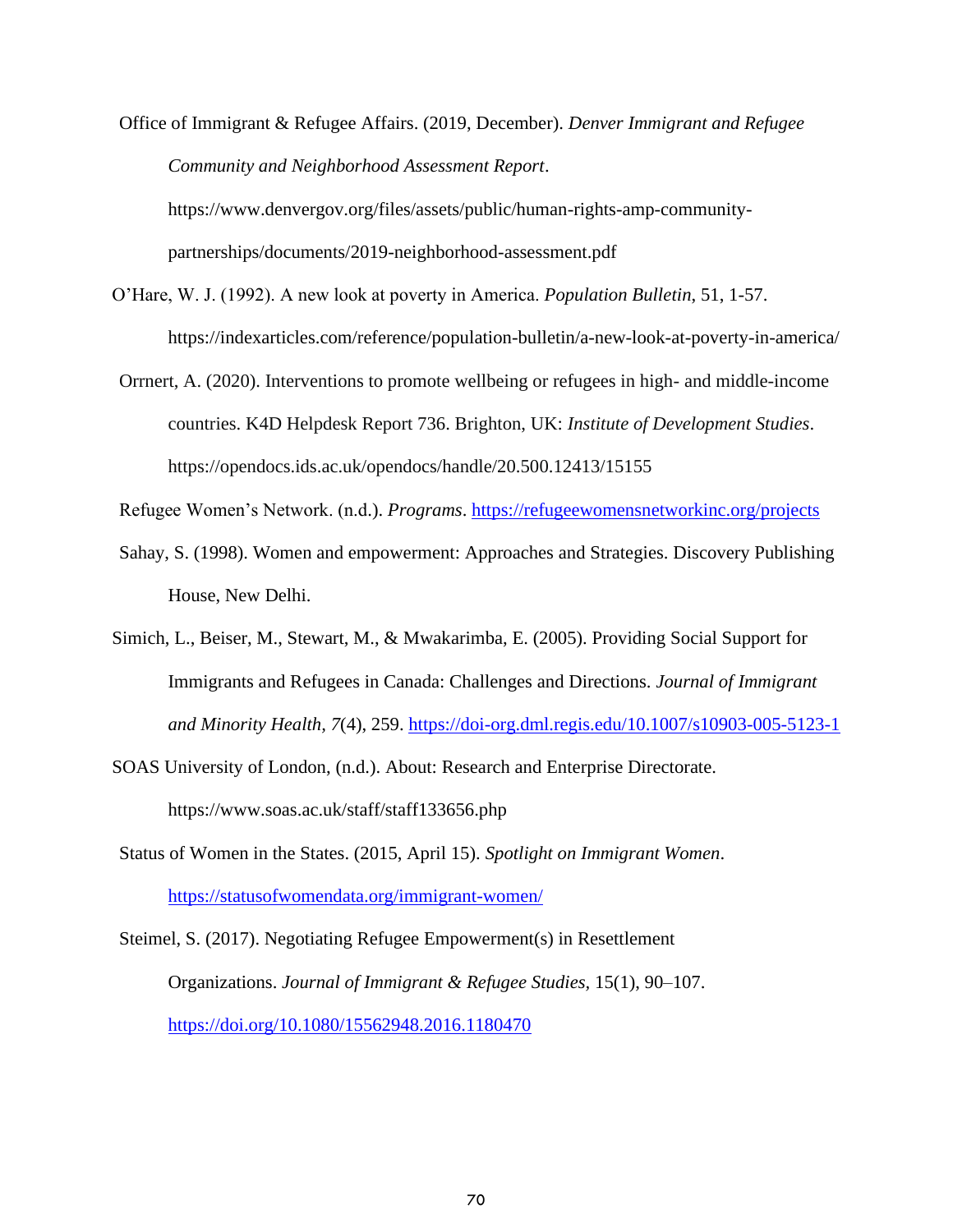- United Nations High Commissioner for Refugees (UNHCR). (n.d.). *What is a refugee?* [https://www.unhcr.org/en-us/what-is-a-refugee.html](about:blank)
- Var, S., Poyrazli, S., & Grahame, K. M. (2013). Personal well-being and overall satisfaction of life of Asian immigrant and refugee women. *Journal of Asia Pacific Counseling, 3*(1), 77–90. [https://doi-org.dml.regis.edu/10.18401/2013.3.1.6](about:blank)
- Waddell, B. (2021, September 28). Where DO Refugees Settle in America? *USNews.* https://www.usnews.com/news/best-states/slideshows/states-with-the-mostrefugees?slide=2
- Walker, R., Koh, L., Wollersheim, D. and Liamputtong, P. (2014). Social connectedness and mobile phone use among refugee women in Australia. *Health and Social Care* 23(3): 325-336 https://onlinelibrary.wiley.com/doi/abs/10.1111/hsc.12155

Women's Initiative for Self Empowerment. (n.d.). *Programs*. [https://www.womenofwise.org/](about:blank)

Yang, P. Q. (1999). Quality of post-1965 Asian immigrants. *Population and Environment, 20*, 527-544. http://www.jstor.org/stable/27503674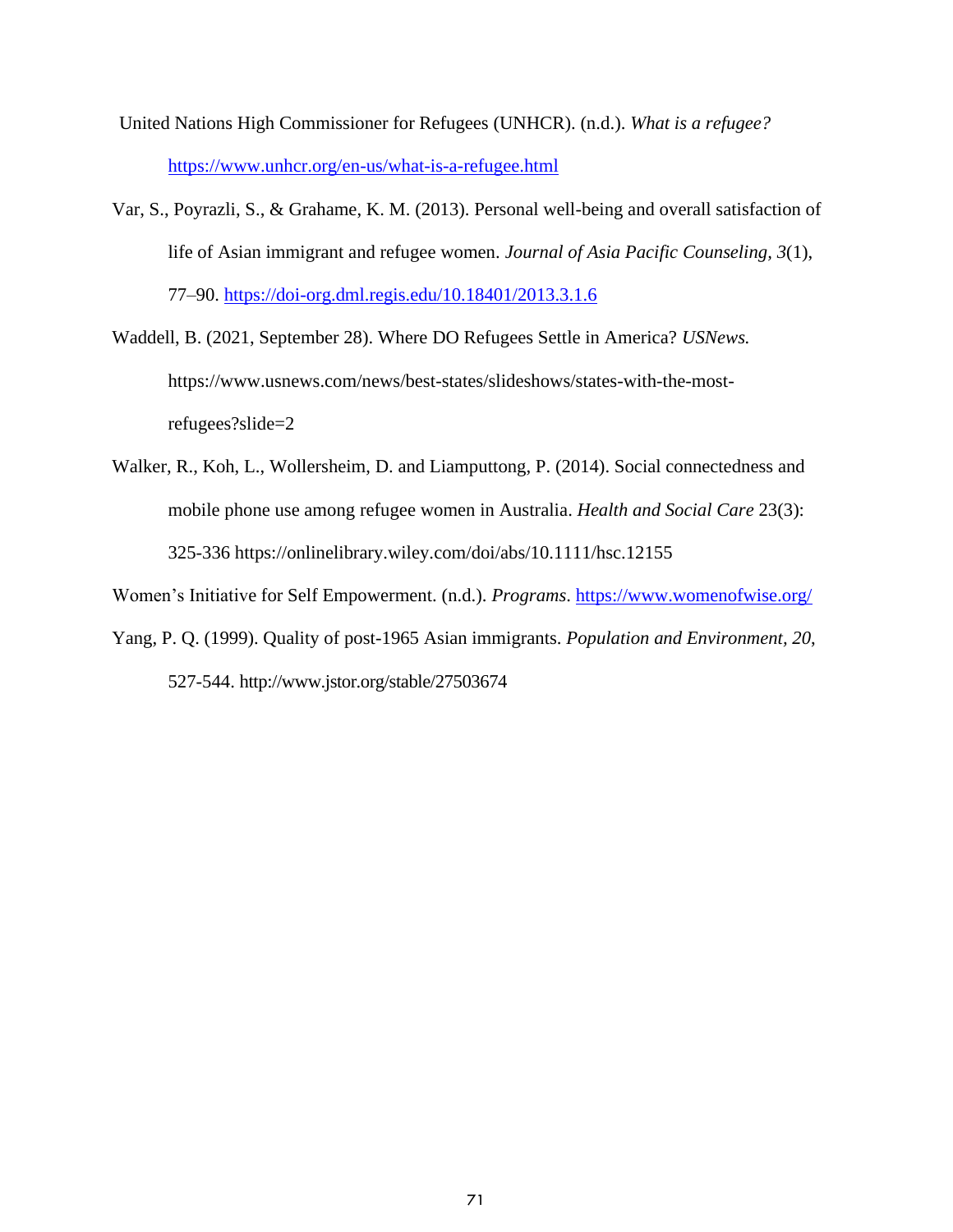# **Appendix A**

## Survey Questions

- 1. How long have you been working with refugees and immigrants in the AAPI community?
	- o Less than a year
	- o 1-3 years
	- o 8 years
	- o 10 years+
- 2. Which group do you work with most?
	- o Female refugees and immigrants
	- o Male refugees and immigrants
	- o Both groups
- 3. Please list the top three support services that would be beneficial for new arrivals (i.e., job readiness, housing, education, transportation, etc.).
- 4. Using your experience working with refugees and immigrants, what are the service gaps you have identified? (What types of services are needed, but have not been met? What are the challenges in providing these services?)
- 5. Does your organization have services specifically designed to help female refugees and immigrants? If no, skip to question 6.

\_\_\_\_\_\_\_\_\_\_\_\_\_\_\_\_\_\_\_\_\_\_\_\_\_\_\_\_\_\_\_\_\_\_\_\_\_\_\_\_\_\_\_\_\_\_\_\_\_\_\_\_\_\_\_\_\_\_\_\_\_\_\_\_\_\_\_\_

- o Yes
- o No

5a. Please list the service/s or program/s that focus on female refugees and immigrants.

\_\_\_\_\_\_\_\_\_\_\_\_\_\_\_\_\_\_\_\_\_\_\_\_\_\_\_\_\_\_\_\_\_\_\_\_\_\_\_\_\_\_\_\_\_\_\_\_\_\_\_\_\_\_\_\_\_\_\_\_\_\_\_\_\_\_\_\_

6. Elderly women and women with children who are recent immigrants and refugees may have different needs. How does your organization support these marginalized groups or what kinds of programs have you heard about that targetthese groups?

\_\_\_\_\_\_\_\_\_\_\_\_\_\_\_\_\_\_\_\_\_\_\_\_\_\_\_\_\_\_\_\_\_\_\_\_\_\_\_\_\_\_\_\_\_\_\_\_\_\_\_\_\_\_\_\_\_\_\_\_\_\_\_\_\_\_\_\_

- 7. From your own experience, what are the barriers to providing support that refugee and immigrant women need?
- 8. How do resettled women think about empowerment? Is there a different term they might use?

 $\_$  , and the set of the set of the set of the set of the set of the set of the set of the set of the set of the set of the set of the set of the set of the set of the set of the set of the set of the set of the set of th

\_\_\_\_\_\_\_\_\_\_\_\_\_\_\_\_\_\_\_\_\_\_\_\_\_\_\_\_\_\_\_\_\_\_\_\_\_\_\_\_\_\_\_\_\_\_\_\_\_\_\_\_\_\_\_\_\_\_\_\_\_\_\_\_\_\_\_\_\_\_\_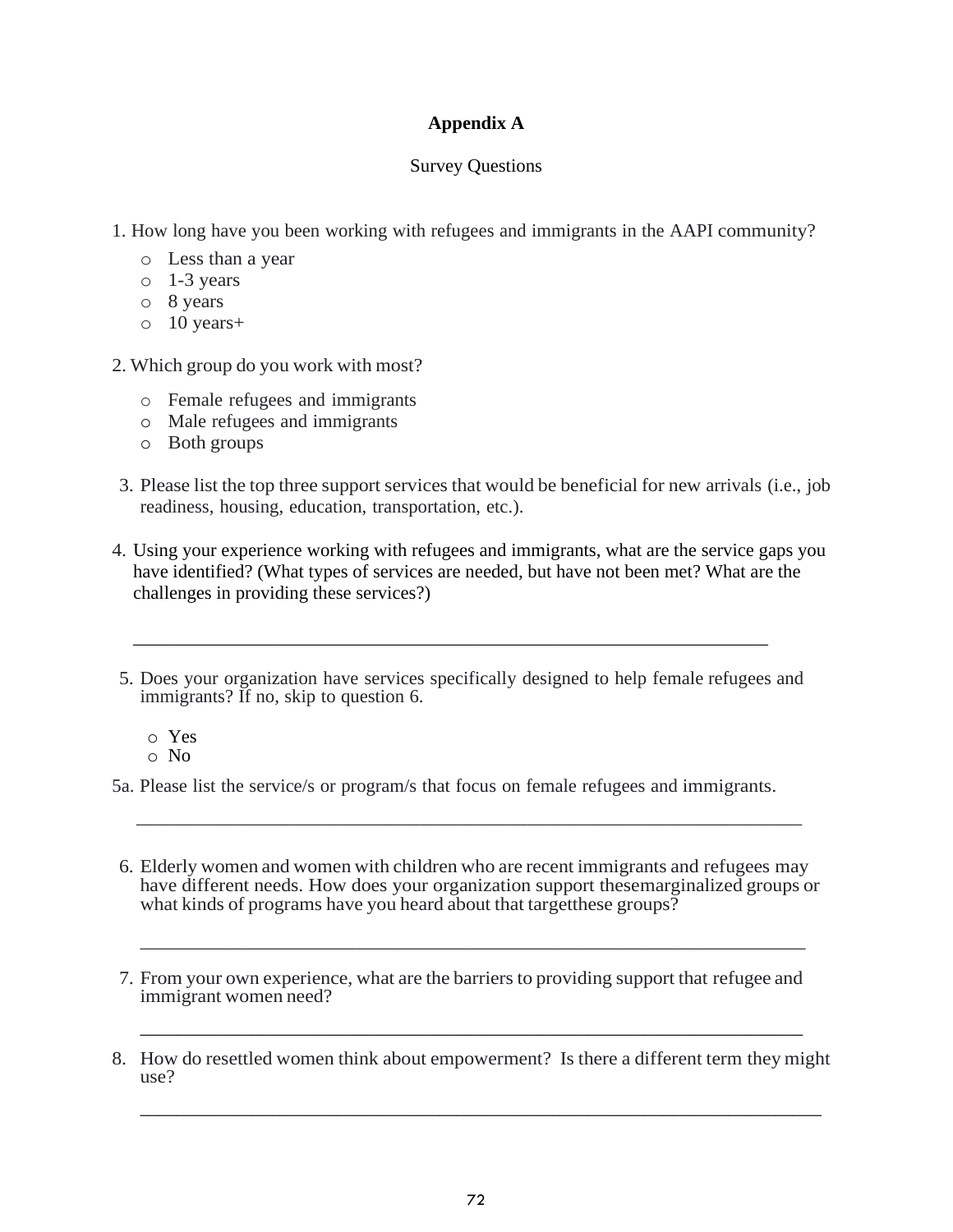9. What are the challenges to participation in your program that support refugees and/or immigrants (i.e., childcare, transportation, language, etc.)?

\_\_\_\_\_\_\_\_\_\_\_\_\_\_\_\_\_\_\_\_\_\_\_\_\_\_\_\_\_\_\_\_\_\_\_\_\_\_\_\_\_\_\_\_\_\_\_\_\_\_\_\_\_\_\_\_\_\_\_\_\_\_\_\_\_\_\_

- 10. A social support network is essential and can be part of a daily life for some women in the country that they are from. Have the women you work with hadthe opportunity to be a part of a social network in their new community?
	- o If yes, please provide additional details in question 10a.
	- o If no, please provide additional details in question 10b.
	- o I don't know.

10a. Where did they find it (i.e., personal networks, through services provided through your programs, etc.)?

 $\overline{\phantom{a}}$  ,  $\overline{\phantom{a}}$  ,  $\overline{\phantom{a}}$  ,  $\overline{\phantom{a}}$  ,  $\overline{\phantom{a}}$  ,  $\overline{\phantom{a}}$  ,  $\overline{\phantom{a}}$  ,  $\overline{\phantom{a}}$  ,  $\overline{\phantom{a}}$  ,  $\overline{\phantom{a}}$  ,  $\overline{\phantom{a}}$  ,  $\overline{\phantom{a}}$  ,  $\overline{\phantom{a}}$  ,  $\overline{\phantom{a}}$  ,  $\overline{\phantom{a}}$  ,  $\overline{\phantom{a}}$ 

 $\overline{\phantom{a}}$  , and the contract of the contract of the contract of the contract of the contract of the contract of the contract of the contract of the contract of the contract of the contract of the contract of the contrac

10b. What would be the barriers for them to access the social support network?

- 11. Based on your work experience, how do gender roles, social norms, and power dynamics in a refugee's household play a role in women's participation inactivities outside their homes?
- 12. Are you aware of any additional programs provided to male participants alongside programs targeting women? If so, please list the name and a shortdescription below.

\_\_\_\_\_\_\_\_\_\_\_\_\_\_\_\_\_\_\_\_\_\_\_\_\_\_\_\_\_\_\_\_\_\_\_\_\_\_\_\_\_\_\_\_\_\_\_\_\_\_\_\_\_\_\_\_\_\_\_\_\_\_\_\_\_\_\_\_\_\_

13. Is there anything you would like to add about your work with the AAPI community that I have not asked about?

\_\_\_\_\_\_\_\_\_\_\_\_\_\_\_\_\_\_\_\_\_\_\_\_\_\_\_\_\_\_\_\_\_\_\_\_\_\_\_\_\_\_\_\_\_\_\_\_\_\_\_\_\_\_\_\_\_\_\_\_\_\_\_\_\_\_\_\_

\_\_\_\_\_\_\_\_\_\_\_\_\_\_\_\_\_\_\_\_\_\_\_\_\_\_\_\_\_\_\_\_\_\_\_\_\_\_\_\_\_\_\_\_\_\_\_\_\_\_\_\_\_\_\_\_\_\_\_\_\_\_\_\_\_\_\_\_\_\_\_